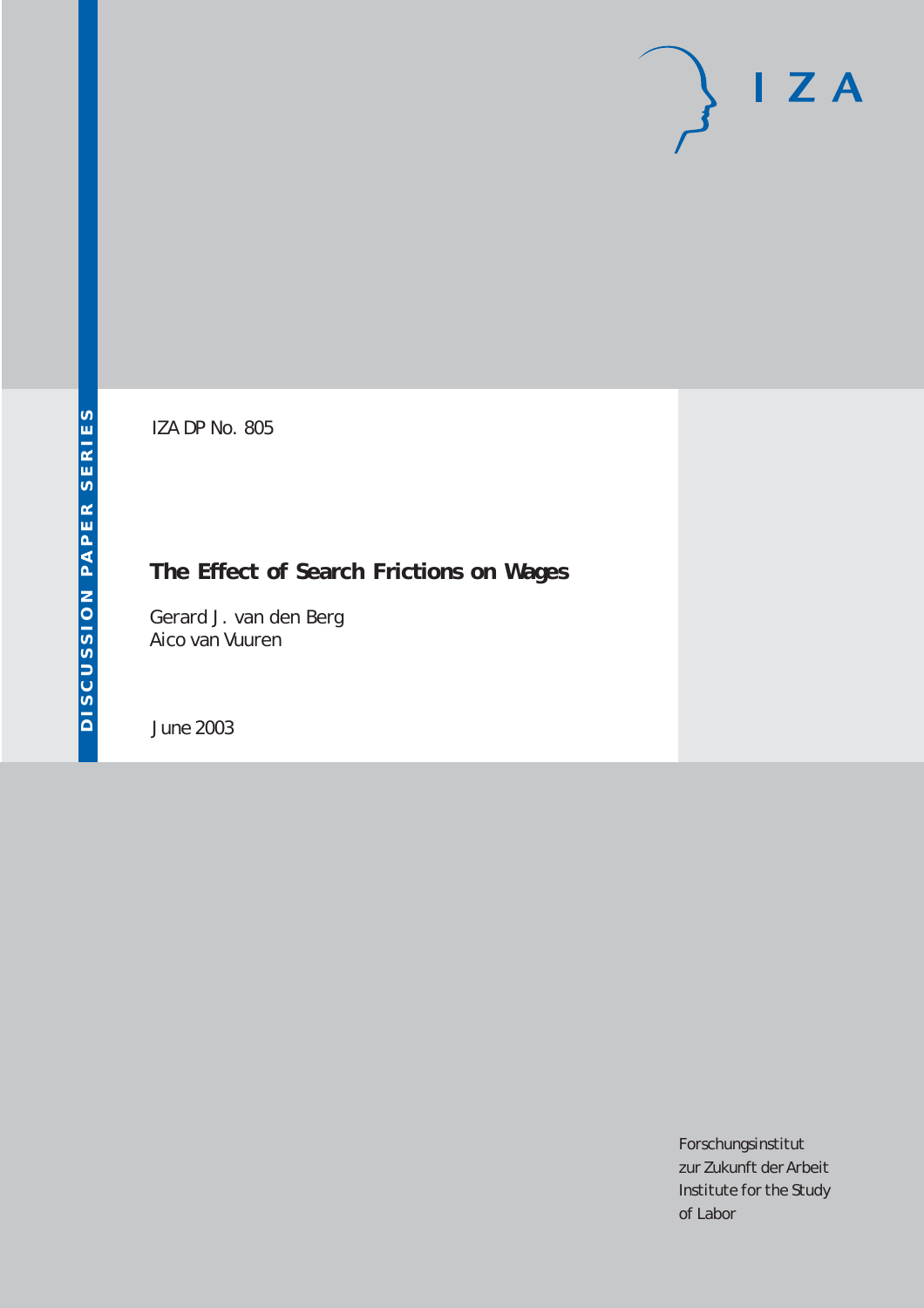# **The Effect of Search Frictions on Wages**

## **Gerard J. van den Berg**

*Free University of Amsterdam, Tinbergen Institute, IFAU-Uppsala, INSEE-CREST, CEPR and IZA Bonn* 

## **Aico van Vuuren**

*Erasmus University Rotterdam* 

### Discussion Paper No. 805 June 2003

IZA

P.O. Box 7240 D-53072 Bonn **Germany** 

Tel.: +49-228-3894-0 Fax: +49-228-3894-210 Email: [iza@iza.org](mailto:iza@iza.org)

This Discussion Paper is issued within the framework of IZA's research area *Evaluation of Labor Market Policies and Projects.* Any opinions expressed here are those of the author(s) and not those of the institute. Research disseminated by IZA may include views on policy, but the institute itself takes no institutional policy positions.

The Institute for the Study of Labor (IZA) in Bonn is a local and virtual international research center and a place of communication between science, politics and business. IZA is an independent, nonprofit limited liability company (Gesellschaft mit beschränkter Haftung) supported by Deutsche Post World Net. The center is associated with the University of Bonn and offers a stimulating research environment through its research networks, research support, and visitors and doctoral programs. IZA engages in (i) original and internationally competitive research in all fields of labor economics, (ii) development of policy concepts, and (iii) dissemination of research results and concepts to the interested public. The current research program deals with (1) mobility and flexibility of labor, (2) internationalization of labor markets, (3) welfare state and labor market, (4) labor markets in transition countries, (5) the future of labor, (6) *evaluation of labor market policies and projects* and (7) general labor economics.

IZA Discussion Papers often represent preliminary work and are circulated to encourage discussion. Citation of such a paper should account for its provisional character. A revised version may be available on the IZA website ([www.iza.org](http://www.iza.org/)) or directly from the author.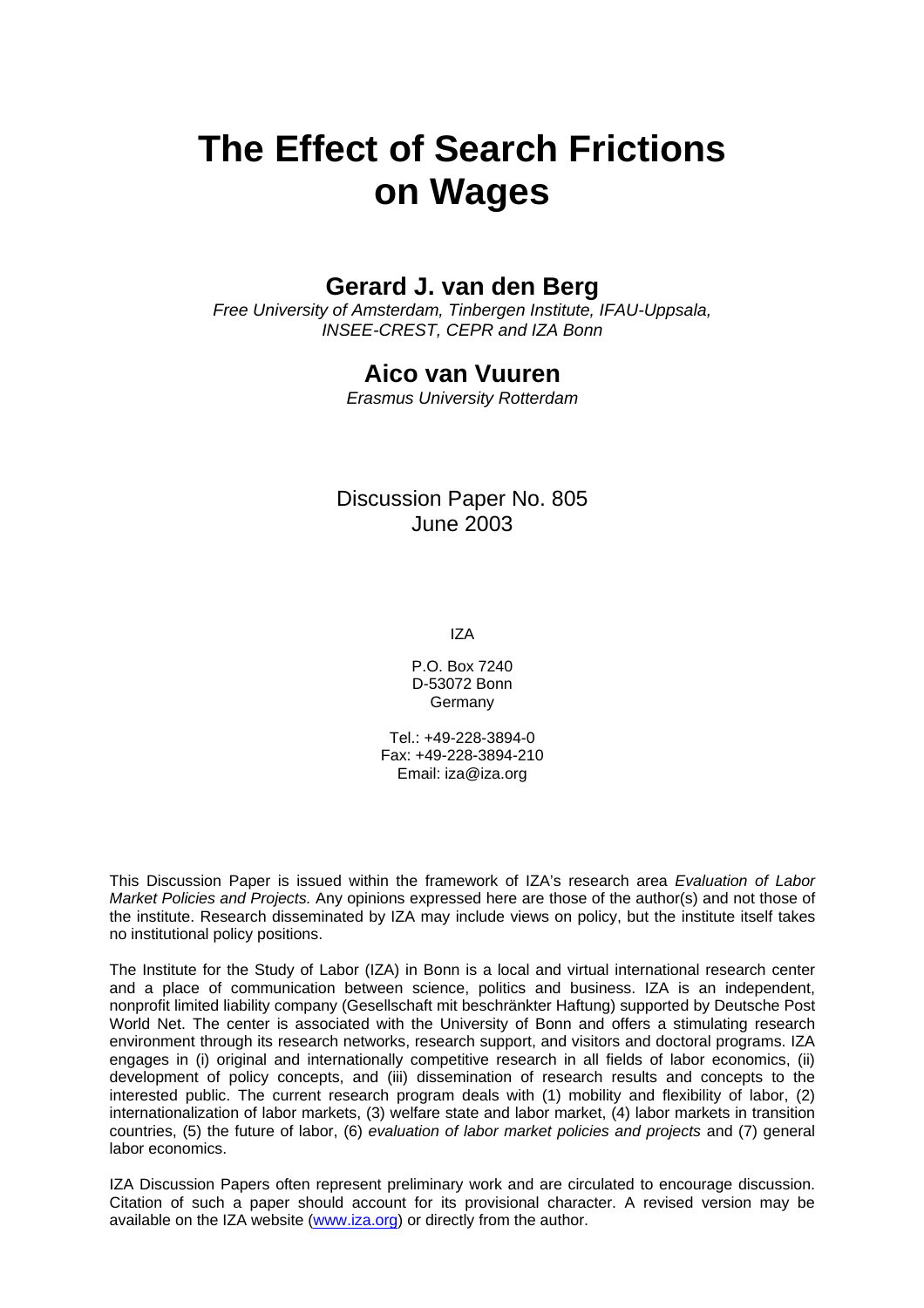IZA Discussion Paper No. 805 June 2003

## **ABSTRACT**

## **The Effect of Search Frictions on Wages**[∗](#page-2-0)

Labor market theories allowing for search frictions make marked predictions on the effect of the degree of frictions on wages. Often, the effect is predicted to be negative. Despite the popularity of these theories, this has never been tested. We perform tests with matched worker-firm data. The worker data are informative on individual wages and labor market transitions, and this allows for estimation of the degree of search frictions. The firm data are informative on labor productivity. The matched data provide the skill composition in different markets. Together this allows us to investigate how the mean difference between labor productivity and wages in a market depends on the degree of frictions and other determinants. We correct for worker self-selection into high-wage jobs. Using within-market variation, we also investigate the extent of (and explanations for) positive assortative matching.

JEL Classification: J3, J6, J4, C5

Keywords: labor market imperfections, job durations, productivity, heterogeneity, sorting, assortative matching

Corresponding author:

Gerard J. van den Berg Department of Economics Free University of Amsterdam De Boelelaan 1105 1081 HV Amsterdam The Netherlands Email: [gjvdberg@xs4all.nl](mailto:gjvdberg@xs4all.nl)

<span id="page-2-0"></span><sup>∗</sup> We thank Ken Burdett, Dale Mortensen, John Kennan, Paul Gregg, Chris Pissarides, Carol Propper, Chris Ferrall, Hilmar Schneider, and other participants at conferences in Iowa City, Mannheim, Venice, Washington DC, Amsterdam, and Berlin, and seminars at Bristol, Stockholm, and UCL London, for their comments. We thank the Netherlands Ministry of Economic Affairs, and Eric Bartelsman in particular, the University of Aarhus, and Niels Westergaard-Nielsen in particular, and the Netherlands Organization for Scientific Research, for financial support. Most of the work was carried out when Van Vuuren was at the Free University Amsterdam. The empirical analyses were carried out at Statistics Denmark / University of Aarhus.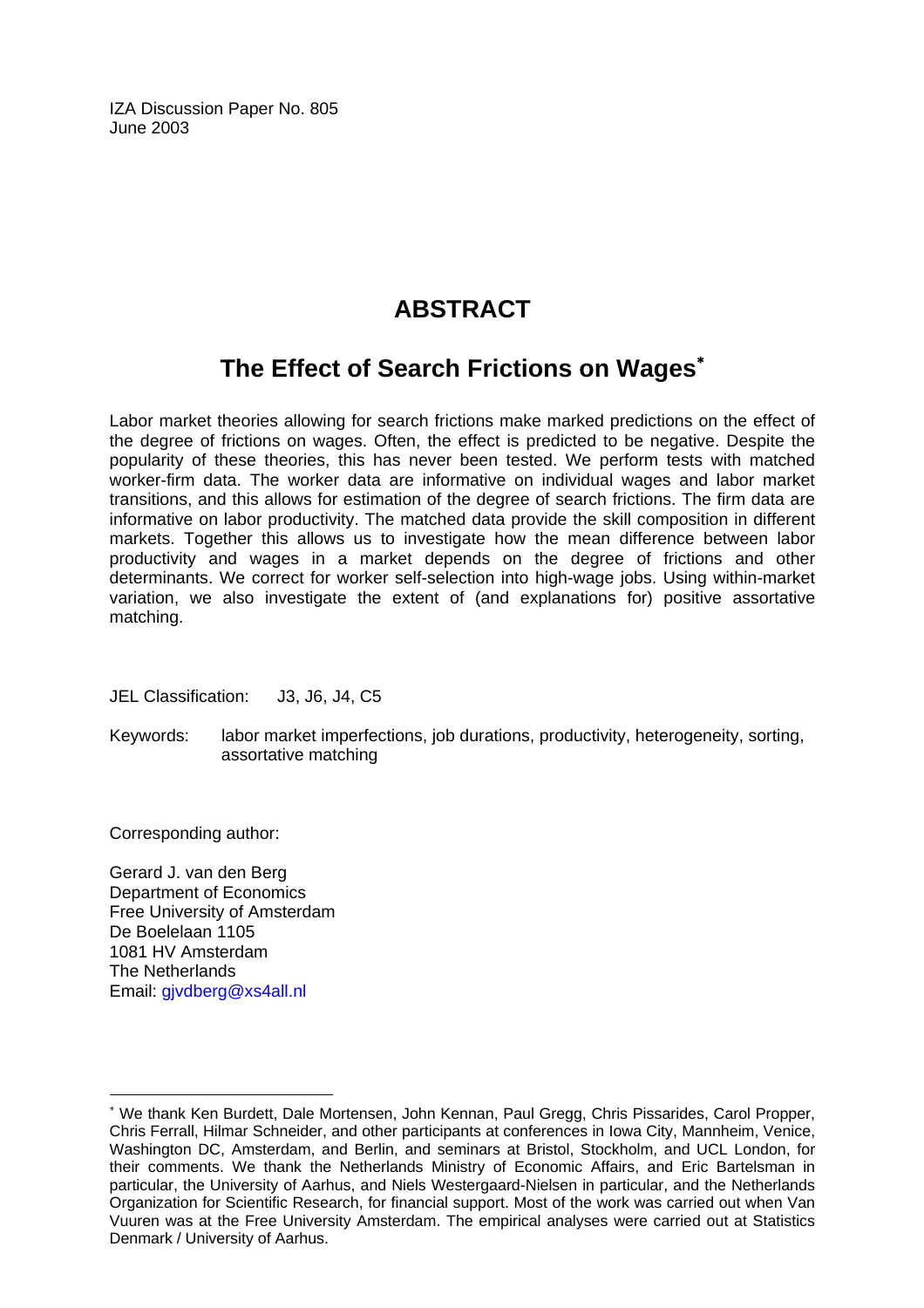## 1 Introduction

Nowadays, a substantial amount of labor economics research takes account of informational frictions or search frictions to understand economic behavior in the labor market (see e.g. various chapters in Ashenfelter and Card, 1999). In standard neo-classical labor market models, the equilibrium wage is determined by equality of demand and supply. In equilibrium models with search frictions, the situation is different. The presence of frictions implies that there may be a rent (or surplus) at the moment at which the employer and the worker meet. If a contact does not result in a match then the worker's instantaneous utility flow remains at its previous level, and the firm is left with the vacancy. Both parties then have to search further for a partner. If a contact does result in a match then a wage has to be determined. A wage effectively divides the rent of a match into a portion for the employer and a portion for the worker. In general, the wage level is affected by the market power of both parties, which in turn may depend on the amount of frictions in the market. So, wage determination is affected by the presence of search frictions.

The models that have been developed in the literature make marked predictions on the effect of the degree of frictions on the mean equilibrium wage. Often, the effect is predicted to be negative. Underlying reasons for this are that the labor force is more or less fixed whereas firms and vacancies can be created relatively quickly, and each single worker can match with only one firm whereas firms can match with many workers at the same time. If frictions decrease then firms benefit less per match than workers do, because new firms may enter the market, and because existing firms may have been constrained in their labor demand because of the frictions. For examples of theoretical models, see the surveys in Mortensen and Pissarides (1999), Van den Berg (1999), Weiss (1991), and Rogerson and Wright (2001). The predictions on the effect of frictions on the mean wage are fundamental in the sense that they relate an indicator of the amount of labor market imperfection to the equilibrium price in the market, and as such this concerns the relevance of frictions. However, they have never been tested.

This paper empirically investigates the effect of frictions on the mean wage, using matched worker-firm data. The results are informative on the relevance of frictions in general, and the specification of different popular equilibrium search models of the labor market (making different predictions on the sign of the effect) in particular. In addition, the results have policy relevance. A popular way to reduce the monopsony power that firms derive from frictions is to impose a minimum wage. This has as a negative side-effect that it may create structural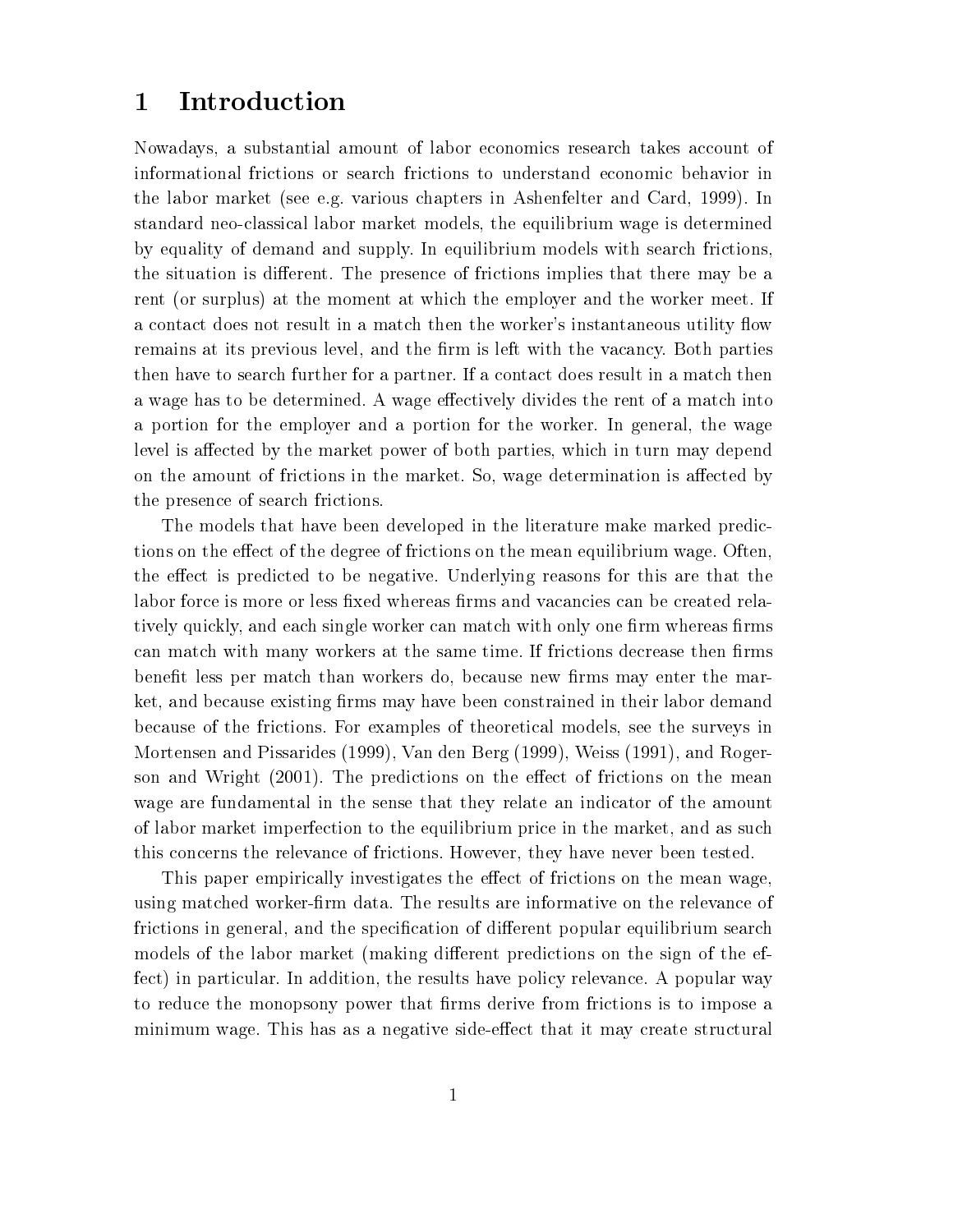unemployment. A subsidy on search effort may be considered as an alternative policy to achieve an increase in the workers' share of the rent of the match. A reduction of high marginal income tax rates may also achieve this. Finally, if frictions are important for wages, then they may also have effects on other important variables, like firms' capital investment (see e.g. Acemoglu and Shimer, 2000).

To estimate the equilibrium effect, we compare different market equilibria with each other. In particular, we compare the mean wage across markets that have different search technologies. For such a comparison, it is necessary to control for (the distribution of) characteristics of the firms and the workers in a market.<sup>1</sup> As our measure of search frictions, we use the expected number of job offers in a spell of employment (i.e., in between two spells of non-employment; a spell of employment may consist of multiple consecutive job spells). We argue that this measure is less sensitive to considerations of reverse causality than a measure based on unemployment durations or job offers during unemployment. The worker data are informative on individual wages and tenures, and on worker characteristics, and these data allow for estimation of the amount of search frictions in a market without functional form assumptions. The firm data are informative on the distribution of labor productivities and wage costs in a market, and on firm characteristics. The matched data allow for an assessment of the productivity effects of the skill composition in different markets. Together this allows us to investigate how the mean difference between labor productivity and wages in a market depends on the degree of frictions and other determinants. We use certain observable characteristics to define different labor markets.

We use register data from Denmark. The geographical structure of Denmark (with many islands) allows for the use of the region as a natural labor market identifier. The data enable us to follow single individuals and firms over time. In addition, they contain information on all workers employed at a firm.

The wage variable of interest is the mean wage across firms in a market rather than across workers in that market. This is because workers self-select themselves into high-wage firms if frictions are low, but this is a partial (supply) effect and not an equilibrium effect. The mean wage across workers may be negatively correlated to the amount of frictions, but this does not imply that firms take frictions into account when they set wages.

It should be emphasized that we do not impose the structure of equilibrium search models to the data, as has been done in previous studies (see the survey in

<sup>&</sup>lt;sup>1</sup>Alternatively, one may follow one labor market over time. However, the time span of the data does not cover different steady-state equilibria, and the theoretical literature on the dynamics of going from one steady-state equilibrium to another is not well developed.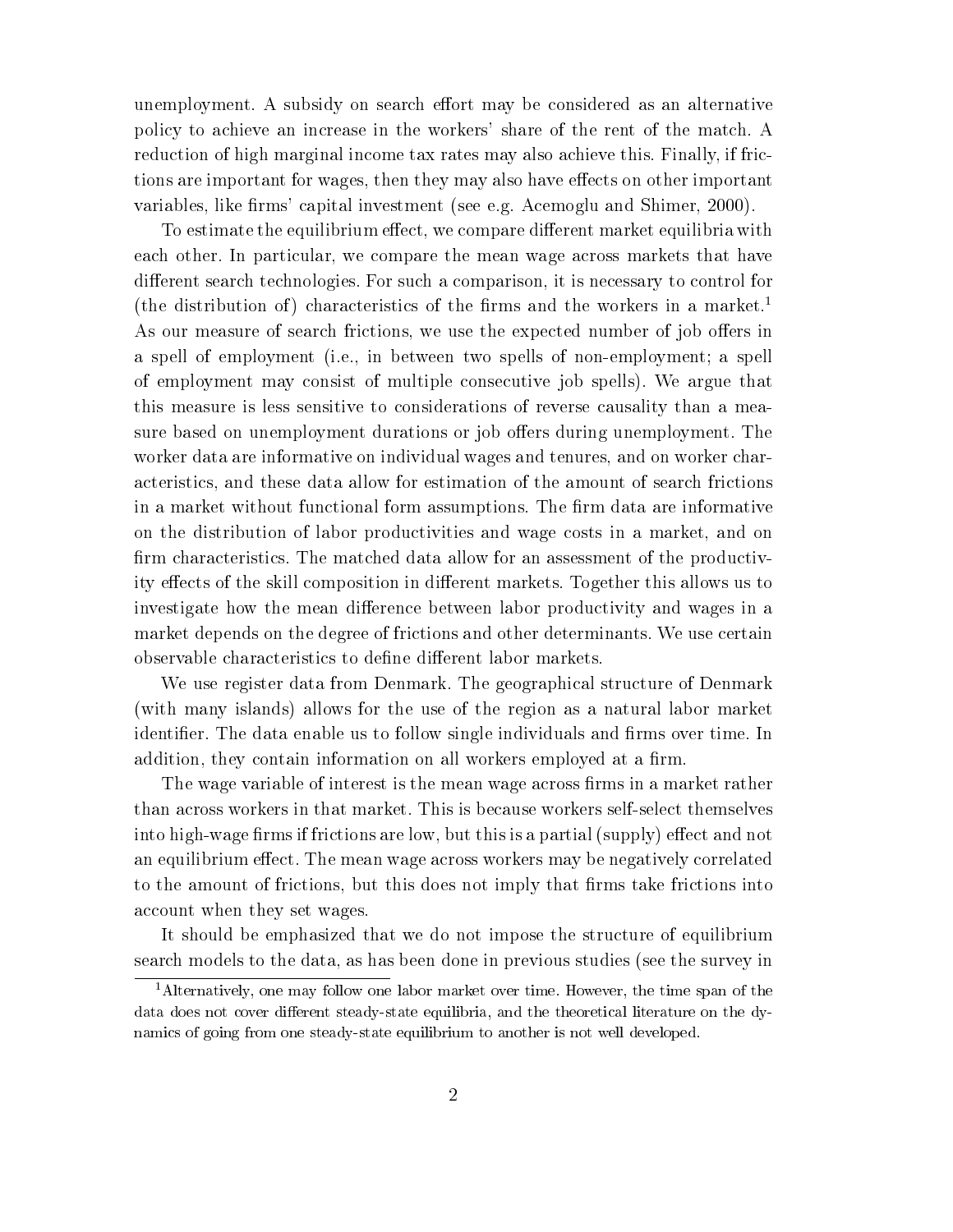Van den Berg, 1999), although for each market we need to estimate the measure of frictions in a market, which is a structural parameter. But the inference on the impact of search frictions on the mean wage is made without an a priori committal to any outcome.

Recently, a number of equilibrium models have been developed that allow for heterogeneity of agent-specific productivity at both sides of a given market. while at the same time allowing for search frictions (like assignment models; see Shimer and Smith, 2000, Burdett and Coles, 1999, and Shi, 2001). In such models, the equilibrium effect of frictions on the mean wage is often not determined. Intuitively, this is because the mean wage within a market strongly depends on the exact shape of the production function. Our data enable us to address to what extent the equilibrium displays positive assortative matching: for each firm we can quantify the firm-specific productivity component, and this can be correlated with the fraction of high-skilled workers within the firm. Obviously, a high correlation can be due to positive assortative matching or to the fact that the labor markets for high-skilled workers have less search frictions. We distinguish between these explanations by examining whether markets where this correlation is high also have a low amount of search frictions for high-skilled workers relative to low-skilled workers. If it turns out that inter-skill differences in frictions are empirically important for positive assortative matching then the latter is partly due to supply behavior (self-selection), whereas otherwise it is due to demand behavior (production technology). Note that whereas we use betweenmarket variation to examine the relation between frictions and wages, we use within-market variation to examine assortative matching, and we use both to examine the reason for assortative matching.

The estimation results allow for a quantification of the effect of frictions on the firms' wages in equilibrium. They also allow for a decomposition of the wage variation across markets into a part due to cross-market differences in frictions and a part due to productivity variation across markets. The latter can be due to cross-market differences in the average skill composition of the workforce and cross-market differences in the mean firm productivity. By using sector as a market characteristic, the results can be related to those in the literature on interindustry wage differentials (see e.g. Krueger and Summers, 1988, Gibbons and Katz, 1992 and Goux and Maurin, 1999). These studies do not examine differences between labor market frictions as an explanation of these wage differentials.<sup>2</sup>

<sup>2</sup>Our analysis is complementary to the analyses in Abowd, Kramarz and Margolis (1999) and its offsprings, who decompose wage variation into individual-specific, firm-specific, and matchspecic variation. These studies do not address the role of frictions in mobility. They assume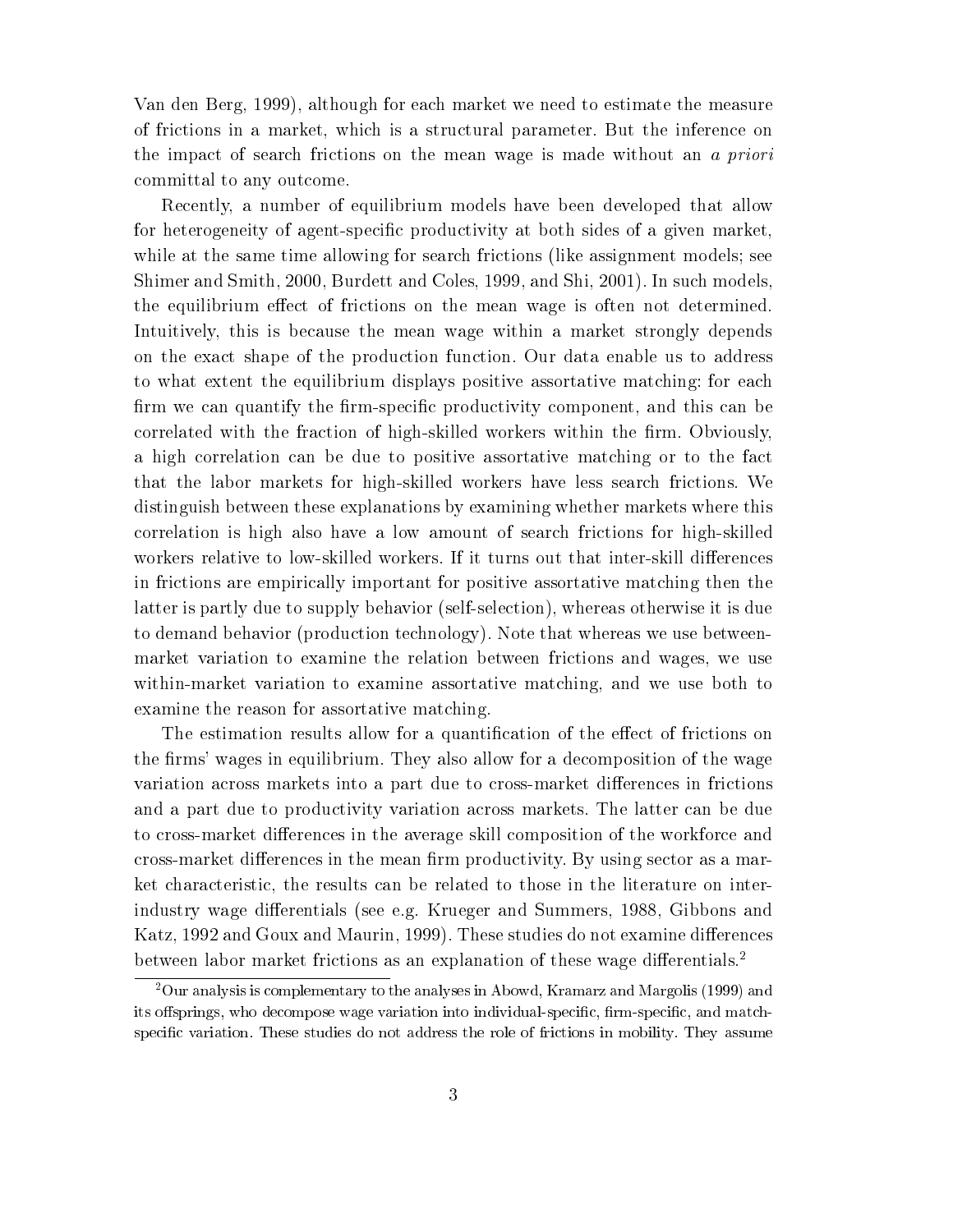The paper is organized as follows. The next section discusses the theoretical framework. Section 3 deals with the actual measure of frictions that we use in the empirical analysis. The data are discussed in Section 4. Section 5 concerns the estimation and testing strategy. The results are in Section 6. Section 7 deals with the empirical analysis of assortative matching. Section 8 concludes.

## 2 Theoretical considerations

#### 2.1 The general framework

Intuitively, at a very general level, a decrease in frictions stimulates participation at both sides of the market, so both the supply curve and the demand curve shift outward. The effect on the equilibrium wage depends on the relative magnitudes of the demand and supply elasticities. If demand is more elastic than supply then the wage increases. Of course, models with search frictions are inherently dynamic, and this complicates the analysis. In addition, they allow for heterogeneous agents, incomplete information, and equilibrium wage dispersion. Consider a stylized model. It takes time and effort for an employer and a worker to find each other. Opportunities to form a match arrive at random time intervals. If an opportunity arrives it has to be decided whether to take it or leave it. It is not known in advance when a potential partner will be found or what are his properties and the properties of a match. If a contact does not result in a match then the worker's instantaneous utility flow remains at its previous level, and the employer is left with the vacancy. Both parties then have to search further for a partner. This implies that a rent (or surplus) may be created at the moment at which the employer and the worker meet. If the rent is negative then a contact does not result in a match. A wage contract effectively divides the rent of a match into a portion for the employer and a portion for the worker. The division reflects the relative power of both parties.

One way to classify equilibrium search and matching models of the labor market is to distinguish between wage posting models (where the employer posts or sets the wage before he meets applicants), and wage bargaining models (where the employer and the worker bargain over the wage; see Mortensen and Pissarides,

that mobility of individuals between firms is exogenous given the current firm's characteristics, whereas we allow this mobility to be driven by all differences between the jobs at the old and the new firm. However, the above-mentioned studies allow for unobserved individual-specific productivity terms, whereas we only allow for individual heterogeneity across observable skills and other characteristics.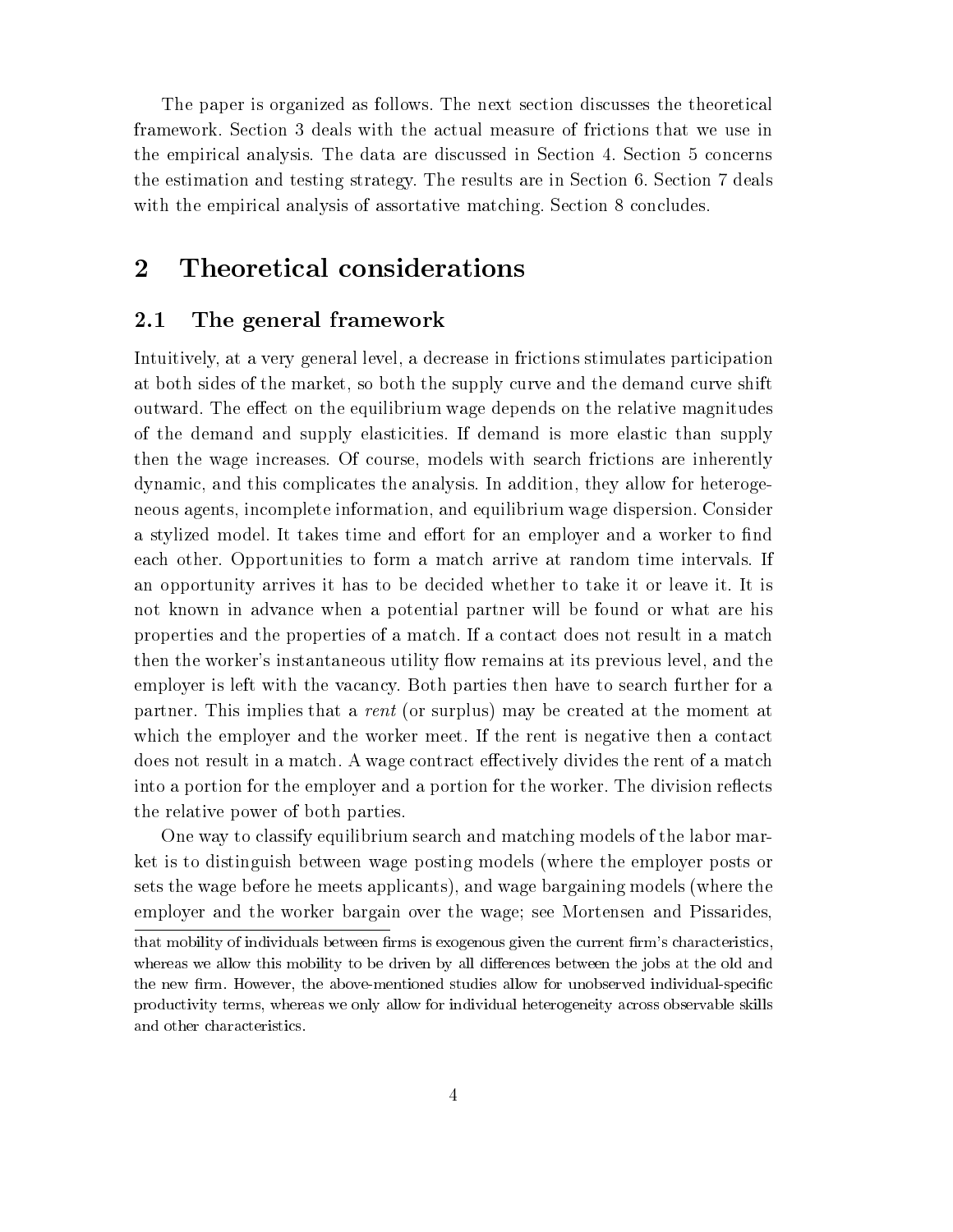1999). This distinction is not relevant for our purposes. In bargaining models, the equilibrium wage is a weighted average of the worker's and the employer's minimum and maximum acceptable wage values, where the weight captures the relative bargaining power of the parties, and the minimum and maximum acceptable wage values may depend on the market opportunities, i.e. on the amount of frictions. In wage posting models, employers act as monopsonists, and they take account of the behavior of all other parties on the market when they determine their optimal ex ante wage offer. In addition, the wage should allow for profitable production. Typically, the level of the wage offer captures the relative market power of the firm, which depends on the amount of search frictions (see Van den Berg and Ridder, 1998, for a more detailed exposition; see also below). In both cases, the resulting wage is bounded by threshold values reflecting outside options of both parties, and the precise location of the wage in between these bounds re flects their relative power. Thus, in both cases the wage level may depend on the amount of frictions in the market.

What happens when the amount of frictions changes? The values of the outside options of the employer and the worker may change, and the power balance between the parties may change. For example, with lower frictions unemployed workers find it easier to find a good alternative job offer, so their outside option has a higher value, which implies a higher threshold value (reservation wage). However, it is intuitively clear that in a model where workers and employers are fully symmetric, both parties benefit with the same amount from a decrease in frictions, and the equilibrium wage may remain the same (this is demonstrated formally later in this section). Still, as noted in the introduction, many models in the literature predict that the mean equilibrium wage decreases in the amount of frictions (see for example the models in Burdett and Mortensen, 1998, Pissarides, 1990, Albrecht and Axell, 1984, Bontemps, Robin and Van den Berg, 2000, Postel-Vinay and Robin, 2002a, and Acemoglu and Shimer, 2000). All of these models are asymmetric in workers and employers. Fundamentally, a worker corresponds to a relatively long-lived physical unit whereas a firm can expand and contract and can be created and destroyed relatively quickly. When frictions decrease, the value of creating a vacancy increases, and this may prompt an instantaneous inflow of new firms. The latter mitigates the effect of the decrease in frictions on the firms whereas it increases the effect on the workers, and as a result the wage increases. So, entry and exit of firms creates an asymmetry in the effect of frictions on employers and workers. Alternatively, suppose that firms are quantity-constrained in their labor demand because of search frictions. It would be profitable for them to expand, but the inflow of workers is not sufficiently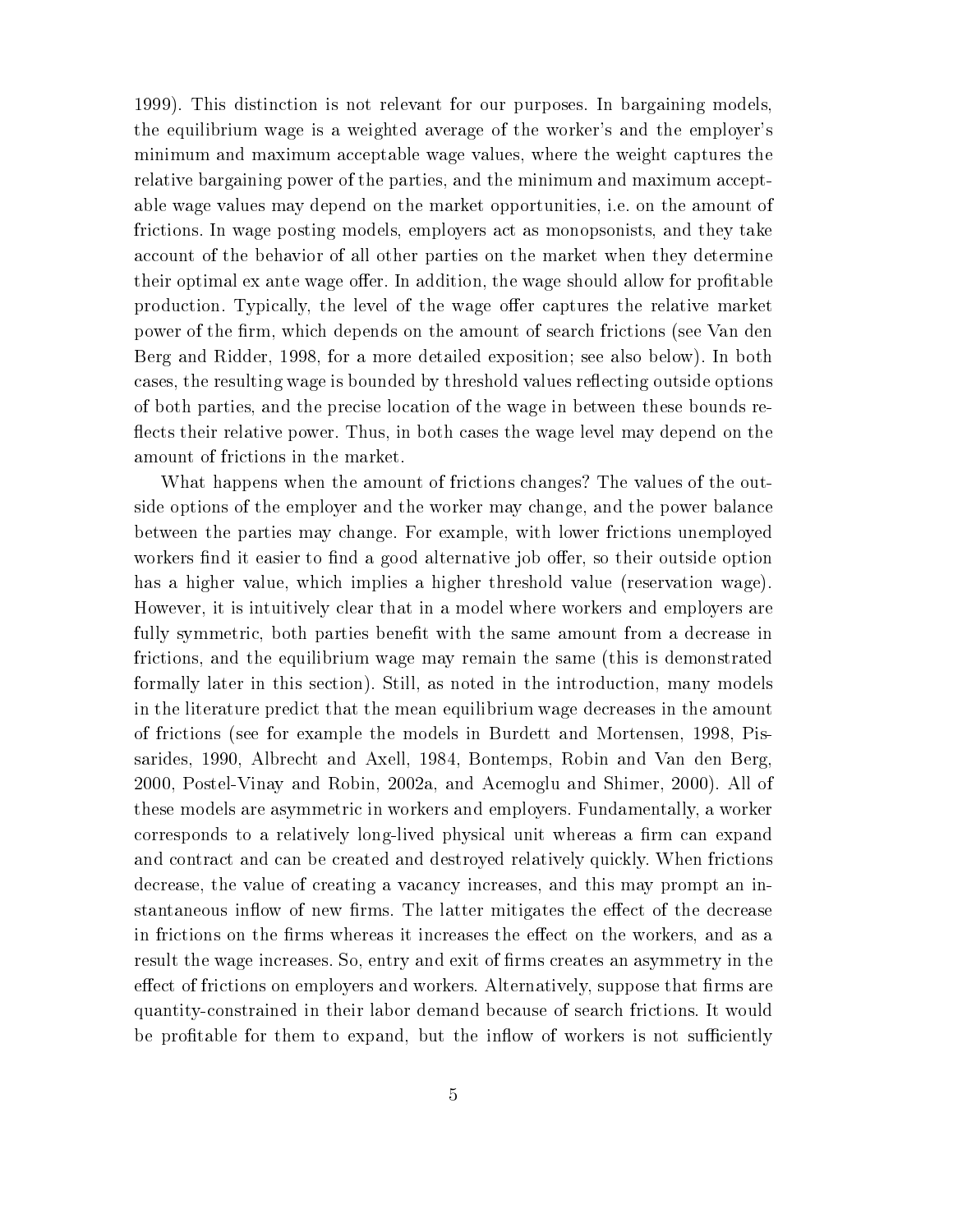high for that. When frictions decrease, the firms expand. However, at the same time it is easier for the workers to leave a firm and move to another firm, and this pushes up the wage. In all these cases, the wage in the limiting case where frictions vanish exceeds the wage in the presence of frictions. The opposite result can be obtained if firms do not wish to expand and workers' search efforts are strongly dependent on labor market outcomes. In the next subsection we examine some specific models to illustrate the above mechanisms and to shape thoughts for the empirical analysis. It is beyond the scope of this paper to analyze the effect of frictions on wages in a meta-model that incorporates all models previously derived in the literature.

#### 2.2 A benchmark equilibrium search model

We describe the equilibrium model developed by Bontemps, Robin and Van den Berg (2000) in some detail, because some of the model parameters and expressions are used later in this paper when we define the measure of frictions. Also, some of the empirical specifications can be motivated by this model. Finally, as a byproduct to the paper, we test some specic predictions of this model.

The model generalizes the Burdett and Mortensen (1998) model. Consider a labor market consisting of fixed continuums  $m$  and  $n$  of workers and firms, respectively. The measure of unemployed workers is denoted by  $u$ . The supply side of the model is equivalent to a standard partial job search model with on-thejob search (see Mortensen, 1986). Workers obtain wage offers, which are random drawings from the (endogenous) wage offer distribution  $F(w)$ , at exogenous rates  $\lambda_0$  when unemployed and  $\lambda$  when employed. Firms post wage offers and they do not bargain over the wage. Layoffs accrue at the constant exogenous rate  $\delta$ .<sup>3</sup> The opportunity cost of employment is denoted by <sup>b</sup> and is assumed to be constant across individuals and to be inclusive of unemployment benets and search costs. The optimal acceptance strategy for the unemployed is then characterized by a reservation wage  $\phi$ . Employed workers simply accept any wage offer that exceeds their current wage. In sum, workers climb the job ladder to obtain higher wages, but this effort may be frustrated by a temporary spell of frictional unemployment.

Now consider the flows of workers. First, note that active firms do not offer a wage below  $\phi$ , so that all wage offers will be acceptable for the unemployed. Let the distribution of wages paid to a cross-section of employees have distribution function  $G$ . These wages are on average higher than the wages offered, because

<sup>&</sup>lt;sup>3</sup>The separation rate  $\delta$  can be interpreted to capture an idiosyncratic instantaneous large decrease in the productivity of the worker in his current job.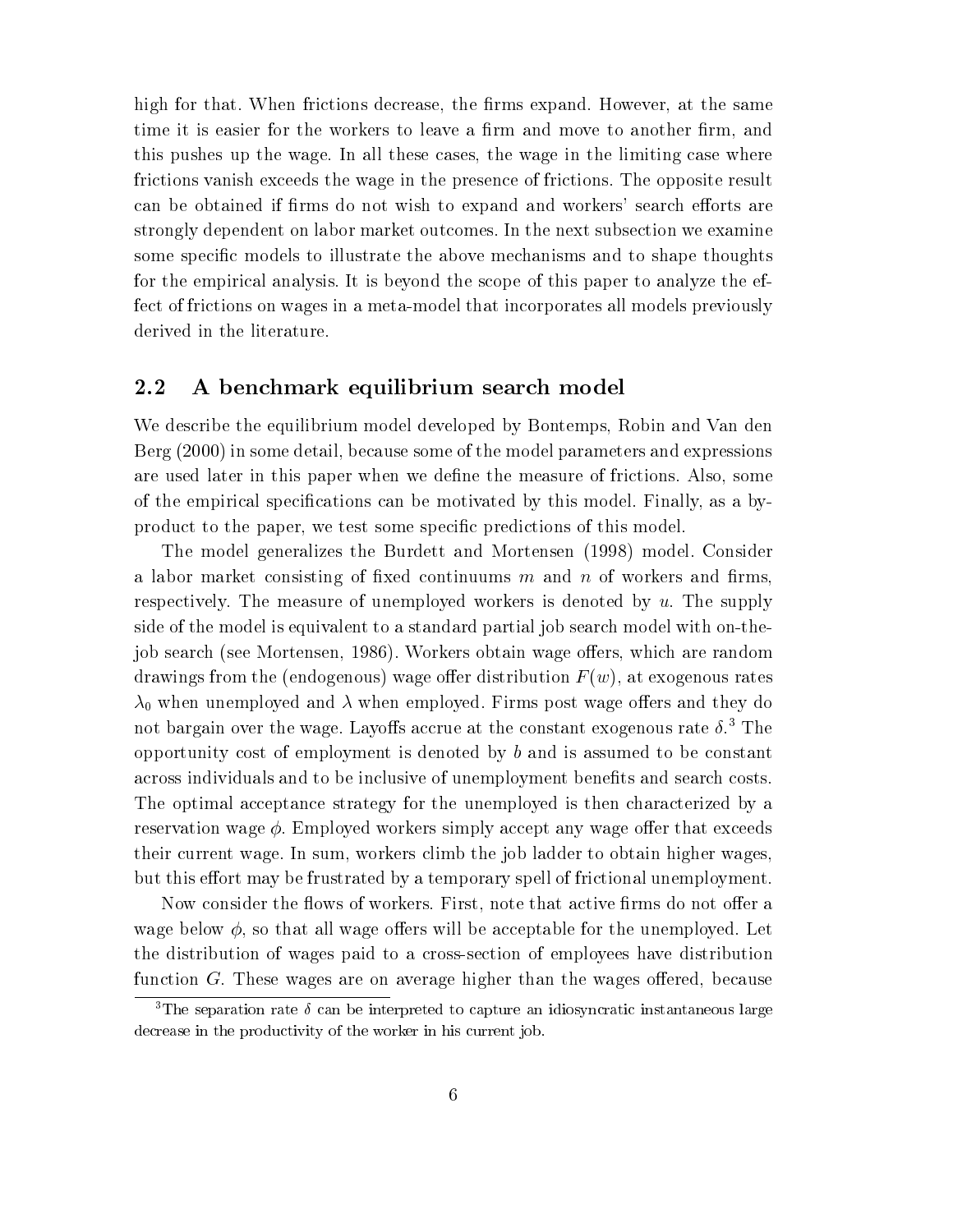of the ow of employees to better paying jobs. The stock of employees with a wage less than or equal to w has measure  $G(w)(m-u)$ . The flow into this stock consists of unemployed who accept a wage less than or equal to  $w$ , and this flow is equal to  $\lambda_0 F(w)u$  The flow out of this stock consists of those who become underployed, G(w)(m)(m) and those who receive a following whose those contractions w,  $\mathbf{1}$  f  $\mathbf{1}$  f  $\mathbf{1}$  f  $\mathbf{1}$ are equal, so

$$
G(w) = \frac{\delta F(w)}{\delta + \lambda(1 - F(w))}
$$
\n(1)

where we have substituted for  $u$  using the equilibrium condition that the flows between unemployment and employment are equal.

Now consider the employers' behavior. We examine a labor market with workers who are fully homogeneous, and we assume that an employer pays the same wage to all of its employees. The steady-state labor force of an employer who sets a wage w is denoted by  $l(w)$ . Somewhat loosely, this must equal the number of workers earning  $w$  divided by the number of firms paying  $w$ . One may therefore express  $l(w)$  in terms of  $m, n, \delta, \lambda_0, \lambda$  and F. Now consider a firm with a flow  $p$  of marginal revenue product generated by employing one worker. We assume that p does not depend on the number of employees, *i.e.* we assume that the production function is linear in employment. Occasionally we refer to  $p$  as the (labor) productivity of this firm. Each firm sets a wage  $w$  so as to maximize its steady-state profit flow

$$
(p-w)l(w)
$$

given  $F$  and given the behavior of workers.

We assume that  $p$  is continuously distributed across firms within the market. It should be emphasized that  $p$  is a firm characteristic and not a worker characteristic. Dispersion of  $p$  can be rationalized as an equilibrium outcome by letting ex ante homogeneous firms choose their capital before production starts (Acemoglu and Shimer, 2000, Robin and Roux, 2003). Alternatively, it may be the result of differences in product market power or match-specific capital (Mortensen, 2000). If the firms' profit function is additive in worker types then without loss of generality a single firm may employ different worker types, and all results below are for a given worker type. The results at the firm level can then be obtained by simple aggregation.

We denote the distribution function of p across all firms by  $\Gamma(p)$ . The lower bound of the support of  $\Gamma$  is denoted by  $\underline{p}$  and the mandatory minimum wage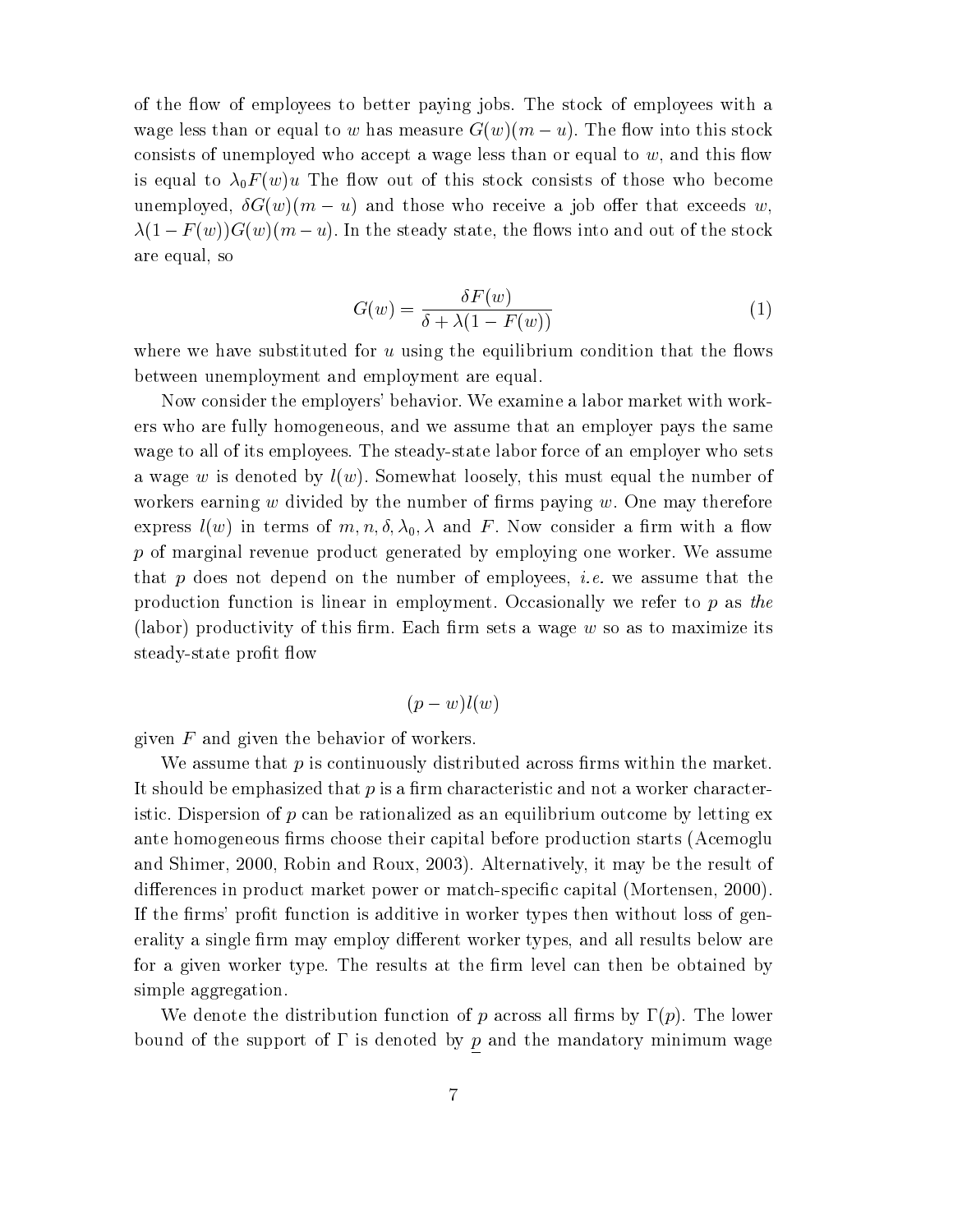in the market is denoted by  $w$ . We assume that the model parameters are such that  $\varphi < w < p$ . The equilibrium, the profit maximizing wage for a firm of type p defines a mapping  $w = K(p)$ ,

$$
w = K(p) = p - (\delta + \lambda \overline{\Gamma}(p))^2 \left[ \frac{\underline{p} - \underline{w}}{(\delta + \lambda)^2} + \int_{\underline{p}}^p (\delta + \lambda \overline{\Gamma}(x))^{-2} dx \right]
$$
 (2)

with  $\overline{\Gamma} := 1 - \Gamma$ , The distribution of wage offers is  $F(w) = \Gamma(K^{-1}(w))$ . Note that a firm always offers  $w < p<sup>6</sup>$ .

The mean wage across firms equals the mean wage offer, because all firms always want to expand, i.e. all firms have a (costless) vacancy. It can be shown that the mean wage satisfies<sup>7</sup>

$$
E_F(w) = \frac{2}{3}E(p) + \frac{1}{3}\underline{w} - \frac{1}{3}(E(p) - \underline{w})\frac{k+2}{(k+1)^2}
$$
  

$$
- \frac{1}{3}\frac{k}{(k+1)^2}\int_{\underline{p}}^{\infty} \Gamma(x)\overline{\Gamma}(x)\frac{k(k+2)\overline{\Gamma}(x) + 2k + 3}{(1 + k\overline{\Gamma}(x))^2}dx
$$
 (3)

with  $k := \lambda/\delta$ . This provides a useful decomposition into three additive factors. The *first term*  $\frac{1}{3}E(p) + \frac{1}{3} \underline{w}$  is equal to the mean wage across firms that prevails if  $\lambda = \infty$ , *i.e.* if there are no search frictions for the employed (see Van den Berg and Ridder, 1998). In this limiting case, every unemployed individual who finds a job moves immediately to the job with the highest wage. This highest wage then in turn converges to the highest productivity level. However,  $F$  converges to a

<sup>&</sup>lt;sup>4</sup>The first inequality is in line with the empirical observation that within each labor market some wages are at or close to the mandatory minimum wage. The inequality facilitates the comparative statics analysis, because marginal changes in  $\phi$  do not affect equilibrium wages. Sufficient for the first inequality is that  $b < \underline{w}$  and that  $\lambda_0 \leq \lambda$ .

<sup>5</sup>We do not address existence and multiplicity of equilibria; see Van den Berg (2003).

<sup>-</sup>In equilibrium, firms with a higher labor productivity oner higher wages, have a larger labor force and have higher profit flows. The model thus explains the firm-size wage effect and persistent inter-firm wage differentials. The model displays similarities to "turnover costs" efficiency wage models (see e.g. Stiglitz, 1985, and Weiss, 1991). See Ridder and Van den Berg (1997), Acemoglu and Shimer (2000) and Montgomery (1991) for overviews of the empirical evidence supporting these types of models. Barth and Dale-Olsen (1999) find a negative relation between the relative (compared to other firms) level of an establishment's wage and the amount of excess turnover at the establishment. The presence of such an upward sloping labor supply curve can be regarded as a necessary condition for a meaningful relation between wages and the amount of frictions.

<sup>7</sup>These results are not in Bontemps, Robin and Van den Berg (2000).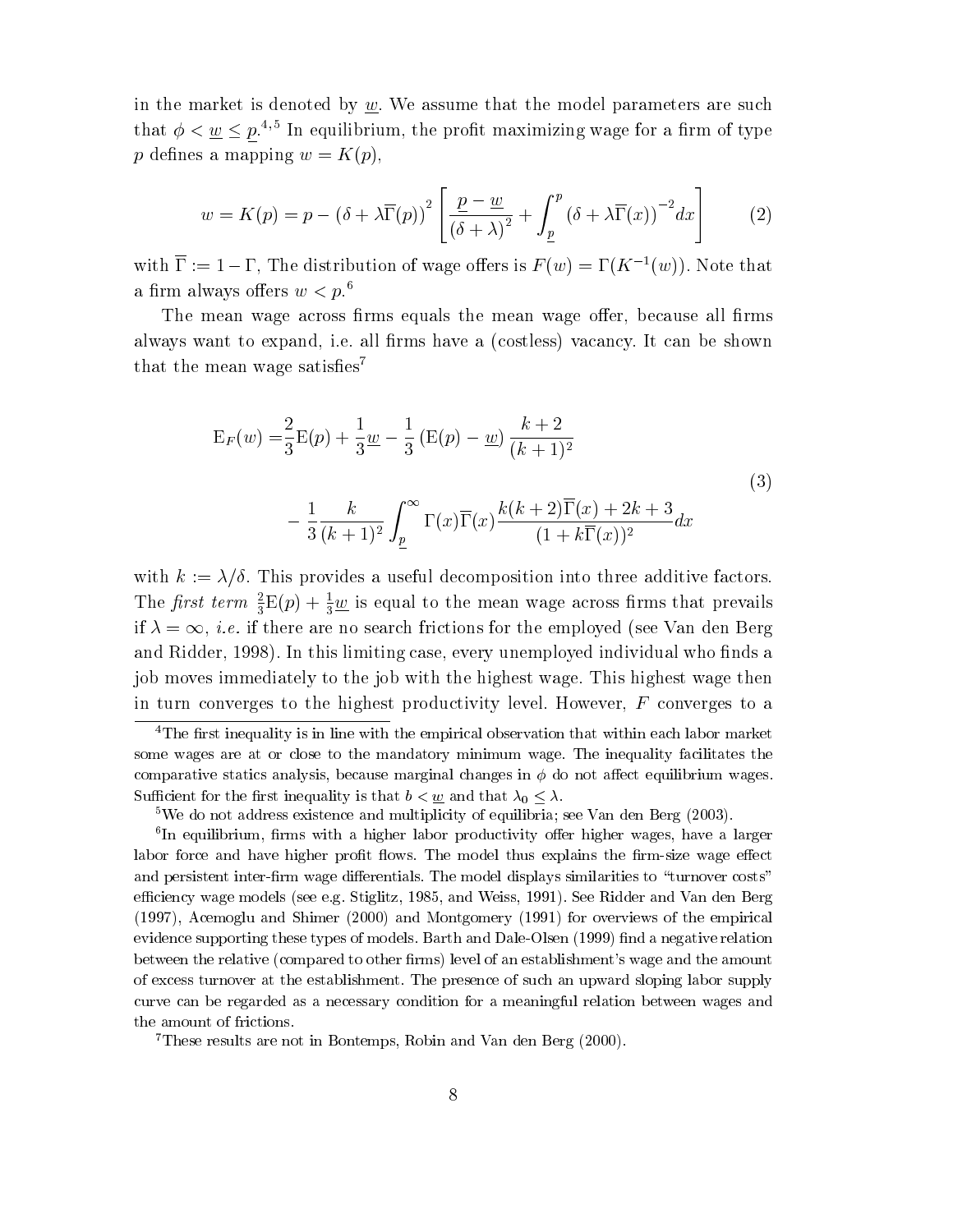nondegenerate distribution. In the limit, profits are zero for the firm offering this highest wage as well as for the firms offering a lower wage.

Without firm heterogeneity, the mean wage offer is equal to the sum of the first and the second term. Thus, the *second term* in the decomposition of the mean wage represents the change in the mean wage due to search frictions. It should be emphasized that in this case wages are dispersed (Burdett and Mortensen, 1998) so that workers do move between jobs. Taken together, the first and second term are a weighted average of  $E(p)$  and w. The latter reflect the threshold values or outside options of both parties. The precise location of the wage in between these bounds only depends on the frictional indicator k. The second term is actually always negative and it increases in  $k$ . This is the effect that we discussed in the previous subsection. If k is large then the amount of frictions is low, so it is easy for employed workers to find other job opportunities. Firms with high productivity then have an incentive to offer a relatively high wage, since that will generate a larger inflow of workers. Stated differently, it increases the workers' market power and this pushes up the mean wage and reduces the profit rate.<sup>8</sup>

The *third term* captures the component in the mean wage that is due to heterogeneity of p. More precisely, it is non-zero if and only if both 0 < <sup>&</sup>lt; 1 (so that  $0 < k < \infty$ ) and var(p) > 0. So the third term is an interaction effect between the indicator  $\lambda$  of frictions and an indicator of productivity dispersion among iffins. It on-the-job search is impossible (i.e.,  $\lambda = 0$  so  $\kappa = 0$ ) then the equilibrium wage satisfaction was satisfaction of  $\overline{\mathcal{C}}$ whether firms are heterogeneous or not.

In fact, with  $0 < \lambda < \infty$  and var $(p) > 0$ , this third term is always negative. So, if firm heterogeneity is introduced such that the mean productivity level remains equal to the productivity level in the homogeneous model, then the mean wage offer is lower than in the homogeneous model. This can be understood as follows: because of the wage floor, the firms with a low productivity all have to pay a wage close to their productivity level, and this pushes down all wages. As a by-product of this paper, we test this empirically.

In the limiting competitive equilibrium solution, all workers are employed at the firm with the highest productivity in the market. The wage equals this productivity level, and prots are zero. Bontemps, Robin and Van den Berg (2000) show that  $dK(p)/d\lambda > 0$  for all p in the support of  $\Gamma$ . By implication,

<sup>&</sup>lt;sup>8</sup>More precisely, what happens to the profit rate depends on whether  $\lambda_0$  changes as well.

<sup>&</sup>lt;sup>9</sup>The integral in the third term is similar to the Gini coefficient of  $p$ , which can be shown to equal  $\int_n^{\infty} \Gamma(p) \overline{\Gamma}(p) dp / E(p)$ . The Gini coefficient increases in a scale parameter of the distribution.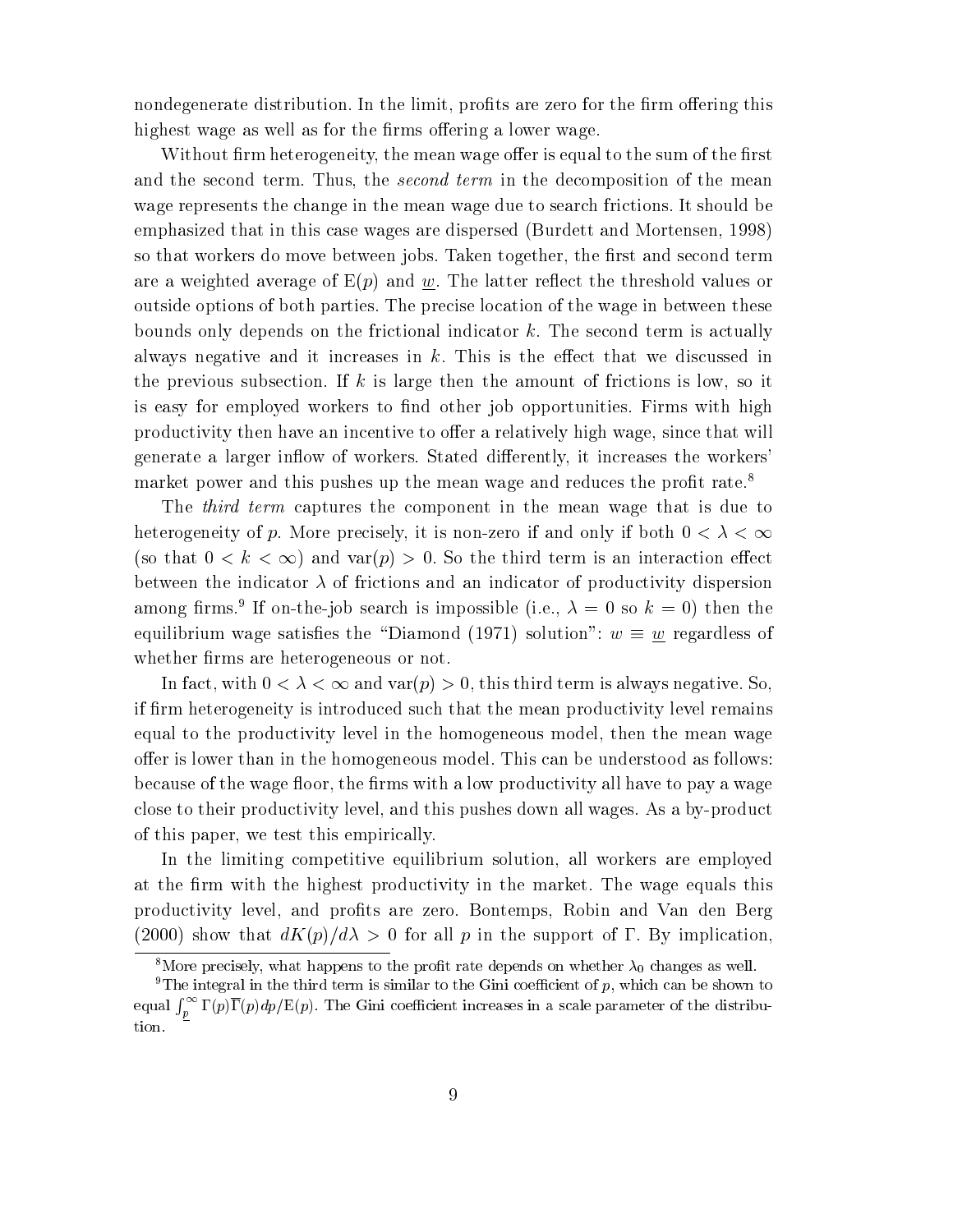$dE_F(w)/d\lambda > 0$ . Moreover, the monopsony power index  $(p - w)/w$  decreases in  $\lambda$ . It is important to note that even though all firms pay higher wages, profits do not decrease for all firms. For small, low-productivity firms they do, as their labor force diminishes. The wage increase paid by high- $p$  firms is more than offset by the increase of their labor force.

Let us return to the wages earned in a cross-section of workers at a particular moment. From equation (1) it follows that  $E_G(w) > E_F(w)$ , and that the difference between these means increases in  $\lambda$  given a certain  $F$ , so that  $dE_G(w)/d\lambda > dE_F(w)/d\lambda$ . This is of course the selection issue that was mentioned in Section 1. For  $E_G(w)$  we obtain the following expression, with a similar structure as (3),

$$
E_G(w) = E(p) - \frac{1}{k+1}(E(p) - \underline{w}) - \frac{k}{k+1} \int_{\underline{p}}^{\infty} \Gamma(x)\overline{\Gamma}(x) \frac{1 - k^2 \overline{\Gamma}(x)}{\left(1 + k\overline{\Gamma}(x)\right)^2} dx \tag{4}
$$

It follows that mean-preserving productivity dispersion among firms can have a positive or a negative effect on  $E_G(w)$ , depending on  $\lambda$  and on the particular shape of the distribution  $\Gamma(p)$ . If  $\lambda$  is very large then workers can move to highproductivity firms very fast, so it is advantageous for the workers to have high mean-preserving productivity dispersion.

Postel-Vinay and Robin (2002a, 2002b) generalize the model by allowing firms to post worker-dependent wages and to renegotiate on a wage when a worker obtains a better outside option. It can be shown that the mean wage has the same qualitative properties as above.

#### 2.3 The Pissarides model

We start by listing the differences between the "prototype" Pissarides (1990) model (see also Pissarides, 1984, 1986) and the model of the previous subsection. In the Pissarides model, a firm is equivalent to a single job task for a single worker. Let v denote the measure of vacancies in the market. Then  $n-v = m-u$ denotes the measure of filled jobs. In addition, there is no search on the job, so 0. Workers and rms are homogeneous. Note that from the point of view of an employer the arrival rate of workers equals  $\lambda_0 u/v$ . A firm with an unfilled vacancy pays a vacancy cost flow equal to  $c_v$ .

A worker and an employer bargain over the wage whenever a match is consummated. The bargaining solution is the axiomatic Nash solution. This means that the wage is determined such that the worker gets a fraction  $\beta$  of the surplus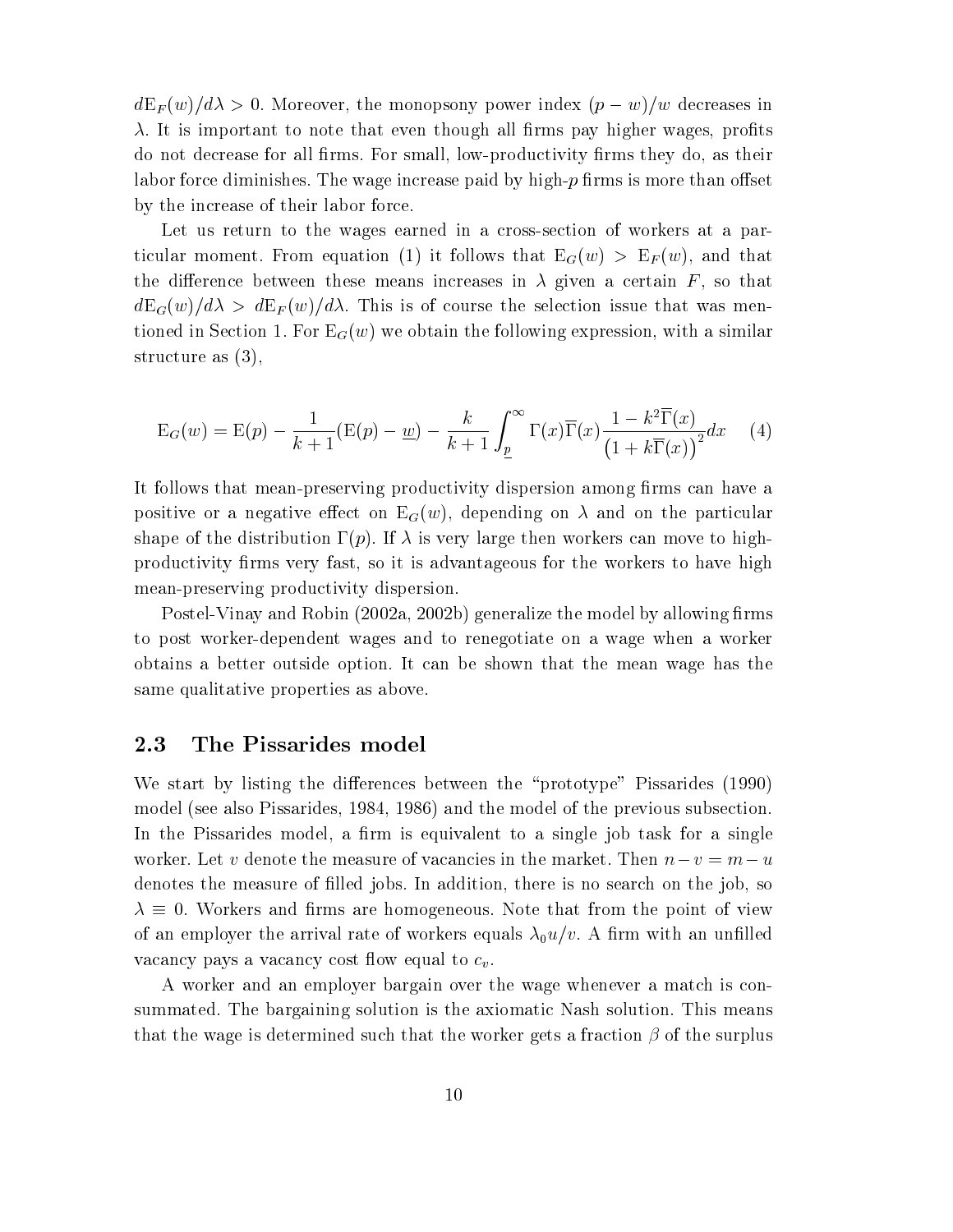of the match. It is not difficult to see that this implies that w is determined by<sup>10</sup>

$$
\beta \left[ \frac{p - w + c_v}{\delta + \lambda_0 u/v} \right] = (1 - \beta) \frac{w - b}{\delta + \lambda_0} \tag{5}
$$

for a given fixed measure of vacancies  $v$ . The threshold values or outside options of both parties depend on the frictional indicators  $\lambda_0$ ,  $u/v$  and  $\delta$  and on monetary flows. The precise location of the wage in between these bounds depends on the bargaining power indicator  $\beta$ .

In the prototype Pissarides model, the equilibrium value of  $v$  is determined by a free entry condition for firms. This states that the present value of having a vacancy is equal to zero. It is not difficult to see that this gives

$$
(p - w)\lambda_0 u/v = \delta c_v \tag{6}
$$

for a given wage level w. Substitution into  $(5)$  gives

$$
w = p - \frac{\delta}{\delta + \beta \lambda_0} (1 - \beta)(p - b) \tag{7}
$$

which is a weighted average of p and b. Obviously, this also equals  $E_F(w)$  and  $E_G(w)$ . Note the similarity between the right-hand side of equation (7) and the first two terms at the right-hand side of equation (4). If  $\lambda_0 < \infty$  then the wage is smaller than if  $\lambda_0 = \infty$ . However, some care should be taken here, since  $\lambda_0$  is not a structural parameter anymore. It depends on the market size by way of a constant returns to scale matching function  $M(u, v)$ . We write  $M(u, v) := \alpha M_0(u, v)$ , where  $\alpha$  is a structural parameter denoting the efficiency of the matching technology.<sup>11</sup> As such this is a better indicator of the amount of frictions than  $\lambda_0$ . There holds that  $\lambda_0 := M(u, v)/u = \alpha M_0(1, v/u)$ . By substituting this into equations (5) and (6), and by elaborating, we obtain the following results:

$$
\frac{d(v/u)}{d\alpha} > 0, \quad \frac{d\lambda_0}{d\alpha} > 0, \quad \frac{dw}{d\alpha} > 0.
$$

The derivative  $dw/d\alpha$  captures the effect that we discussed in Subsection 2.1. If  $\alpha$  is large then the amount of frictions is low, so it is easy for workers to find a job opportunity. This provides an incentive for firms to create vacancies and for new firms to enter the market. This increases the workers' market power and this

 $10$  For expositional reasons we restrict attention to the limiting case in which the discount rate is infinitesimally small (just as in the previous subsection). The results do not depend on

 $11$ In the model of the previous subsection this would be irrelevant, as all agents search there.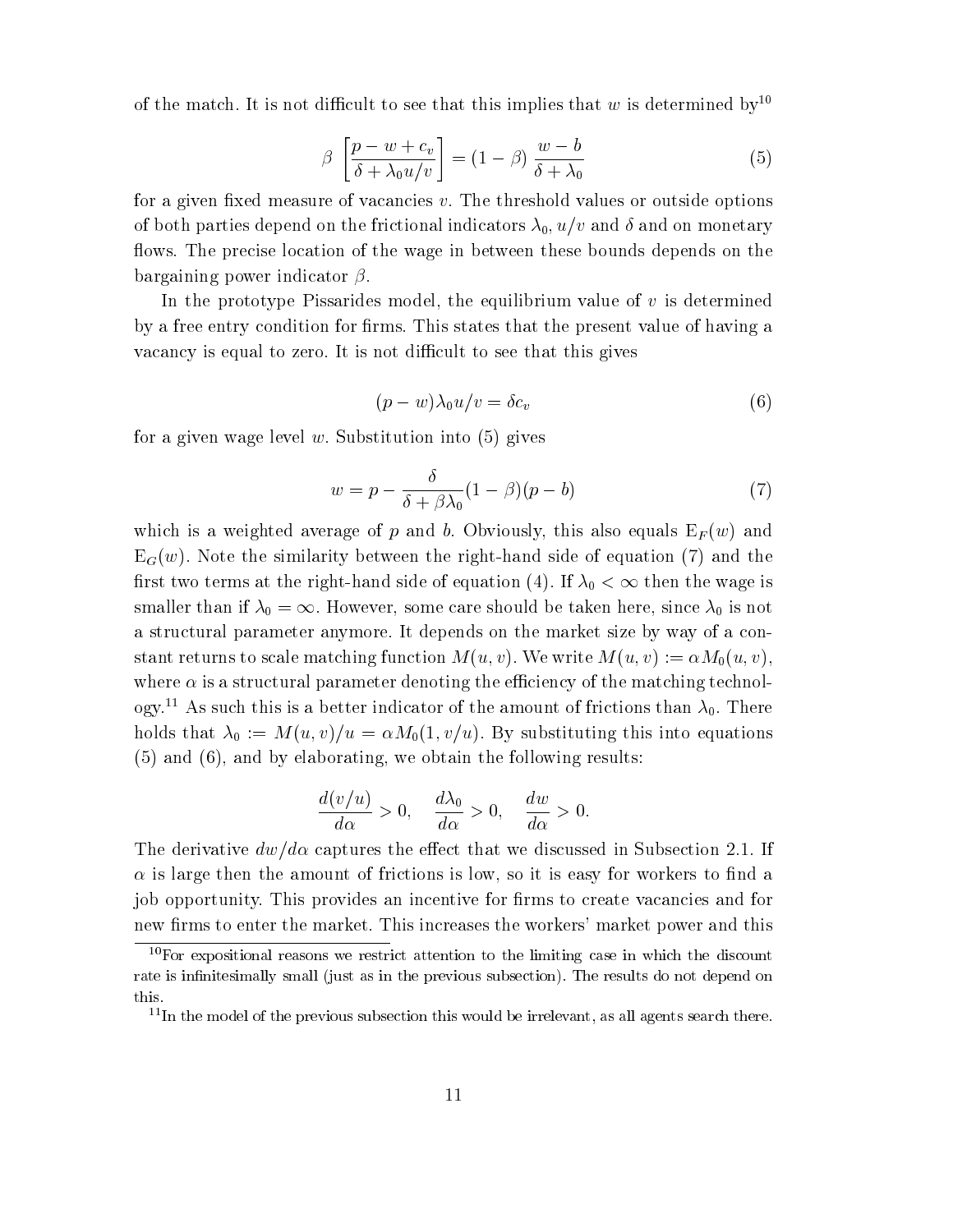pushes up the mean wage. The firms' contact arrival rate also increases, but the positive effect of this on the value of a vacancy is offset by the wage increase.

#### 2.4 Some other models

Let us return to the Pissarides model, but let us now assume that the number of firms (and, therefore, vacancies) is fixed. This case is examined by Pissarides (1984). We assume that  $n = m$  so that  $v = u$ : the number of filled and unfilled jobs equals the labor force size. Equation  $(5)$ , which describes w for a given amount of vacancies, now reduces to

$$
w = \beta(p + c_v) + (1 - \beta)b
$$

This does not depend on the amount of frictions in the market. By making the model completely symmetric between workers and employers, each party benefits with equal amount from a reduction in frictions, and the wage is not affected. This highlights the importance in the previous subsections of the assumption that labor supply is less elastic than labor demand.

We now briefly examine a model in which frictions actually increase the mean wage. The results for the Bontemps, Robin and Van den Berg (2000) model depend on the production technology being such that it is always profitable for firms to expand if possible. Burdett and Vishwanath (1988) examine an equilibrium search model with decreasing returns to scale in labor such that firms do not want to expand indefinitely. In addition, the measure of firms is fixed. The search effort of workers is endogenous. If frictions decrease then, at the going wage, the inflow of potential workers at a firm exceeds the outflow. When employers reduce the wage, the unemployed workers' search effort decreases. Each employer is therefore able to reduce the wage until the inflow is just enough to maintain its optimal labor force. In sum, search frictions and wages are positively related.

We end this subsection by noting that in models with two-sided productivity heterogeneity and search frictions, the equilibrium effect of frictions on the mean wage is sometimes hard to derive or is not determined. In general, the mean total productivity across firms within a market depends on the skill distribution across firms and on the labor market tightness. At one extreme, in a market without frictions, the matching between workers and firms is positive assortative in the sense that there is a positive deterministic equilibrium relationship between skill level and firm-specific productivity (provided that the production function has certain properties<sup>12</sup>). At the other extreme, in a market with a very large amount

 $^{12}$ Basically, positive assortative matching can only occur when workers and firms are comple-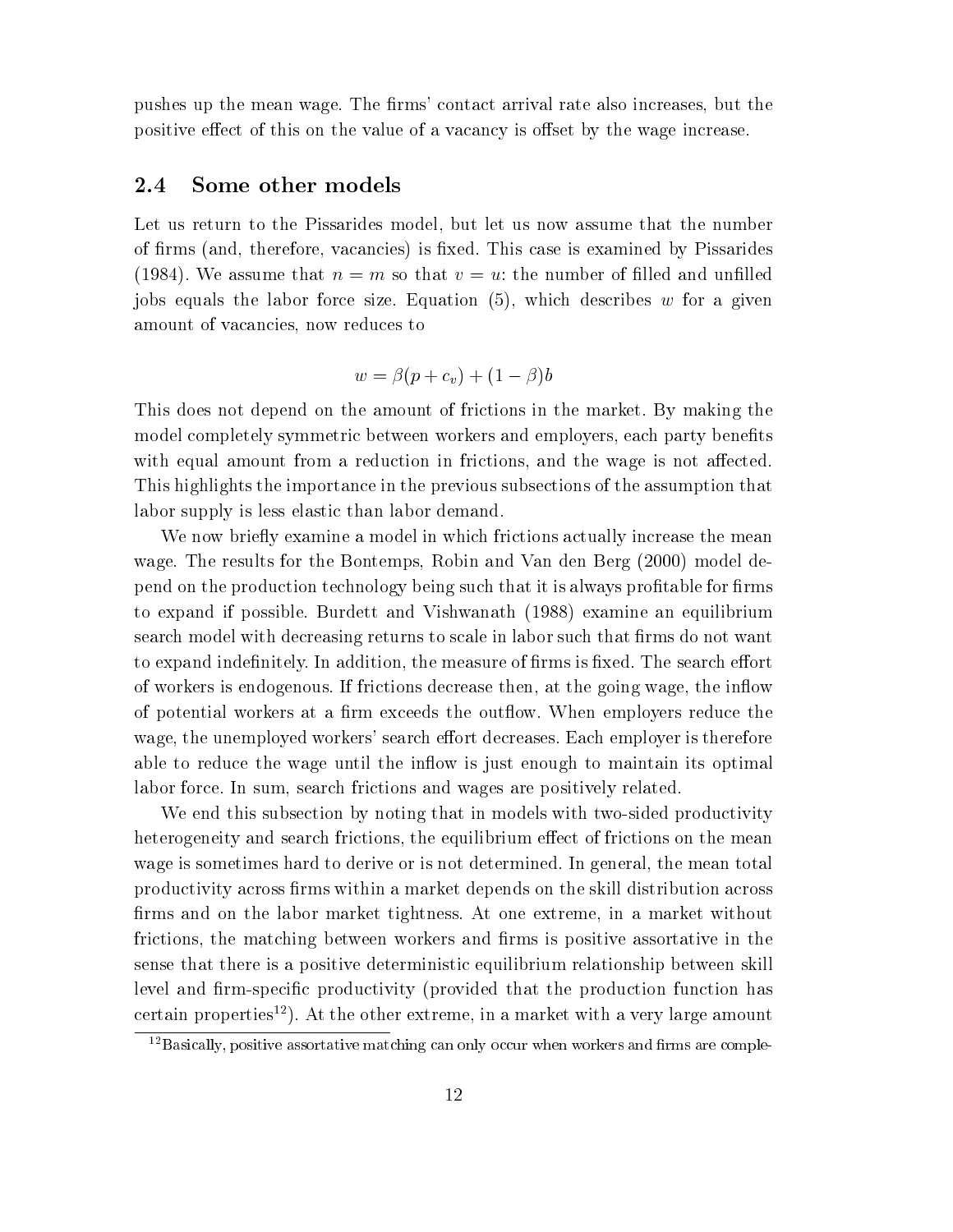of frictions, the equilibrium is often pooled: all agents are willing to match with all agents at the other side of the market. In both cases, the mean wage strongly depends on the productivity of the matches that can be formed. We return to assortative matching in Section 7.

#### 3 Measures of frictions

#### 3.1 Definitions

It is nowadays common to quantify the amount of search frictions in a labor market by way of the expected number of job offers in a spell of employment (see Mortensen, 2003, and Ridder and Van den Berg, 2003). We denote this measure by k. It captures the ease with which workers can make job-to-job transitions before becoming non-employed, so it is informative on the speed at which they can climb the job ladder. More specifically, it equals the rate at which job opportunities arise as a fraction of the rate at which they are needed.

In on-the-job search models and their equilibrium extensions, like the Bontemps, Robin and Van den Berg (2000) model, <sup>k</sup> is a function of structural parameters by way of  $k := \lambda/\delta$ . In many equilibrium models, k is an indicator of the relative power of workers vis-a-vis employers. This is obvious in the Burdett and Mortensen (1998) model and its spin-offs. In these equilibrium models, the wage distributions F and G and their means depend on  $\lambda$  only by way of k.

The dependence of  $k$  on the transition rate from employment to unemployment implies that k is sensitive to the stringency of job protection laws. If the latter is high then, ceteris paribus,  $k$  is high, but this does not mean that labor market imperfections are small. In fact, strong job protection may actually be an important source of labor market frictions. For this reason, we do not focus exclusively on <sup>k</sup> as the index of search frictions, but we also examine the value of the job offer arrival rate of employed workers. In line with the above model, this is denoted by  $\lambda$ .

More in general, since we exploit cross-market variation to study the effect of frictions on wages, it is natural to ask what drives cross-market variation in  $\lambda$  and k. One may think of at least three factors. First, by relating  $\lambda$  to an aggregate

ments. When there are no search frictions this is also a sufficient condition. Shimer and Smith  $(2000)$  derive sufficient conditions in case there are search frictions. Basically, high skilled workers are more productive at high productive firms than they are at low productive firms, whereas low skilled workers may be more productive at high productive firms but the difference must be lower than the difference for high skilled workers.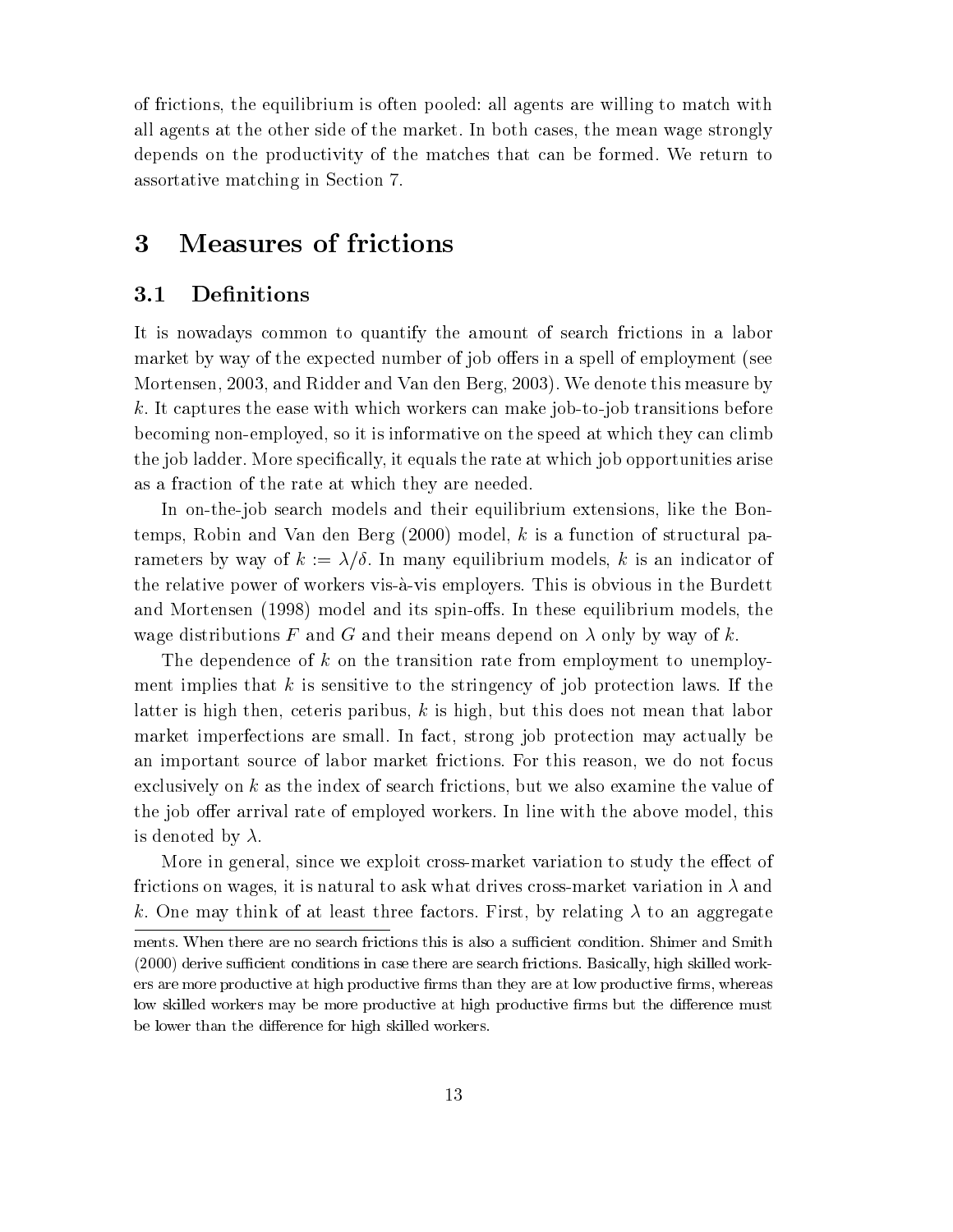matching function (as in Subsection 2.3) it is clear that  $\lambda$  depends on the number of agents on both sides of the market. Secondly, it may depend on the availability of institutions that facilitate meeting agents from the other side of the market. Related to this, it may depend on the agents' private search costs. Thirdly, it may depend on product market turbulence<sup>13</sup>, although the amount of this turbulence may also have a direct effect on wages. To the extent that these determinants differ across markets,  $\lambda$  also differs across markets.

#### 3.2 Reverse causality

For a parameter to be a sensible measure of frictions, it has to be a fundamental market characteristic that does not depend on wages or their distribution. In reality, it is conceivable that wages affect the individual job offer arrival rate by way of the effort that the individual decides to spend on search. As in the Burdett and Vishwanath (1998) model, if wages are high then the unemployed worker's optimal search effort is high. This creates a positive causal effect from the mean wage to the job offer arrival rate of the unemployed. As a result, if frictions are captured by the latter arrival rate then it is difficult to identify the causal effect of frictions on wages.

We now argue that this issue is less problematic if k or  $\lambda$  are used to capture frictions, by referring to on-the-job search models with endogenous search effort (see e.g. Albrecht, Holmlund and Lang, 1991). Whether the optimal search effort for an employed worker depends on the wage is determined by the way in which direct (utility equivalents of) search costs depend on the current wage. If they increase in the current wage then the optimal search effort may be constant. In general, the mean search effort and the resulting average arrival rate are very sensitive to the wage variance given the mean wage, but not to the mean wage itself. Intuitively, this is because a change in the location of the wage offer distribution involves an equivalent change in the current wage of the average employed searcher such that his ranking in the wage offer distribution does not change. If all monetary values change by the same amount then the optimal behavior does not change. For unemployed searchers, the situation is different: if the mean wage offer increases then the gap between the value of leisure and the expected income flow in employment increases, and this increases the search effort. It should also be noted that in the limiting case where wages are not dispersed, the optimal search effort for employed workers is zero, so that it does not depend on the wage at all (whereas for unemployed workers search effort is positive and dependent

<sup>&</sup>lt;sup>13</sup>See Amable and Gatti, 2001, for a recent overview of empirical evidence on this.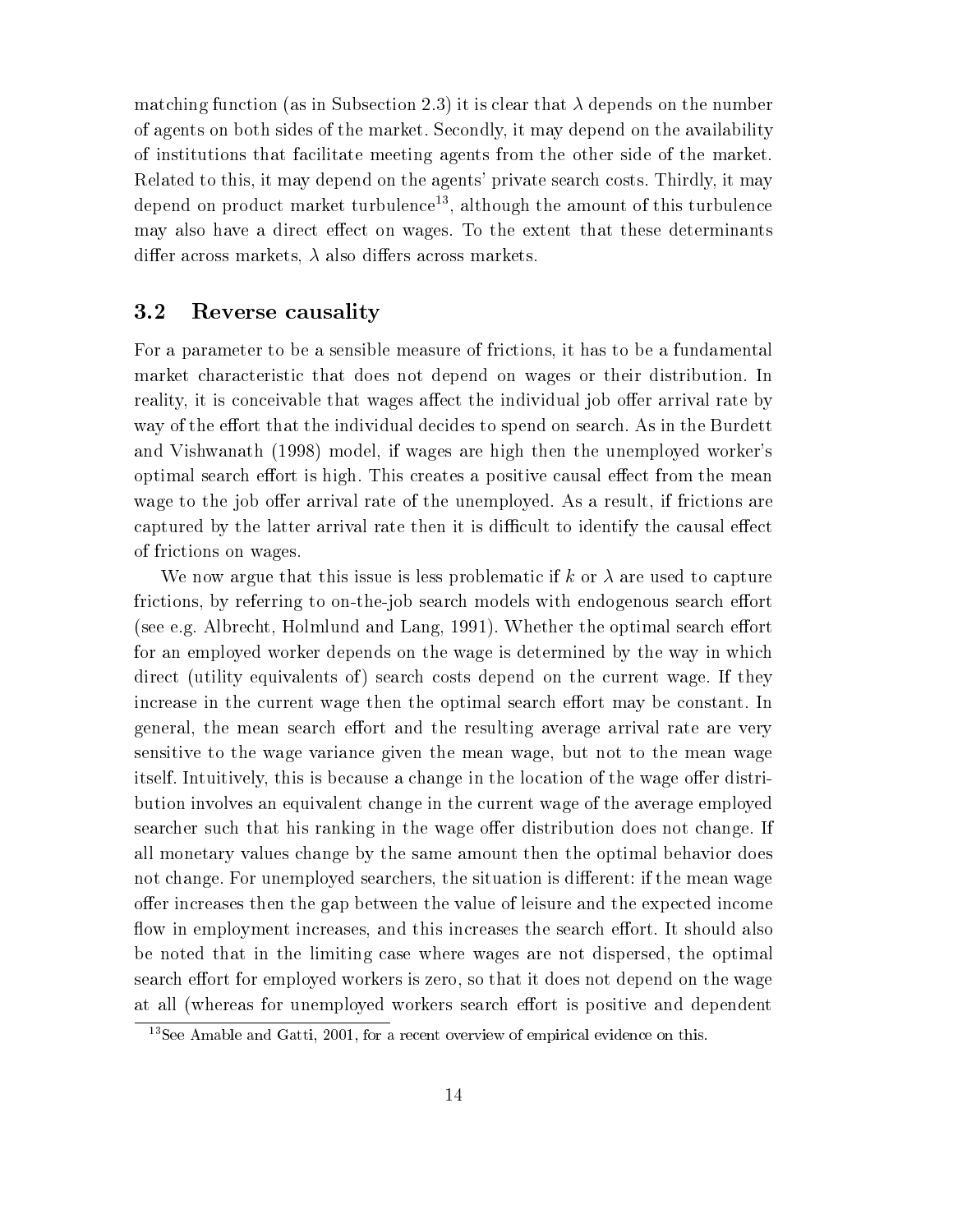on the wage).<sup>14</sup> In the empirical analysis we also examine the relation between the coefficient of variation of wages across firms and the measure of frictions.

## 4 The data

We use the Pay and Performance dataset from Denmark. This dataset merges variables from the Danish \Integrated Database for Labour Market Research" (IDA) to firm variables. The dataset is constructed by the Danish Bureau of Statistics from a variety of data registers used for the production of official statistics. The IDA data allow for matching of workers at establishments but does not contain business statistics of firms. The IDA data have been used in many studies, including Bingley and Westergaard-Nielsen (1996), Albæk and Sörensen (1998), Koning et al. (2000), Bunzel et al. (2001), Christensen et al. (2001) and Mortensen  $(2003)$ . The Pay and Productivity dataset allows for matching of firms, establishments, and employees, and enables one to follow all of these entities over time. It is all-encompassing in the sense that all Danish residents are included. The information is collected on a yearly basis. Attrition is for all practical purposes absent. These data have been used before by Bingley and Westergaard-Nielsen (2000) and Bingley and Eriksson (2001). Note that our empirical analysis primarily focuses on relations between variables at the market level, i.e. averages across individuals and firms.

The first set of variables is from IDA and has the individual as basic unit. It is collected as of 1980 and includes information on the level of occupation, level of education, sector of the firm, residence, labor market state, and earnings. Our variables cover 1980-1994.

The labor market status of each person is recorded at November each year. This gives one labor market state per individual per year. We exclude individuals who were self-employed, out of the labor force or working in the public sector during at least one year between 1980 and 1994. It is possible that the behavior of such individuals, at least in a certain period, deviates substantially from the behavior that search models intend to describe. Note that the requirement that individuals are in the labor force all the time leads to exclusion of individuals who are young in the nineties or old in the eighties. This requirement, as well as the exclusion of public sector workers, also lead to a heavy underrepresentation of women (on average, about  $40\%$  of all workers is employed in the public sector).

<sup>&</sup>lt;sup>14</sup>In empirical studies, the estimates of  $\lambda$  and  $k$  are often positively correlated across markets with the estimate of the job offer arrival rate of the unemployed (see e.g. Ridder and Van den Berg, 1997).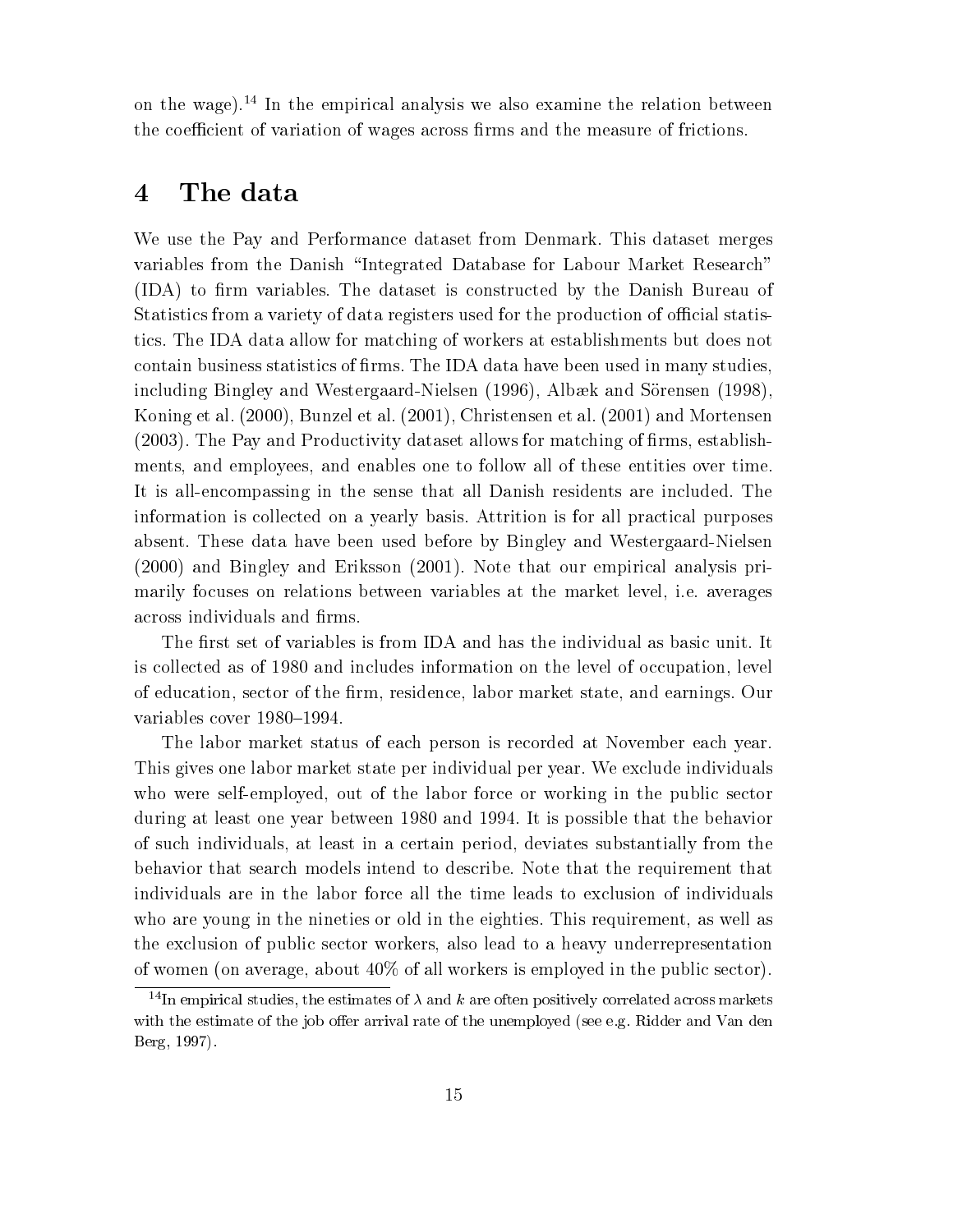The dataset does not contain individuals who were unemployed in all years.

We define an individual's sector, occupation level, and education level as the levels observed in the latest year at which the individual was employed. The firm sector classification of employed workers is based on the 1993 Standard Industry Classification (SIC). We delete individuals who work in agriculture, fishery, mining, financial services, education, and medical services, because for these sectors the data do not provide business statistics of firms.

There are six different occupation levels: CEO, high-level management, lowlevel management, office worker, skilled blue collar worker and unskilled blue collar worker. We merge the first three. The place of residence gives one of the 276 cities (kommune). These can be aggregated into 13 regions (amt). We use the values in 1994. Based on the type and years of education, we define 10 education levels: (1) less than 7 years of primary schooling, (2) between 7 and 8 years of primary schooling, (3) between 8 and 9 years of primary schooling, (4) between 9 and 10 years of primary schooling, (5) high school, (6) apprenticeship, (7) public exam, (8) short education, (9) bachelors degree and (10) masters degree and higher. For some individuals the level of education increases by more than two levels in consecutive years. We deleted such individuals whenever this variable is used as an explanatory variable.

Table 1 lists some descriptives. The first column concerns the raw data set. The second column concerns our sample without requiring observation of the education level (612,701 individuals). The final column describes our sample after removing the individuals without a reliable observation of the education level  $(533,628)$  individuals). The sector and occupation fractions in the first column do not add up to one because the corresponding sample includes individuals in sectors who are excluded or for whom sector or occupation level are unobserved.

The yearly earnings concern the job held at November 1. This variable is taken from income tax registers and includes extra payments for overtime hours, wage taxes and social security payments for the employee, but not the wage and labor taxes and social security payments that are borne by the employer. The data are not well suited for calculation of the number of hours worked in a year (see Koning et al., 2000). The earnings variable is deflated by the average yearly earnings increase in the sample. Bingley and Westergaard-Nielsen (1996) and Koning et al. (2000) show that within-job earnings increases are small compared to earnings increases in case of a movement from one establishment to another without an intervening unemployment spell. This is in agreement to the models discussed in Section 2. As we shall see in Section 5, the earnings variable is not used for the estimation of the measure of frictions.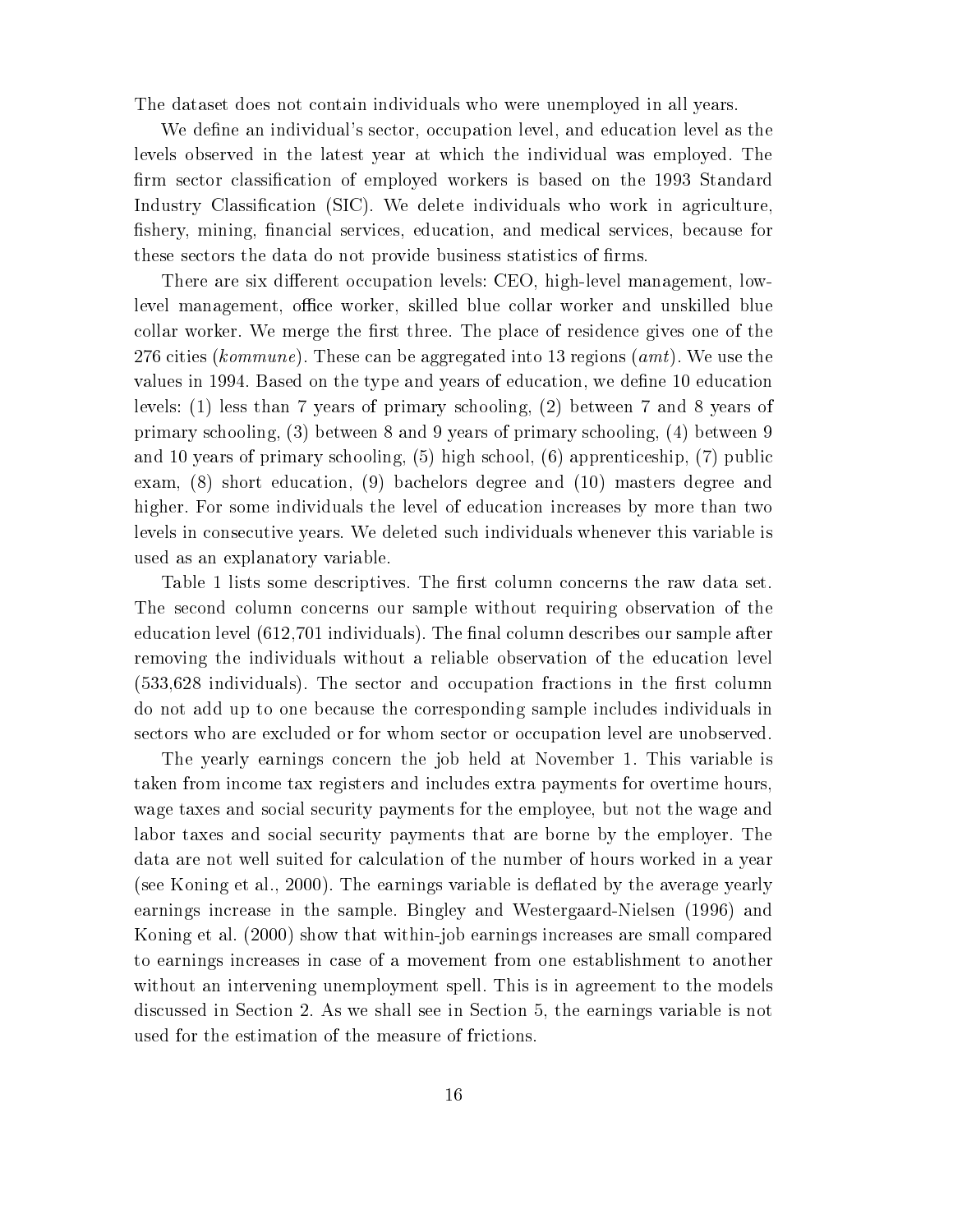| Variable                               | Original | <b>Baseline</b><br>selection | Observed level<br>of education |
|----------------------------------------|----------|------------------------------|--------------------------------|
|                                        |          |                              |                                |
| <b>Education</b> levels                |          |                              |                                |
| Less than 8 years of primary education |          |                              | 0.154                          |
| 8 years of primary education           |          |                              | 0.039                          |
| 9 years of primary education           |          |                              | 0.344                          |
| 10 years primary education             |          |                              | 0.159                          |
| Highschool                             |          |                              | 0.153                          |
| Apprenticeship                         |          |                              | 0.326                          |
| Public exam                            |          |                              | 0.014                          |
| Short education                        |          |                              | 0.033                          |
| Bachelors degree                       |          |                              | 0.026                          |
| Masters degree                         |          |                              | 0.004                          |
| Regions                                |          |                              |                                |
| Copenhagen                             | 0.303    | 0.286                        | 0.282                          |
| Roskilde                               | 0.046    | 0.048                        | 0.048                          |
| Vestjælland                            | 0.054    | 0.054                        | 0.054                          |
| Storstrom                              | 0.046    | 0.049                        | 0.048                          |
| Fyn                                    | 0.008    | 0.008                        | 0.008                          |
| Bornholms                              | 0.087    | 0.088                        | 0.088                          |
| Sonderjylland                          | 0.047    | 0.051                        | 0.051                          |
| Ribe                                   | 0.042    | 0.044                        | 0.044                          |
| Vejle                                  | 0.065    | 0.072                        | 0.073                          |
| Ringkoping                             | 0.053    | 0.056                        | 0.056                          |
| Aarhus                                 | 0.119    | $0.112\,$                    | 0.114                          |
| Viborg                                 | 0.042    | 0.043                        | 0.044                          |
| Nordjylland                            | 0.089    | 0.091                        | 0.092                          |
| Gender                                 | 0.453    | 0.314                        | 0.298                          |

Table 1: Summary statistics of individuals.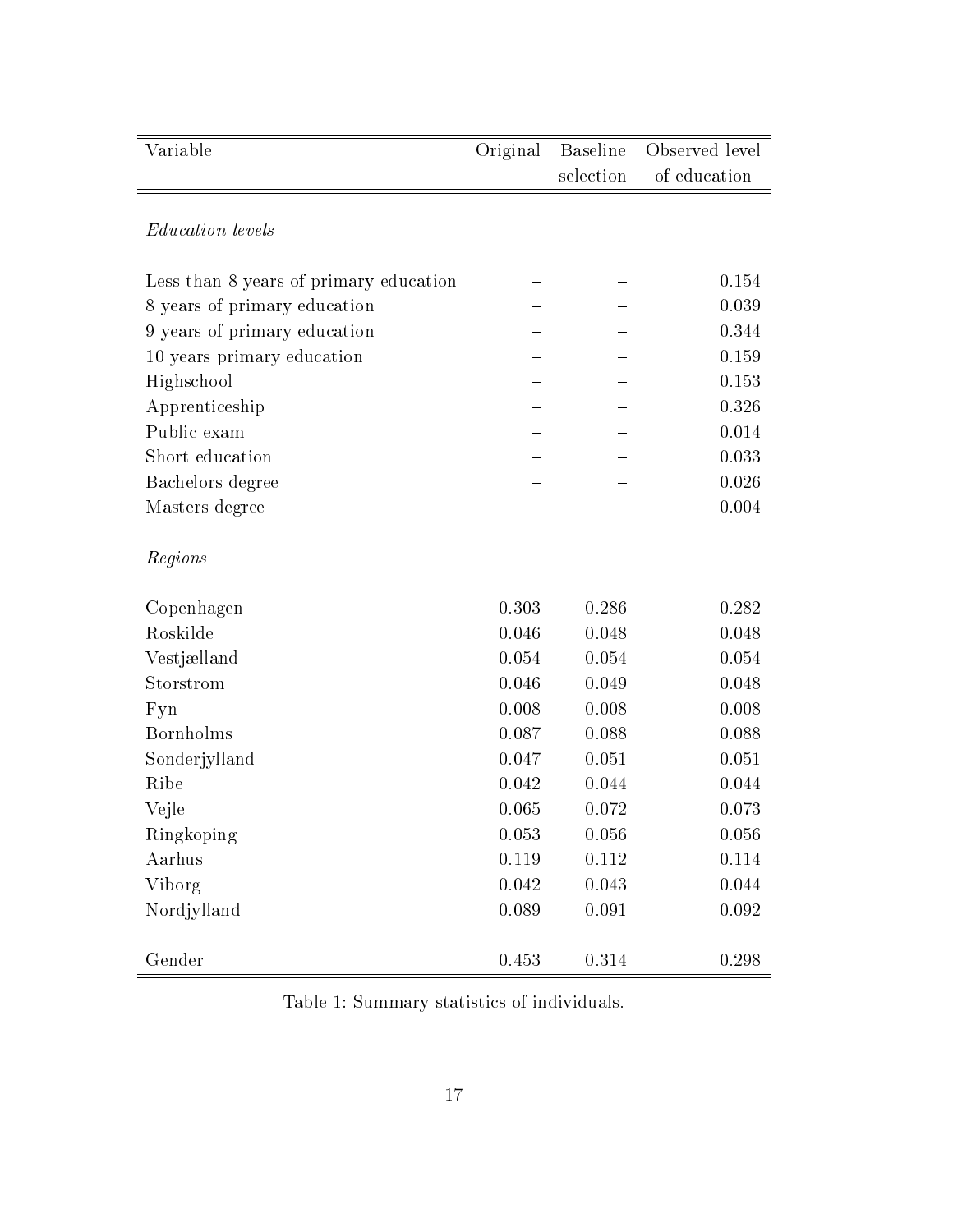| Variable                     | Original | <b>Baseline</b> | Observed level |
|------------------------------|----------|-----------------|----------------|
|                              |          | selection       | of education   |
|                              |          |                 |                |
| <b>Sectors</b>               |          |                 |                |
| Food & Tobacco               | 0.030    | 0.077           | 0.075          |
| Textiles, wearing, leather   | 0.009    | 0.027           | 0.027          |
| Wood & paper                 | 0.008    | 0.017           | 0.018          |
| Publishing                   | 0.014    | 0.035           | 0.035          |
| Chemicals, petroleum         | 0.022    | 0.053           | 0.053          |
| Metals                       | 0.018    | 0.046           | 0.047          |
| Machines                     | 0.034    | 0.085           | 0.086          |
| Cars, trucks etc.            | 0.012    | 0.034           | 0.035          |
| Furniture                    | 0.011    | 0.022           | 0.023          |
| Construction                 | 0.004    | 0.136           | 0.142          |
| Trade in cars, etc.          | 0.017    | 0.051           | 0.053          |
| Groceries                    | 0.047    | $0.121\,$       | 0.122          |
| <b>Stores</b>                | 0.050    | 0.110           | 0.103          |
| Hotels and restaurants       | 0.020    | 0.025           | 0.023          |
| Transportation               | 0.026    | 0.053           | 0.053          |
| Services in transportation   | 0.008    | 0.015           | 0.015          |
| Real estate                  | 0.009    | 0.013           | 0.013          |
| <b>Business services</b>     | 0.038    | 0.071           | 0.071          |
| Other services (non medical) | 0.004    | 0.009           | 0.008          |
|                              |          |                 |                |
| Occupation levels            |          |                 |                |
| Unskilled workers            | 0.234    |                 |                |
| Skilled workers              |          | 0.343           | 0.334          |
|                              | 0.094    | 0.262           | 0.273          |
| Office workers               | 0.186    | 0.243           | 0.238          |
| Managers                     | 0.163    | 0.151           | 0.154          |

Table 1: Summary statistics of individuals (continued).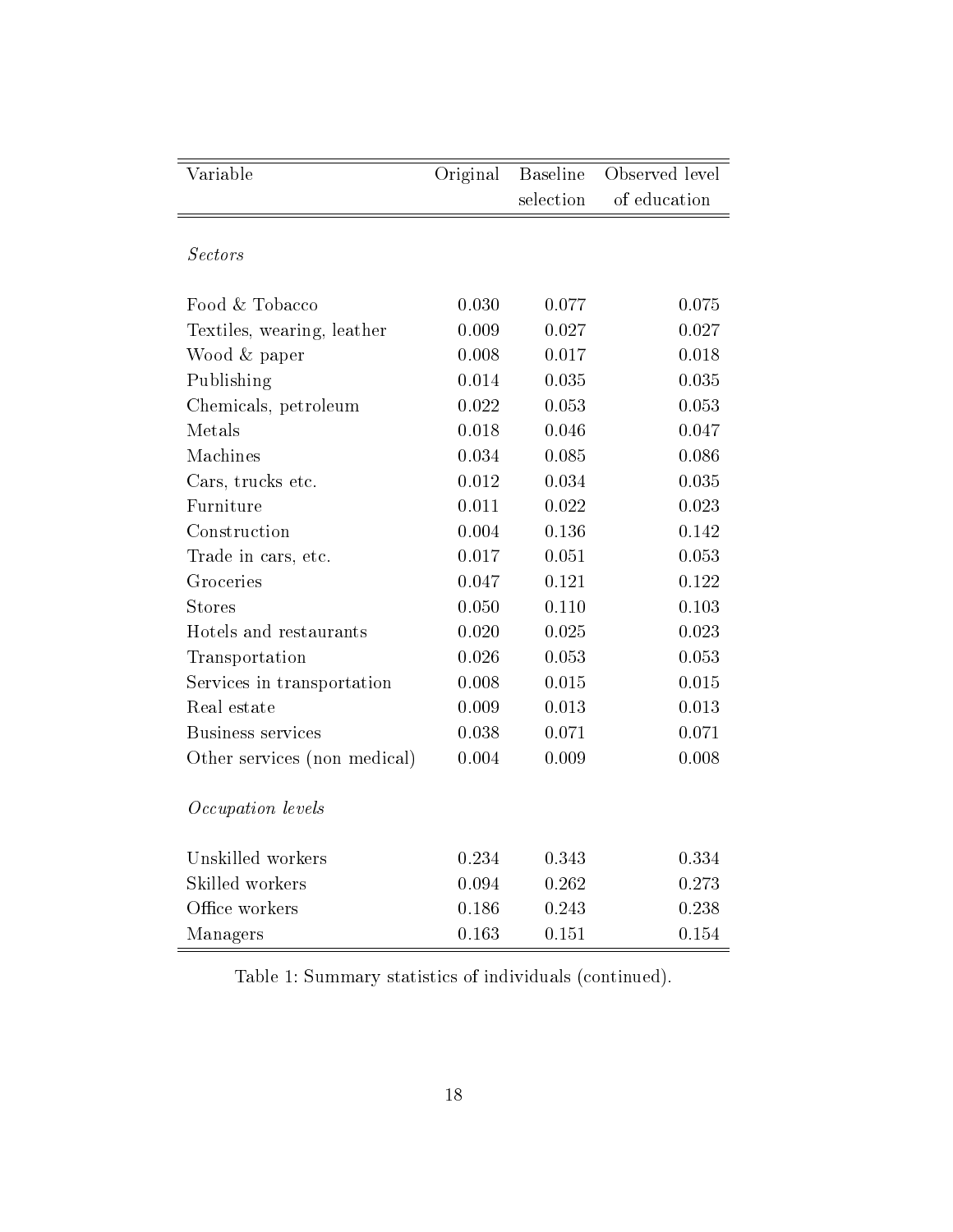The first set of variables also includes firm and establishment identifiers. A firm (or company or enterprise) is a legal entity. The firm identifier changes when the ownership of the firm changes or when it changes location. An establishment (or plant) is basically a production unit at a specific location. A firm may consist of multiple establishments. The database contains considerable information on movements and other major changes of establishments. If most workers at an establishment move to another physical location while the sector code for those workers is unchanged, then the establishment is considered a continuing establishment. Note that the year-by-year labor market history of a worker can be represented by a sequence of establishments occupied in consecutive months of November (possibly interrupted by unemployment) with corresponding earnings.

A distinguishing feature of the data set is that for each worker we can identify the records of all other workers at the same establishment or firm in November of that year. Koning et al. (2000) give descriptive statistics concerning employment and job spells, the relation between labor market transitions and earnings changes, and establishment size. See also Appendix 1.

The second set of variables concerns business statistics of individual firms. These include the firm identifier, total wage costs, the total value added, firm size, and the value of the fixed assets, with observations for the years 1992–1997. Firm size is the number of individuals who were working at the firm in November at the year of observation. We have this both in number of employees and in number of full time equivalents (fte). Every year, only (all) firms with over 20 employees are included. Corrections are made for fluctuations in the stock of primary goods. The firm's productivity level is defined as the total value added divided by firm size. Depreciation costs are the depreciation costs as they appear on the firms' balance sheets. Throughout the paper we take the within-firm average over 1992– 1997 to quantify the value of a variable for a firm. The main reason for averaging is that tax laws may induce firms to concentrate gains and losses in single years.

The total wage costs of the firm concern the total wage bill of the firm. This includes wage and labor taxes and social security payments for both employers and employees. Using the data from the individual workers, it is possible to quantify wage costs net of employer taxes and payments, by taking the sum of the yearly earnings in the November job over all workers at the firm in November. A regression of the total wage costs of the firm on this sum gives  $R^2 = 0.995$ , indicating that both wage measures capture the same variation across firms. Using the data from the individual workers, it is also possible to quantify wage costs by worker type, by taking the sum of yearly earnings in the November job over all individuals of this type who are working at the firm in November (see Table 2)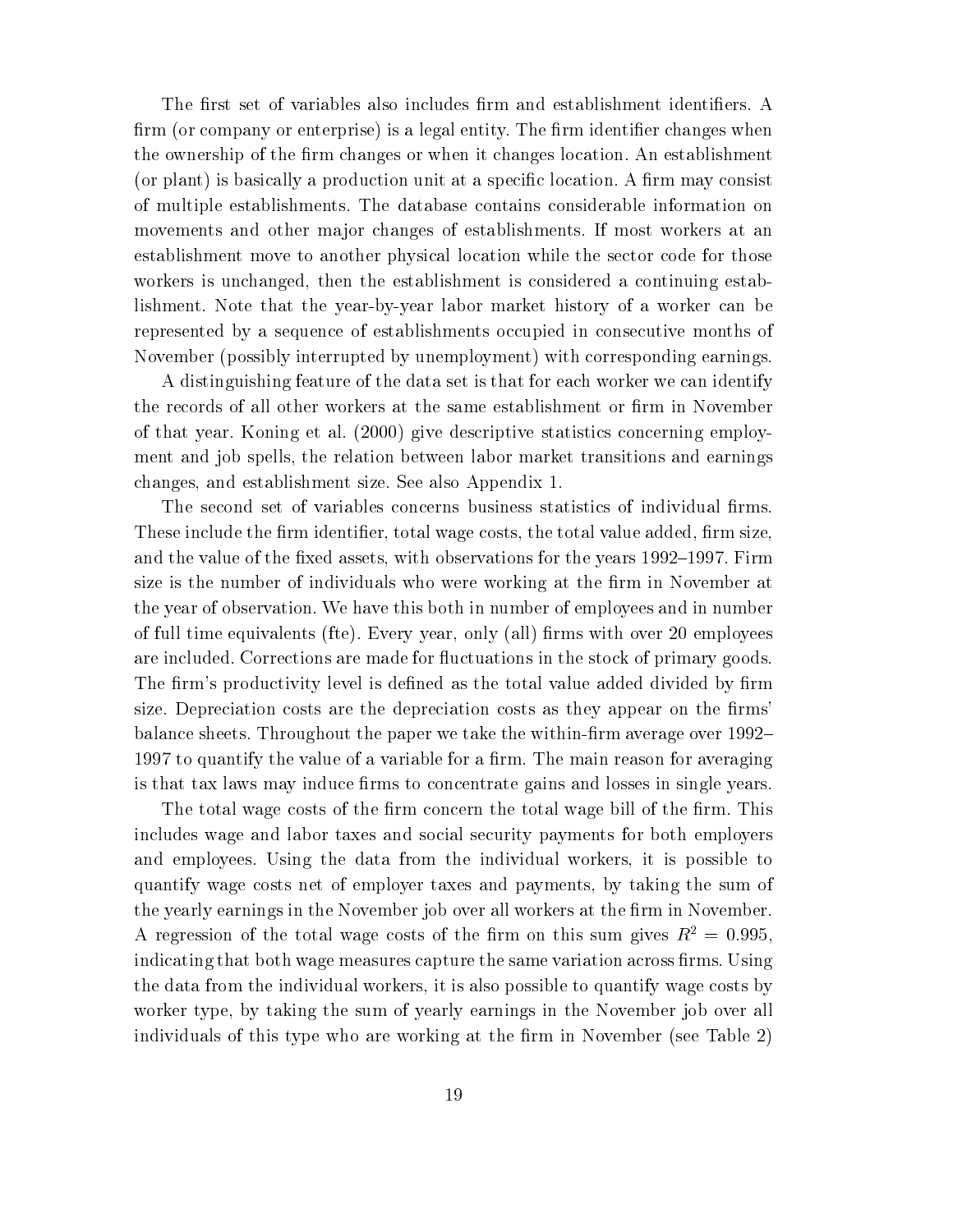|                                     | Average | Standard  |
|-------------------------------------|---------|-----------|
|                                     |         | deviation |
| <i>Education levels</i>             |         |           |
| Less than 8 years in primary school | 158.33  | 43.70     |
| 8 years in primary school           | 112.78  | 43.57     |
| 9 years in primary school           | 124.60  | 44.81     |
| 10 years in primary school          | 146.60  | 35.76     |
| Highschool                          | 184.16  | 40.19     |
| Apprenticeship                      | 210.29  | 30.46     |
| Public exam                         | 169.08  | 42.01     |
| Short education                     | 175.34  | 32.83     |
| Bachelors degree                    | 276.73  | 81.96     |
| Masters degree                      | 236.74  | 131.81    |
| <i>Occupation</i> levels            |         |           |
| Unskilled workers                   | 133.57  | 36.50     |
| Skilled workers                     | 178.11  | 32.93     |
| Office workers                      | 160.00  | 24.31     |
| Managers                            | 261.35  | 39.62     |

Table 2: Skill-specific wage across firms.

for summary statistics by level of education<sup>15</sup>).

Both the productivity level per worker and the wage costs per worker can be measured by either physical units or the number of full time equivalents. Note that both are averages for the whole firm. The wage costs by worker type are only available by physical units. Table 3 summarizes the business statistics of the firms. In Section 5 we argue that the estimation results are robust with respect to a range of mismeasurements of variables.

<sup>&</sup>lt;sup>15</sup>The category with the lowest level of education does not have the lowest average wage across firms because it mostly concerns older experienced workers whose amount of education may have been rationed. The compulsory level is nowadays higher.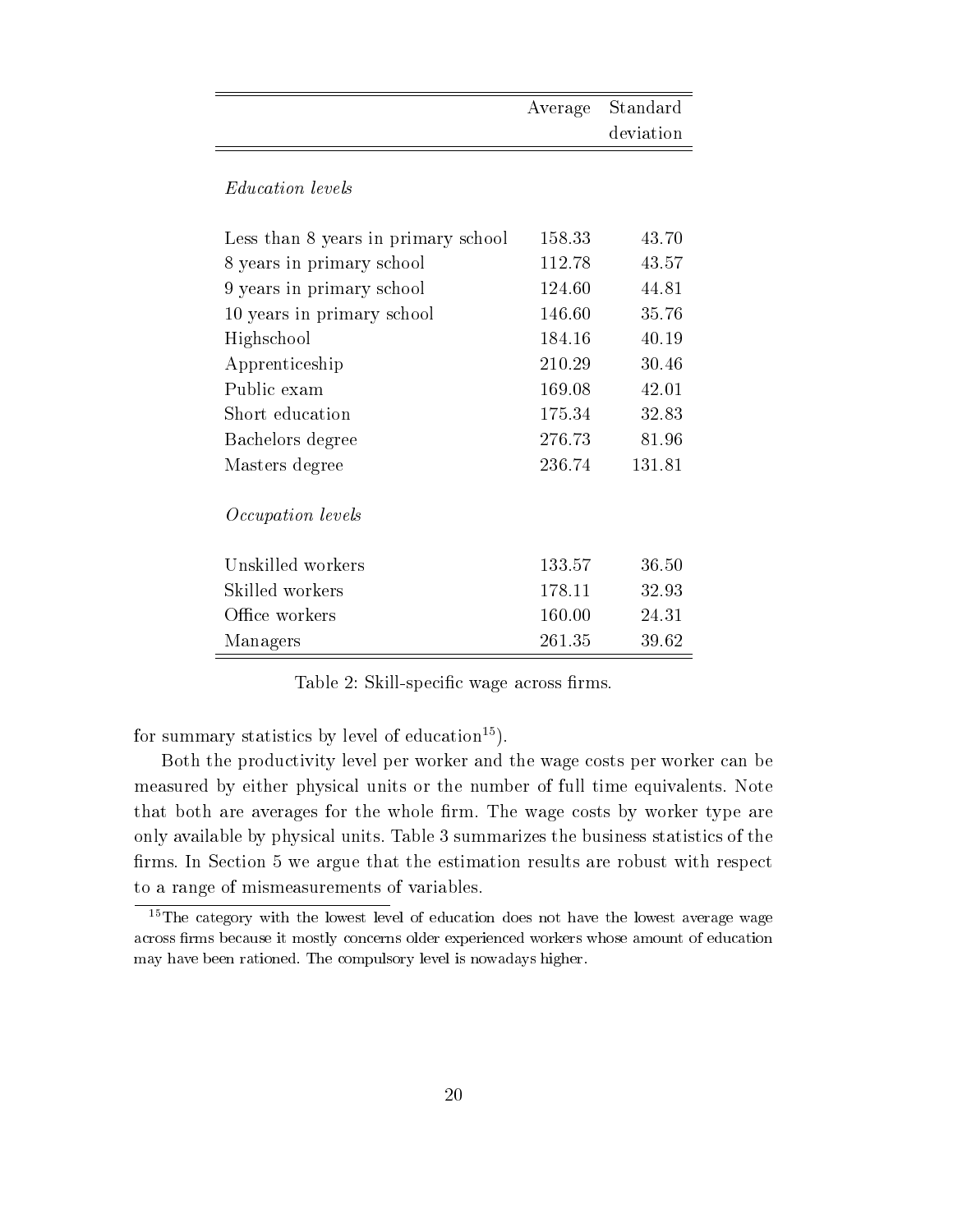| Variable                                  | Average              |
|-------------------------------------------|----------------------|
|                                           | (standard deviation) |
| Firm characteristics                      |                      |
|                                           |                      |
| Average firm size                         | 86.2                 |
|                                           | (276.0)              |
| Average firm size (fte)                   | 72.1                 |
|                                           | (229.2)              |
| Wage costs $(x1000)^a$                    | 200.37               |
|                                           | (132.95)             |
| Wage costs (fte) $(x1000)^a$              | 233.31               |
|                                           | (56.51)              |
| Productivity $(x1000)^a$                  | 403.27               |
|                                           | (497.26)             |
| Productivity (fte) $(x1000)^a$            | 482.13               |
|                                           | (1338)               |
| Fixed assets per worker $(x1000)^a$       | 253.72               |
|                                           | (988.79)             |
| Fixed assets per worker (fte) $(x1000)^a$ | 286.32               |
|                                           | (465.64)             |
| Regions                                   |                      |
| Copenhagen                                | 0.335                |
| Roskilde                                  | 0.032                |
| Vestjælland                               | 0.043                |
| Storstrom                                 | 0.031                |
| Fyn                                       | 0.006                |
| Bornholms                                 | 0.078                |
| Sonderjylland                             | 0.044                |
| Ribe                                      | 0.044                |
| Vejle                                     | 0.076                |
| Ringkoping                                | 0.070                |
| Aarhus                                    | 0.111                |
| Viborg                                    | 0.046                |
| Nordjylland                               | 0.084                |

Table 3: Summary statistics of firms. <br>  $\quad$ 

<sup>a</sup> In Danish Kroner per year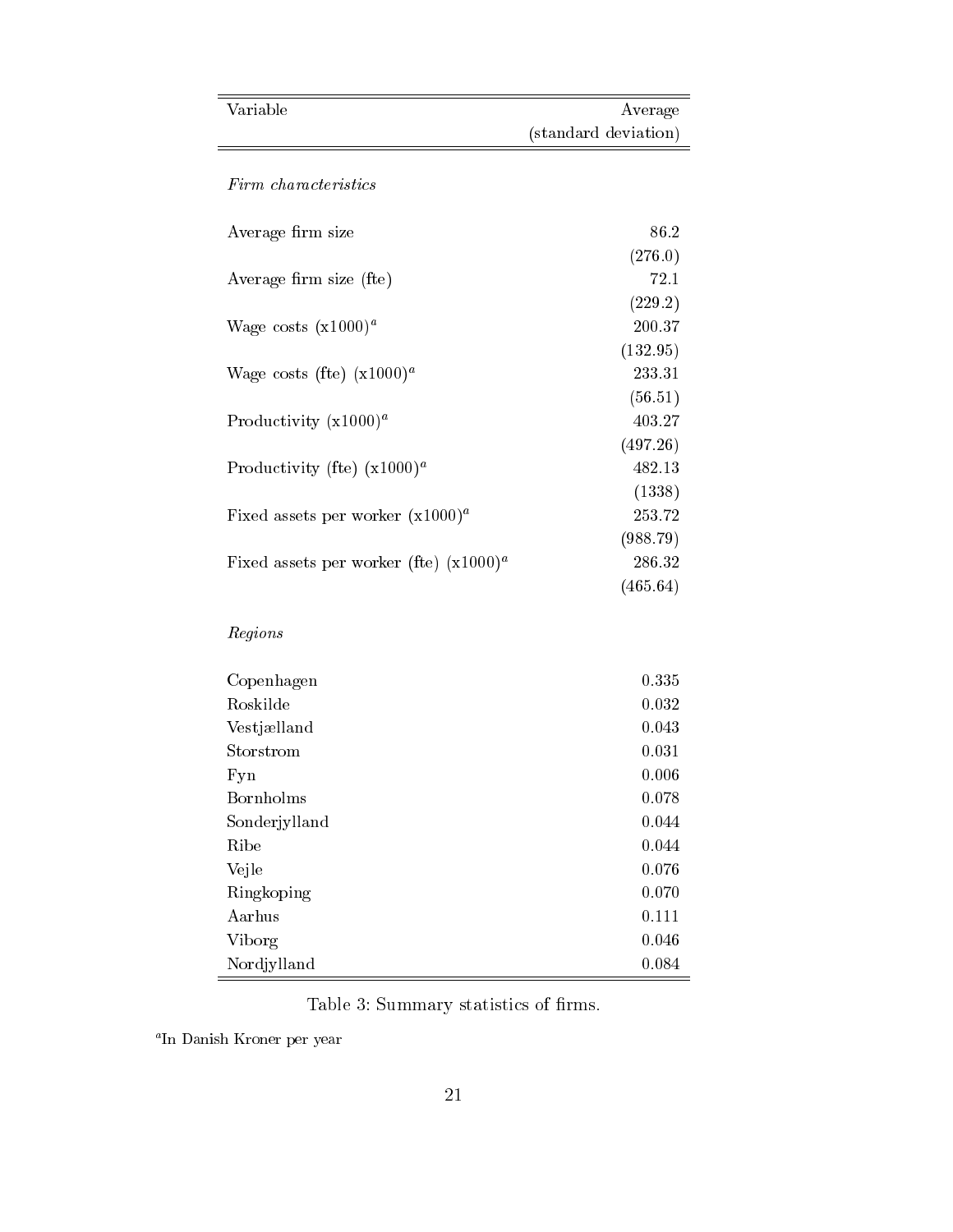| $\mathbf{V}$ , $\mathbf{V}$ , $\mathbf{V}$ , $\mathbf{V}$ | $\sim 0.04$<br>$- - - - - - -$<br>- |
|-----------------------------------------------------------|-------------------------------------|

Sectors

| Food & Tobacco               | 0.041 |
|------------------------------|-------|
| Textiles, wearing, leather   | 0.030 |
| Wood & paper                 | 0.030 |
| Publishing                   | 0.035 |
| Chemicals, petroleum         | 0.054 |
| Metals                       | 0.066 |
| Machines                     | 0.089 |
| Cars, trucks etc.            | 0.028 |
| Furniture                    | 0.039 |
| Construction                 | 0.129 |
| Trade in cars, etc.          | 0.058 |
| Groceries                    | 0.167 |
| <b>Stores</b>                | 0.062 |
| Hotels and restaurants       | 0.026 |
| Transportation               | 0.040 |
| Services in transportation   | 0.015 |
| Real estate                  | 0.004 |
| Business services            | 0.078 |
| Other services (non medical) | 0.005 |

Table 3: Summary statistics of firms (continued).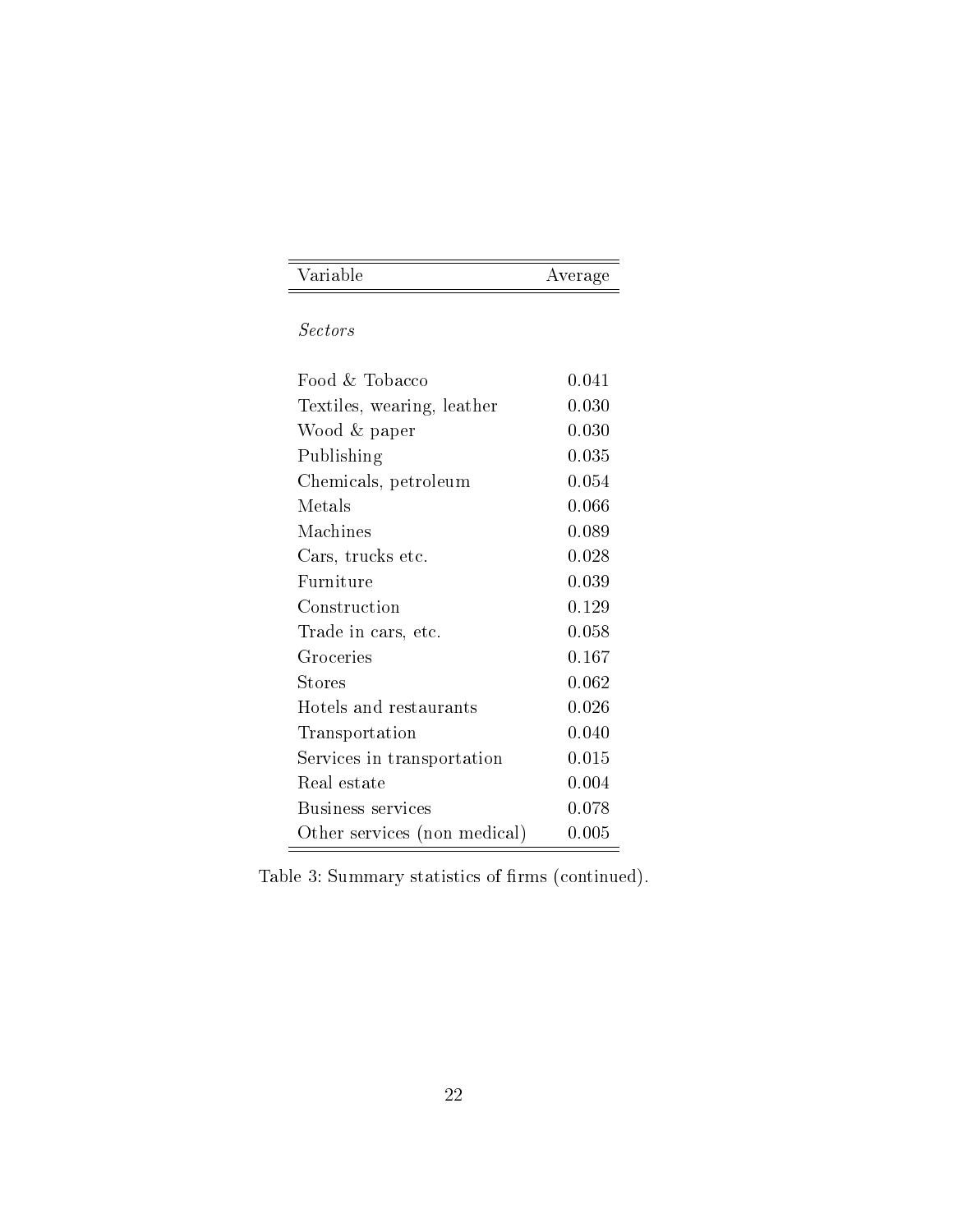## 5 Estimation strategy

#### 5.1 Identication of labor markets

We have to decide on a segmentation of the total labor market into (sub)markets. In the analyses we assume that a worker is in one single labor market throughout the observation window. Initially, we make the same assumption for firms. The latter is convenient because we only observe the total value added by a firm, and not the separate contributions to this by employees who may belong to different labor markets. Specifically, we assume that markets are defined by sector and region. We distinguish between 19 sectors and 13 regions. We omit markets with less than 6 firms. This gives 235 markets.

There are several reasons for why this characterization of what constitutes a separate labor market may lead to incorrect results. First, each of these markets contains workers with different skill levels, and the sector and region specific labor market for high-skilled workers may have different determinants than the sector and region specific market for low-skilled workers. In Subsection 5.4 we develop and apply methods that allow for this. These exploit information on the composition of the labor force within markets.

Secondly, workers may not be attached to just one specic market. As mentioned above, the use of region asa market characteristic is reasonable for Denmark, with its many islands and with prohibitively large commuting times between these islands. In Section 6 we correct for commuting, by estimating models in which the mean wage in a market is also allowed to depend on the amount of frictions in the same sector in the adjacent region. Concerning residential moves, Table 4 lists the frequencies of retentions and transitions between regions, using 1980 as the baseline year and 1994 as the outcome year. For most regions around 90 percent of the individuals stayed in their region over the 15 years covering the observation period.

This confirms that the assumption that individuals in Denmark are attached to a single region is reasonable. In a recent study, Deding and Filges (2003) analyze the geographical mobility of workers across regions in Denmark using survey data. They find that actual interregional mobility is mainly driven by family formation and dissolution, whereas job-related reasons only play a minor role. This suggests that any actual mobility is exogenous for labor market differences between regions.

It may be less realistic to assume that individuals are attached to just one specific sector than that they are attached to just one specific region. Table 5 presents results analogous to Table 4, for sectors instead of regions. Since we do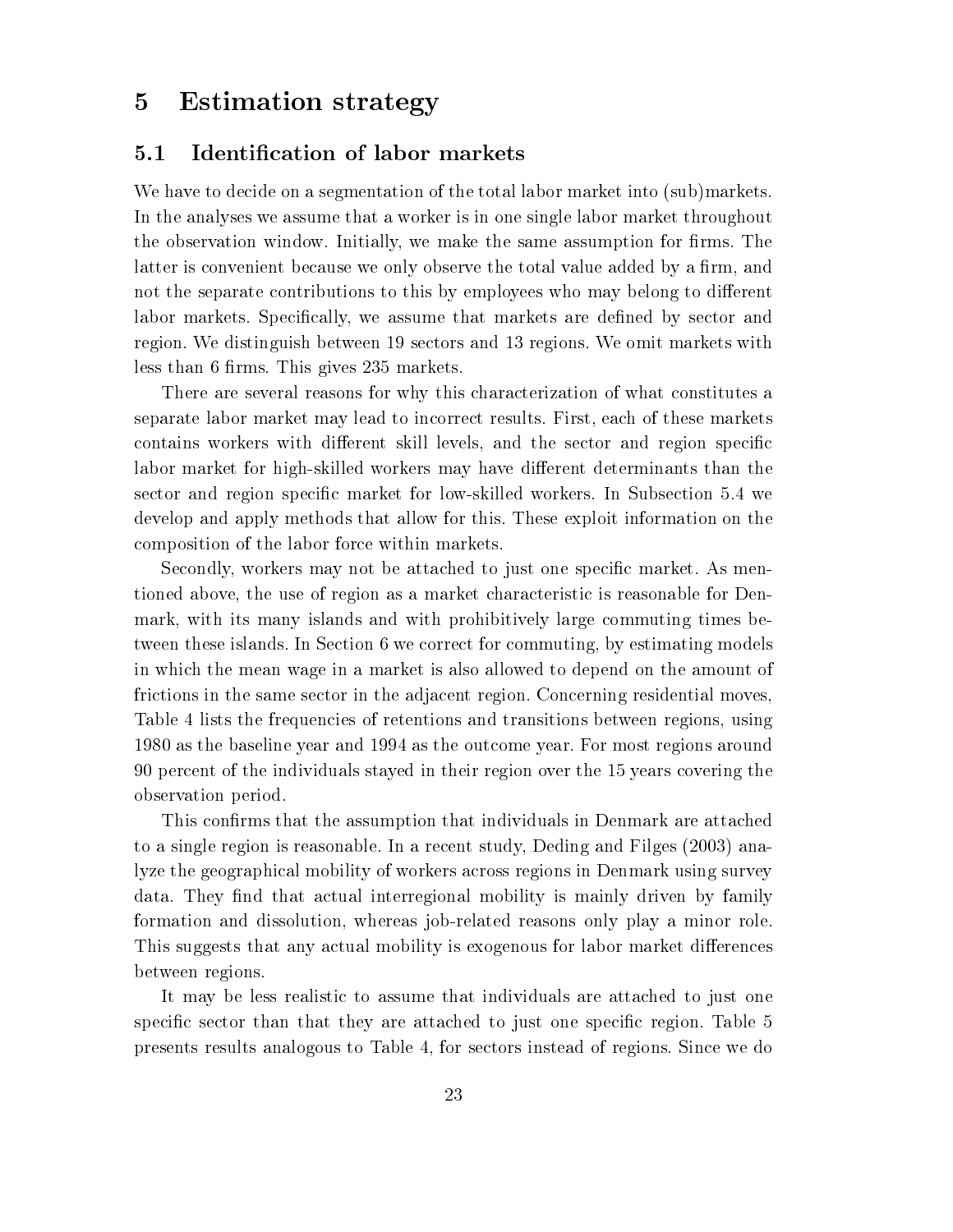| Northern Jutland | Viborg | $\begin{array}{c} \mathrm{Ringkøbing} \\ \mathrm{Aarhus} \end{array}$ | Southern Jutland<br>Ribe<br>Vejle                                                                                                                                                                                                                                                                                                                                                                                                                    | <b>Bornholm</b> | ${\rm Function}$ | Størstrom | West Zealano | Roskilde | Copenhagen |                  |
|------------------|--------|-----------------------------------------------------------------------|------------------------------------------------------------------------------------------------------------------------------------------------------------------------------------------------------------------------------------------------------------------------------------------------------------------------------------------------------------------------------------------------------------------------------------------------------|-----------------|------------------|-----------|--------------|----------|------------|------------------|
|                  |        |                                                                       | $\frac{83}{12}$<br>$\frac{3}{12}$<br>$\frac{4}{3}$ $\frac{4}{3}$ $\frac{6}{3}$ $\frac{1}{12}$ $\frac{1}{4}$ $\frac{1}{4}$ $\frac{1}{3}$ $\frac{1}{3}$ $\frac{1}{12}$ $\frac{1}{12}$ $\frac{1}{12}$                                                                                                                                                                                                                                                   |                 |                  |           |              |          |            | Copenhagen       |
|                  |        |                                                                       | $\frac{33}{16}$ $\frac{21}{16}$ $\frac{31}{16}$ $\frac{31}{16}$ $\frac{31}{16}$ $\frac{31}{16}$ $\frac{31}{16}$ $\frac{31}{16}$ $\frac{31}{16}$ $\frac{31}{16}$                                                                                                                                                                                                                                                                                      |                 |                  |           |              |          |            | Roskilde         |
|                  |        |                                                                       | $\frac{11}{12}$ $\frac{28}{12}$ $\frac{21}{12}$ $\frac{12}{16}$ $\frac{3}{16}$ $\frac{3}{16}$ $\frac{1}{36}$ $\frac{1}{36}$ $\frac{1}{36}$ $\frac{1}{36}$ $\frac{1}{36}$ $\frac{1}{36}$                                                                                                                                                                                                                                                              |                 |                  |           |              |          |            | West Zealand     |
|                  |        |                                                                       |                                                                                                                                                                                                                                                                                                                                                                                                                                                      |                 |                  |           |              |          |            | Storstrøm        |
|                  |        |                                                                       |                                                                                                                                                                                                                                                                                                                                                                                                                                                      |                 |                  |           |              |          |            | Funen            |
|                  |        |                                                                       |                                                                                                                                                                                                                                                                                                                                                                                                                                                      |                 |                  |           |              |          |            | Bornholm         |
|                  |        |                                                                       |                                                                                                                                                                                                                                                                                                                                                                                                                                                      |                 |                  |           |              |          |            | South Jutland    |
|                  |        |                                                                       |                                                                                                                                                                                                                                                                                                                                                                                                                                                      |                 |                  |           |              |          |            | Ribe             |
|                  |        |                                                                       | $\begin{array}{ccccccccccccc} \multicolumn{4}{c }{0} & \multicolumn{4}{c }{0} & \multicolumn{4}{c }{0} & \multicolumn{4}{c }{0} & \multicolumn{4}{c }{0} & \multicolumn{4}{c }{0} & \multicolumn{4}{c }{0} & \multicolumn{4}{c }{0} & \multicolumn{4}{c }{0} & \multicolumn{4}{c }{0} & \multicolumn{4}{c }{0} & \multicolumn{4}{c }{0} & \multicolumn{4}{c }{0} & \multicolumn{4}{c }{0} & \multicolumn{4}{c }{0} & \multicolumn{4}{c }{0} & \mult$ |                 |                  |           |              |          |            | Vejle            |
|                  |        |                                                                       |                                                                                                                                                                                                                                                                                                                                                                                                                                                      |                 |                  |           |              |          |            | Ringkøbing       |
|                  | . ⇔ జ  | $\sim$ $\sim$                                                         |                                                                                                                                                                                                                                                                                                                                                                                                                                                      |                 |                  |           |              |          |            | Aarhus           |
|                  |        |                                                                       |                                                                                                                                                                                                                                                                                                                                                                                                                                                      |                 |                  |           |              |          |            | Viborg           |
|                  |        |                                                                       | 0 0 0 0 0 0 0 0 0 0 0 0 1 0 1<br>4 13 13 13 13 14 15 16 16 16 16 16 1                                                                                                                                                                                                                                                                                                                                                                                |                 |                  |           |              |          |            | Northern Jutland |

Table 4:Cross tabulation of moves between regions in 1980 (y-axis) and 1994 (x-axis), by region in 1980.

 $\parallel$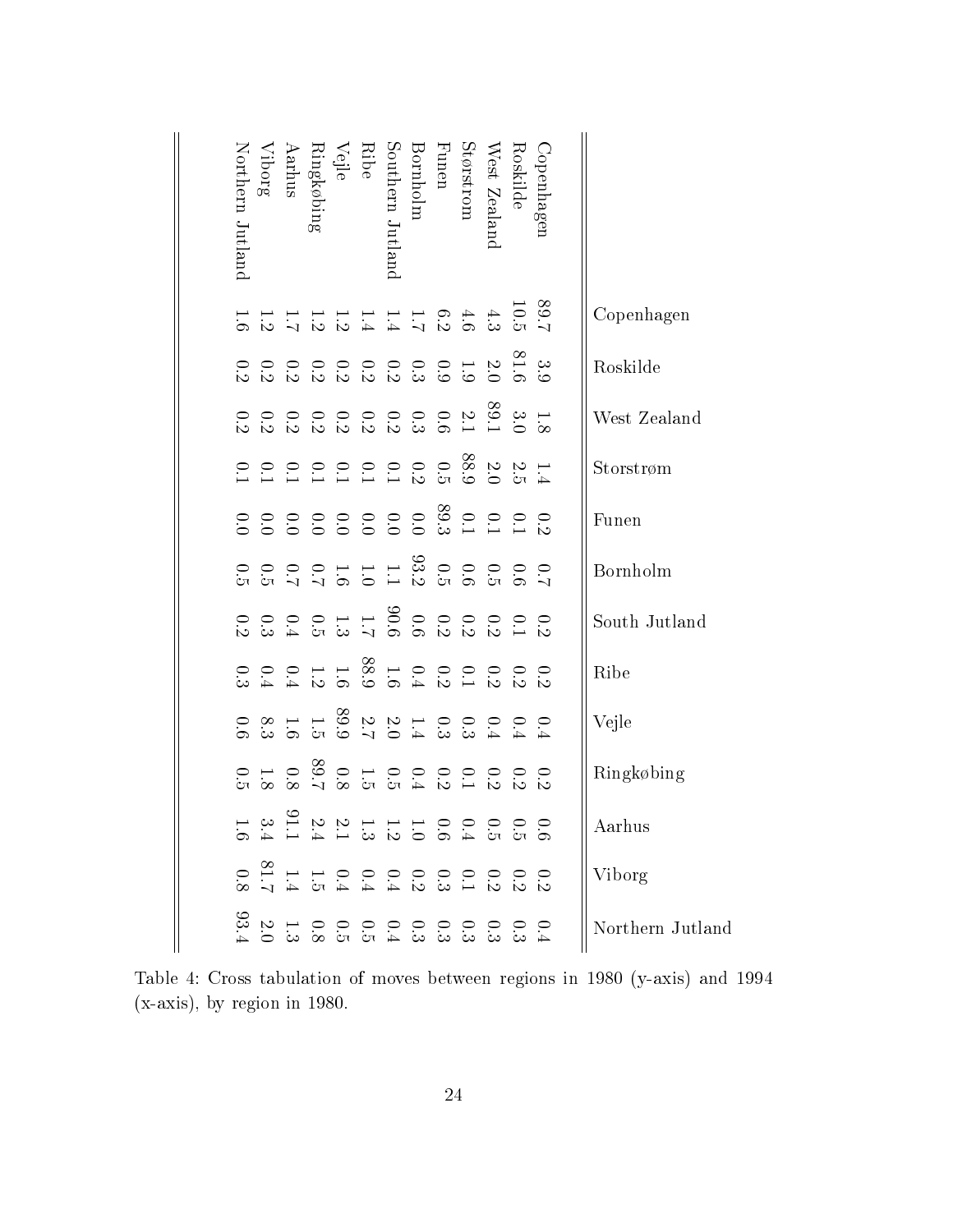not consider all sectors in our sample, it is possible that an individual in 1994 works in a sector that is not considered. These individuals are counted together with the unemployed in 1994 in the last column of Table 5. Indeed, there is a lot more mobility between sectors than between regions. For example, 16% of the individuals in metals in 1980 move to machines, and 10% of the individuals in the car and truck sector in 1980 move to machines.

#### 5.2 Estimating the measures of frictions

At this stage it is useful to summarize the minimal theoretical structure that we impose to interpret the data and quantify the measures of frictions. As stated above, we do not impose a specific full equilibrium search model on the data, and we do not make any assumption on the effect of search frictions on wages. We assume however that the behavior of employed workers is governed by the basic partial on-the-job search model with determinants  $\lambda, \delta$  and F. Recall that this describes the behavior of employed workers in the model of Subsection 2.2. This implies that the exit rate out of a job with a given time-invariant wage  $w$  equals

$$
\theta = \delta + \lambda (1 - F(w)) \tag{8}
$$

This is the hazard rate of the distribution of the duration an individual spends in a job given the wage  $w$ . Secondly, we assume that flows in the labor market are in equilibrium (implying that equation (1) applies). Thirdly, we assume that the reservation wage of the unemployed is at or below the wage floor in the market. The exit rate out of unemployment then equals the job offer arrival rate  $\lambda_0$  in unemployment. Note that we regard  $\lambda$ ,  $\lambda_0$  and  $\delta$  to be fundamental determinants that do not have an individual-specic component.

These assumptions on the individual supply-side behavior facilitate the estimation of  $\lambda, \lambda_0$  and  $\delta$ , and, consequently, of k. In addition, we occasionally interpret results using the assumption that the production function is linear in the number of employees with a certain skill and is additive across skills.

The empirical analysis consists of two steps. In the first step, the measures of frictions  $\lambda$  and k are estimated for each market. In the second step, the mean wage across firms in a market is related to the measures of frictions and other determinants.

In the first step we use the observations of the individual labor market states in the years 1992, 1993, and 1994. We assume that individuals change job whenever their establishment changes. Data on labor market states and wages identify  $\lambda$ ,  $\delta$ ,  $\lambda$ <sub>0</sub>, and F (see e.g. Eckstein and Van den Berg, 2003, for an overview). How-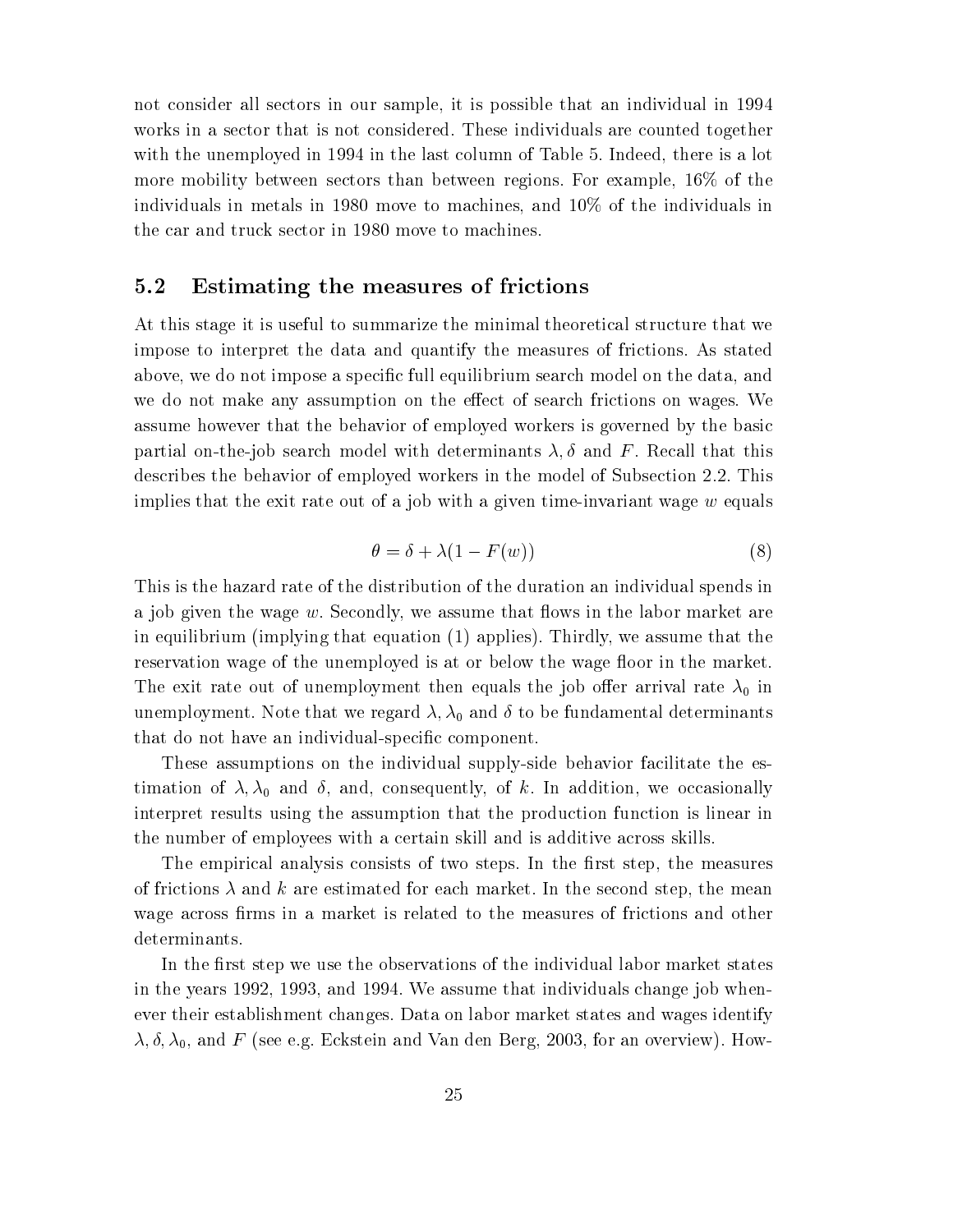| <b>Other services</b> | Business services | Real estate | Services in transportation | ransportation | Hotels and restaurants | <b>Stores</b>           | Groceries     | Irade in cars, etc.                                            | Construction      | Furniture      | Jars, trucks etc.  | Vlachines      | Metals        | Chemicals, petroleum     | Publising                | Wood & paper   | lextiles, wearing          | Food & tobacco |                            |
|-----------------------|-------------------|-------------|----------------------------|---------------|------------------------|-------------------------|---------------|----------------------------------------------------------------|-------------------|----------------|--------------------|----------------|---------------|--------------------------|--------------------------|----------------|----------------------------|----------------|----------------------------|
|                       |                   | N           | S                          | $\sim$        |                        |                         | ↛             | $\sim$                                                         | $\sim$            | ు              | လ လ ယ ယ            |                |               |                          |                          | دى             |                            |                | Food & tobacco             |
|                       |                   |             |                            |               |                        |                         |               |                                                                |                   |                |                    | ○              | $\circ$       | $\circ$                  | $\circ$                  |                |                            | ਨੋ ⊢           | Textiles, wearing          |
|                       |                   |             |                            |               |                        |                         |               |                                                                |                   |                |                    |                |               |                          | $\rightarrow$            |                | ミット                        |                | Wood & paper               |
|                       |                   |             |                            |               |                        |                         |               |                                                                |                   |                |                    | ⊂              |               |                          |                          |                | $\circ$ $ \circ$ $\approx$ |                | Publising                  |
|                       |                   |             |                            |               |                        |                         |               |                                                                | دى                | دى             | ┷                  | దాల అ          |               |                          | $\sim$ $\sim$ $\sim$     |                |                            |                | Chemicals, petroleum       |
|                       |                   |             |                            |               |                        |                         | S             | دى                                                             | ⊾ ت               |                | $\sim$ ದಿ $\%$     |                |               | లు                       |                          |                | $\sim$ $\sim$ $\sim$       |                | Metals                     |
|                       |                   | $\sim$      | N                          | ∾             | دى                     | ు                       | ↛             |                                                                | $D \rightarrow D$ |                | $\overline{\circ}$ | $16$ $-12$     |               | $\rightarrow$            | ى                        |                |                            |                | Machines                   |
|                       |                   |             |                            |               |                        |                         |               | S                                                              | $\overline{z}$    |                | ದ                  | $\sim$ 4 4     |               |                          |                          |                |                            |                | Cars, trucks etc.          |
|                       |                   |             |                            |               |                        |                         |               |                                                                | $\mathcal{D}$     | $\overline{1}$ |                    |                | $\sim$ $\sim$ | $\overline{\phantom{0}}$ | $\circ$                  | C <sub>T</sub> |                            |                | Furniture                  |
|                       |                   |             |                            |               | $\sim$ $\sim$          |                         | دى            |                                                                | ా దొ దా           |                | $\rightarrow$      | ပေးတယ          |               |                          |                          | CП             |                            |                | Construction               |
|                       |                   |             |                            |               |                        |                         | S             | ಹ                                                              | $\circ$           |                |                    |                |               |                          |                          |                |                            |                | Trade in cars, etc.        |
|                       |                   | <u>ය ග</u>  |                            |               |                        | ం                       | శా            |                                                                | 7272              |                |                    | $\sim$ $\circ$ |               | $\mathbf{C}$             |                          | ం              |                            | CП             | Groceries                  |
| V.                    |                   |             |                            |               |                        | $\sigma$ $\bar{\sigma}$ | $\rightarrow$ | $\sim$ $-$                                                     |                   | ು              |                    |                |               |                          |                          |                | ట                          | ು              | <b>Stores</b>              |
|                       |                   |             |                            |               | 22                     |                         |               |                                                                | ◯                 | ⌒              | $\overline{ }$     | ⊂              |               |                          |                          |                |                            |                | Hotels and restaurants     |
| S                     | $\sim$            | ు స         |                            | SS            |                        | $\alpha \sim \omega$    |               | ာ                                                              | ు స               |                | ు                  | $\sim$         | ు బ           |                          | $\overline{\phantom{0}}$ |                | <b>ω ω</b>                 |                | Transportation             |
|                       |                   |             |                            |               |                        |                         |               | -------------------                                            |                   |                |                    |                |               |                          |                          |                |                            |                | Services in transportation |
|                       |                   |             |                            |               |                        |                         |               |                                                                |                   |                |                    |                |               |                          |                          |                |                            |                | Real estate                |
|                       |                   |             |                            |               |                        |                         |               | 3024133333230055102                                            |                   |                |                    |                |               |                          |                          |                |                            |                | Business services          |
|                       |                   |             |                            |               |                        |                         |               | ∄оноонооооооооно                                               |                   |                |                    |                |               |                          |                          |                |                            |                | Other services             |
|                       |                   |             |                            |               |                        |                         |               | 12 18 12 12 12 12 12 12 12 12 12 12 12 13 13 13 14 15 16 16 17 |                   |                |                    |                |               |                          |                          |                |                            |                | Other sectors              |

Table 5: Cross tabulation of moves between sectors in 1980 (y-axis) and 1994 (x-axis), by sector in 1980.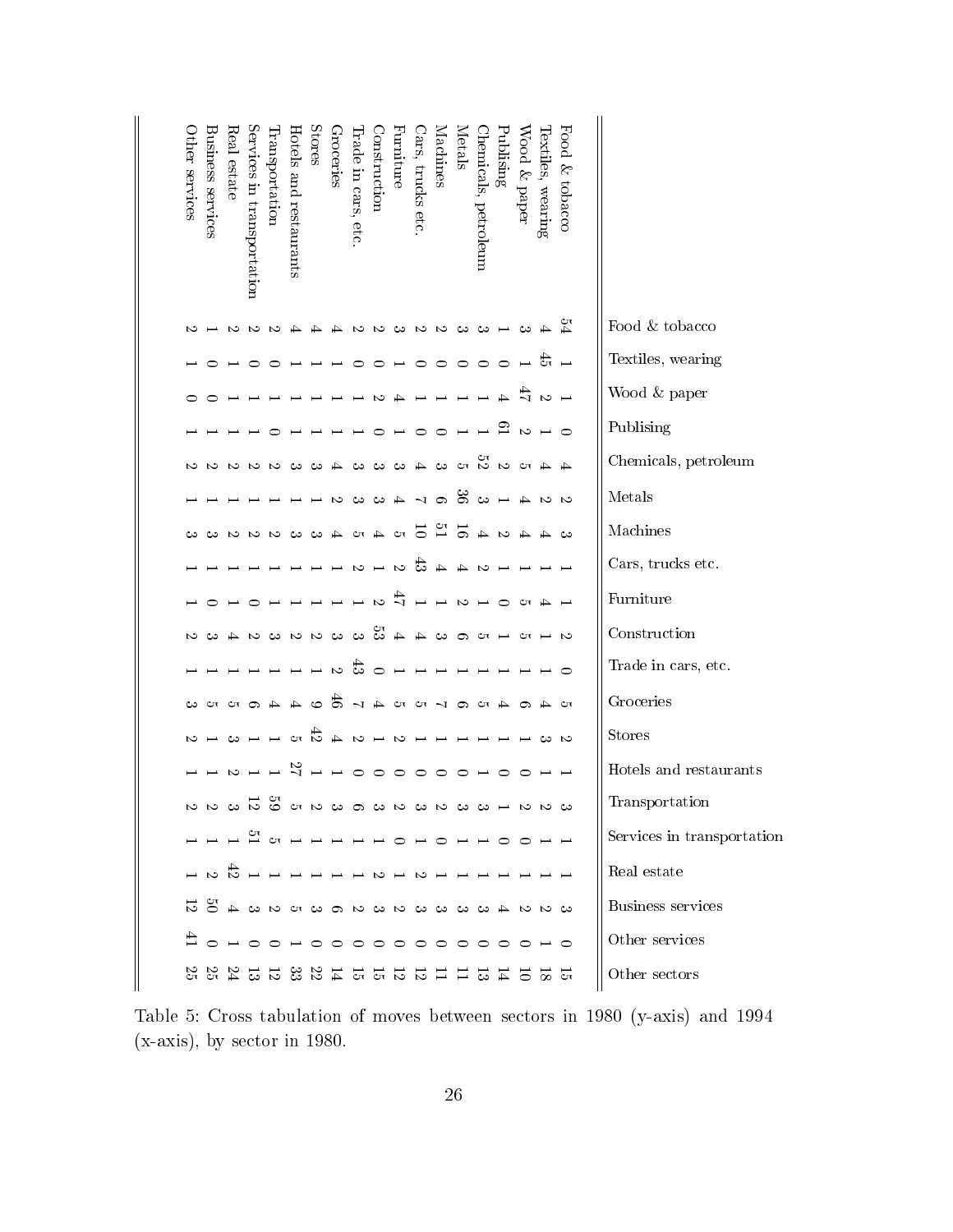ever, at this stage we are not interested in  $F$ , and the individual data on earnings may be insufficiently reliable use them for the purpose of estimating the measures of frictions. For example, we do not observe the exact accepted hourly wage, and we may occasionally observe individuals moving from a job with high earnings to a job with low earnings. We would have to modify the model to take account of this, and this in turn would lead to formidable computational costs. Instead, we adopt the unconditional inference procedure developed by Ridder and Van den Berg (2003) for the estimation of measures of frictions in repeated search models. This basically involves the estimation of  $\lambda, \delta$  and k from marginal distributions of job durations. The likelihood function is obtained by integrating the job duration distributions over the relevant wage (offer) distributions. The likelihood function does not depend on  $F$ . Wages become unobserved heterogeneity terms, and the measures of frictions are identified from the shape of the job exit rate as a function of tenure. In particular, the job offer arrival rate for employed workers is identied from the speed at which the workers in the worst jobs leave their job for a better job. The empirical analysis is slightly more complicated than in Ridder and Van den Berg (2003) due to the fact that we observe consecutive job spells. Appendix 1 provides details.

The estimation results are not affected by measurement errors in earnings data or by misspecification of the wage (offer) distribution. Because of the latter, the results are valid irrespective of what drives wage dispersion, and, more generally, irrespective of the determinants of the wage (offer) distribution, including the level of an institutional wage floor like a minimum wage.<sup>16</sup> The estimation procedure is computationally convenient despite the sample sizes of over 0.5 million. Moreover, the fact that the earnings data are not used here facilitates the computation of standard errors in the second stage of the estimation.

If we allow for skill heterogeneity, then we require measures of frictions for each combination of sector, region, and skill level. In the data, the number of sampled individuals in a given market can then be too small to estimate the frictional parameters separately for each market. In that case we take the log frictional parameters to be additive in sectoral, regional, and skill effects (e.g.,  $\lambda \equiv x \rho_{\lambda}$ ), and we estimate them simultaneously for all markets.

The IDA (labor supply and flow) data have been used for structural estimation

<sup>&</sup>lt;sup>16</sup>Indeed, the results are valid irrespective of which job characteristics induce workers to change jobs. To see this, note that  $w$  is treated as unobserved and so may be interpreted as an index of job characteristics. However, if non-wage job characteristics are relevant then it is not clear what to expect theoretically from the effect of frictions on the mean wage across firms in a market.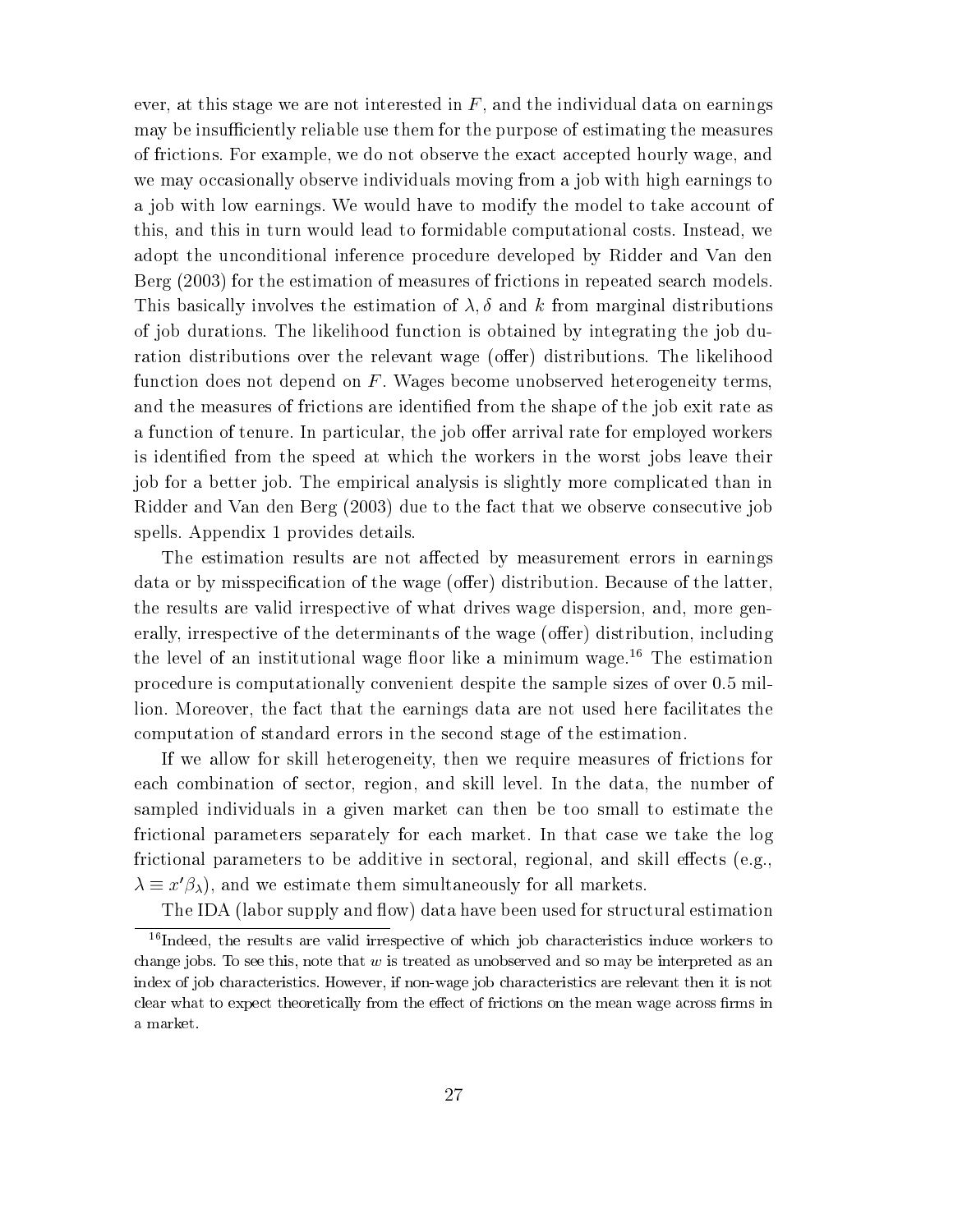of equilibrium search models, by e.g. Bunzel et al. (2001), Christensen et al. (2001) and Mortensen (2003). These studies also report estimates of  $\lambda_0$ ,  $\lambda$  and  $\delta$ , but their definitions of what constitutes a separate market differ from ours (e.g. because of stratication on gender).

## 5.3 Estimation of the mean-wage regression without skill heterogeneity

The endogenous variable of interest is the mean wage across firms in a market  $E_F(w)$ . Let indices m and i denote the market m and the firm i. The endogenous variable is then denoted by  $E_i(w_{mi})$  and the explanatory variables are  $E_i(p_{mi})$ ,  $log(k_m + 1)$  and the institutional wage floor  $\underline{w}_m$  in market m. In fact, Denmark has no clearly defined or observable minimum wage. We follow studies in which equilibrium search models are estimated with Danish data (see e.g. Bunzel et al., 2001) by ignoring institutional wage floors. Both  $E_i(w_{mi})$  and  $E_i(p_{mi})$  are obtained from the firm data (average firm-specific wage costs and average firmspecific revenue product, averaged over the observation window for the firm data, and subsequently averaged over firms within a market).

The basic specification of the regression equation is:

$$
E_i(w_{mi}) = \alpha_0 + \alpha_1 E_i(p_{mi}) + \alpha_2 \log(k_m + 1) + \varepsilon_m \tag{9}
$$

The parameter of interest is  $\alpha_2$ , and we test whether it is positive. We also estimate versions in which  $\lambda$  and  $\delta$  are included separately (instead of only by way of  $\log(k+1)$ , since  $\lambda$  is an interesting measure of frictions by itself. Specifications like (9) are ad hoc (or "reduced-form"). To some extent they can be motivated by mean wage equations in the theoretical frameworks of Section 2. It should be emphasized that we also estimate other specications. For example, we allow for interactions of  $E_i(p_{mi})$  and the measure of frictions.

In the regression, the unit of observation is a market rather than an individual firm. This means that the number of observations equals the number of markets instead of the much larger number of firms. However, note that we are only interested in the determinants of the *mean* wage. Moreover, our specification is less sensitive to the impact of measurement and specification errors. In particular, our method is insensitive to heteroskedasticity due to intra-sector heterogeneity of firms.

The regression is non-standard in the sense that its variables  $\mathrm{E}_{i}(w_{mi}), \mathrm{E}_{i}(p_{mi}),$ and  $k_m$  are estimated rather than observed (albeit they are estimated from very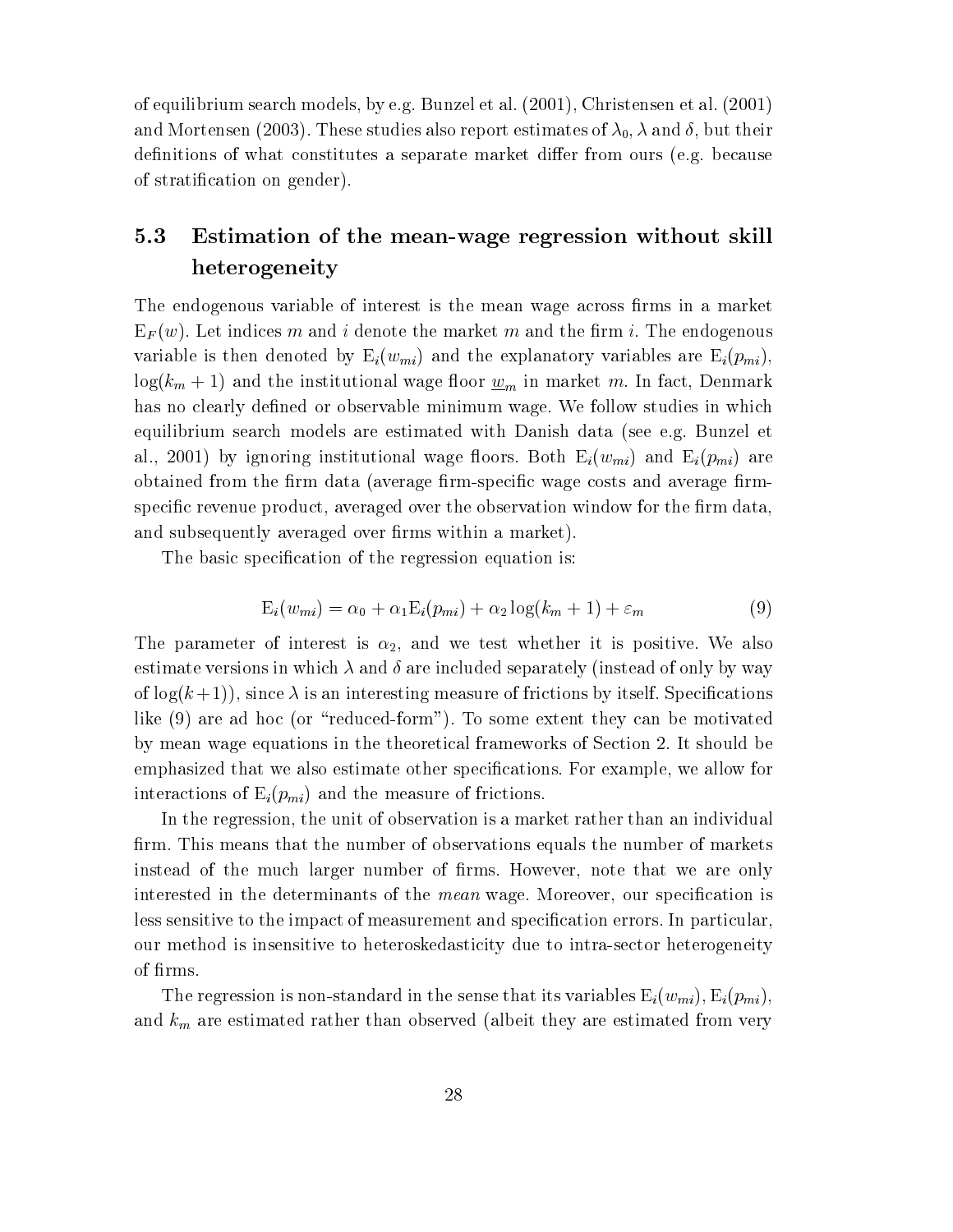large samples). We take this into account when we estimate the standard deviations of the regression parameters, by way of the usual two-step procedures for fully parameterized models as described in for example Newey and McFadden (1994) and Wooldridge  $(2002)$ .<sup>17</sup> See Appendix 2 for details.

A number of comments are in order. First, recall that only firms with more than 20 employees are included. As firm size is correlated to wages and productivity, this may pose a problem for the mean-wage regression analysis. However, if the relation between firm size and mean wages across firms is captured by the effects of productivity and frictions on wages (as it is in the theoretical model of Subsection 2.2), the selection is on explanatory variables, and the estimates are consistent. For essentially the same reason we do not include variables like firm size and profits as explanatory variables: at best they are deterministic functions of productivity and frictions, and at worst they are endogenous.

Secondly, the empirical analyses in the second stage are based on firm data whereas the estimation of the measures of frictions assumes that a transition between establishments is equivalent to a job change. This is mutually consistent if a firm constitutes of one or more competing and equivalent establishments. Alternatively, one may assume that a transition between firms is equivalent to a job change. However, as mentioned in Section 4, firm identifiers may change from year to year even when the firm remains essentially the same. This makes it difficult to establish on the basis of these identifiers whether an individual makes a transition. To the extent that workers make transitions between establishments within a firm, the relevant  $\lambda$  from the firm's point of view will be over-estimated. If such a bias has similar magnitude across markets then the empirical analyses in the second stage are not affected.

From an econometric point of view, what drives identification of the parameters in the regression equation is that the determinants of the market-specific measure of frictions do not have a direct causal effect on the mean market-specific wage across firms. If region and sector dummies are added to the right-hand side of equation (9) then  $\alpha_2$  is only identified from the interaction between region and sector in  $k$ . This may convey the suggestion that identification is fragile, but one should remember that we also use the mean productivity as an explanatory variable. This variable is usually absent in cross-market analyses. In addition, as shown below, we correct for the worker skill composition in sectors and regions. It is plausible that these variables represent the direct regional and sectoral effects on the mean wage to a sufficient degree.

 $17$ We also estimated standard errors using bootstrapping, and the results are very similar.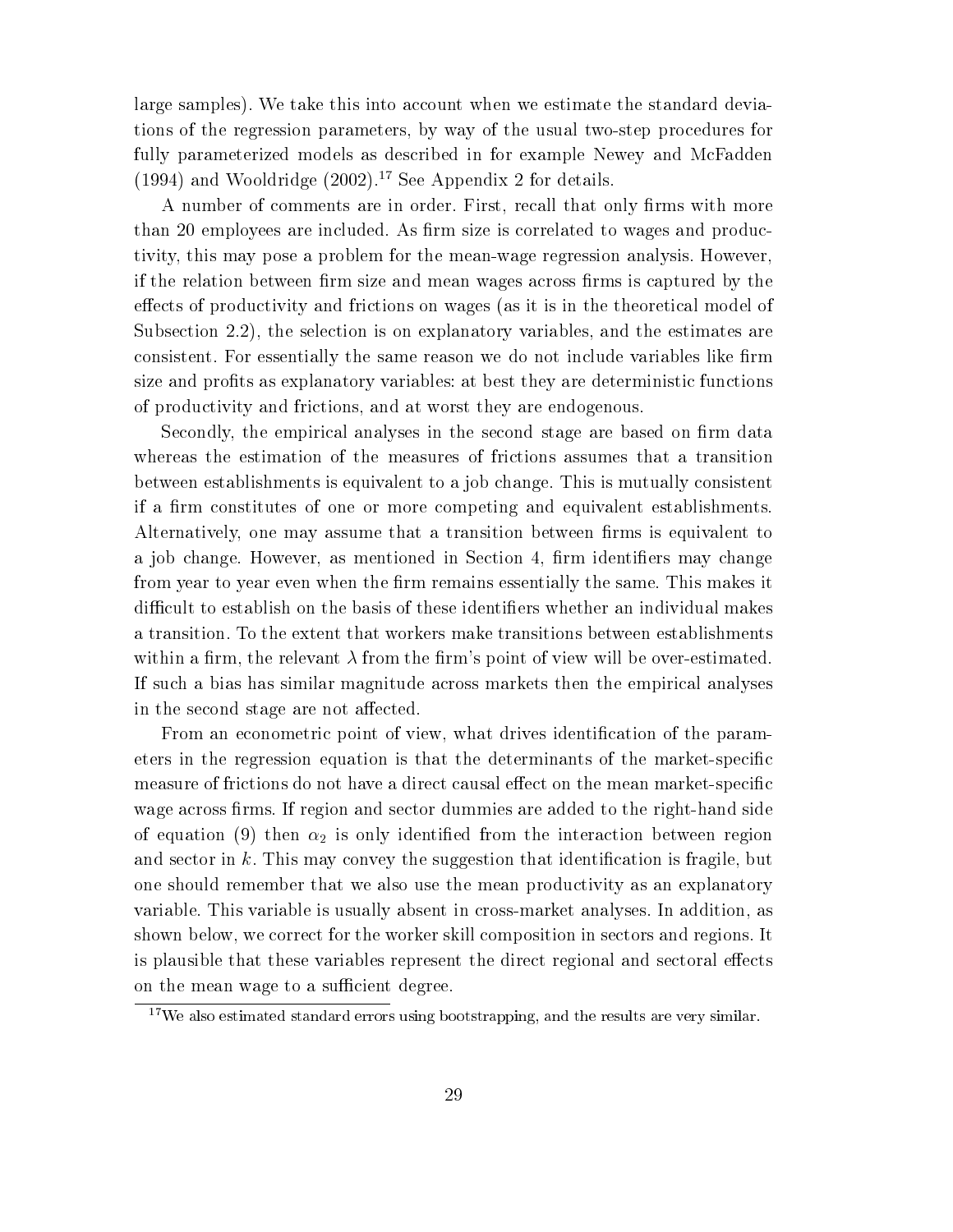## 5.4 Estimation of the mean-wage regression with skill heterogeneity

Within each market as defined in the previous section, firms employ workers with different skills  $j$ . If high skilled workers face a different amount of frictions, a different wage determination process, or a different wage floor than low skilled workers, then the procedure as described above gives biased estimates. To proceed, we may subdivide each labor market as defined above into different markets, one for every skill level. To facilitate the analysis, we assume that firm production is additive in the production by skill group within the firm. Also, the subdivision into markets should not have an effect on the choice of agents to participate in a certain market, so that the skill distribution across markets is exogenous to wage determination. As a result, the markets by skill level do not affect each other at all.

To see the bias involved when ignoring skill heterogeneity, consider the mean wage regression equation for market<sup>18</sup> i, j, specified analogously to equation (9), and with wage floor  $w$ ,

$$
E_i(w_{mji}) = \alpha_{0j} + \alpha_{1j} E_i(p_{mji}) + \alpha_{2j} \log(k_{mj} + 1) + \alpha_{3j} \underline{w}_{mi} + \varepsilon_{mj} \tag{10}
$$

Let us take the average over j. If  $\alpha_{sj} \equiv \alpha_s(s = 0, 1, 2, 3)$  then this gives,

$$
E_i(w_{mi}) = \alpha_0 + \alpha_1 E_i(p_{mi}) + \alpha_2 E_j(\log(k_{mj} + 1)) + \alpha_3 E_j(\underline{w}_{mj}) + \varepsilon_m
$$

For the aggregated version of (10) to reduce to equation (9) we need the following three assumptions to hold true. First,  $\alpha_{sj} \equiv \alpha_s(s = 0, 1, 2, 3)$ , which basically means that the wage policies are the same for all skills. Secondly,  $\underline{w}_m \equiv \mathrm{E}_j(\underline{w}_{mi})$ . This is unlikely to be true since  $\underline{w}_m = \min_j {\{\underline{w}_{mj}\}}$ . Thirdly, the amount of frictions  $k_{mj}$  is the same for all skill groups (otherwise the  $k_m$  estimates are biased). As we shall see, the data refute these assumptions.

However, we cannot directly estimate equations (10) either, because the firm data do not provide skill-specic wages or productivities. For the wages this can be dealt with by using the worker data. We observe all workers in the firm, so we can directly quantify  $E_i(w_{mji})$ .<sup>19</sup>

 $18$ We use "market" to denote a specific combination of sector, region, and skill, as well as to denote a specific combination of sector and region.

<sup>&</sup>lt;sup>19</sup>Note that this effectively replaces the mean wage costs by the mean gross wage, as the endogenous variable. The wage costs are the price of labor from the perspective of the employer, whereas the gross wage is the price of labor from the perspective of the worker.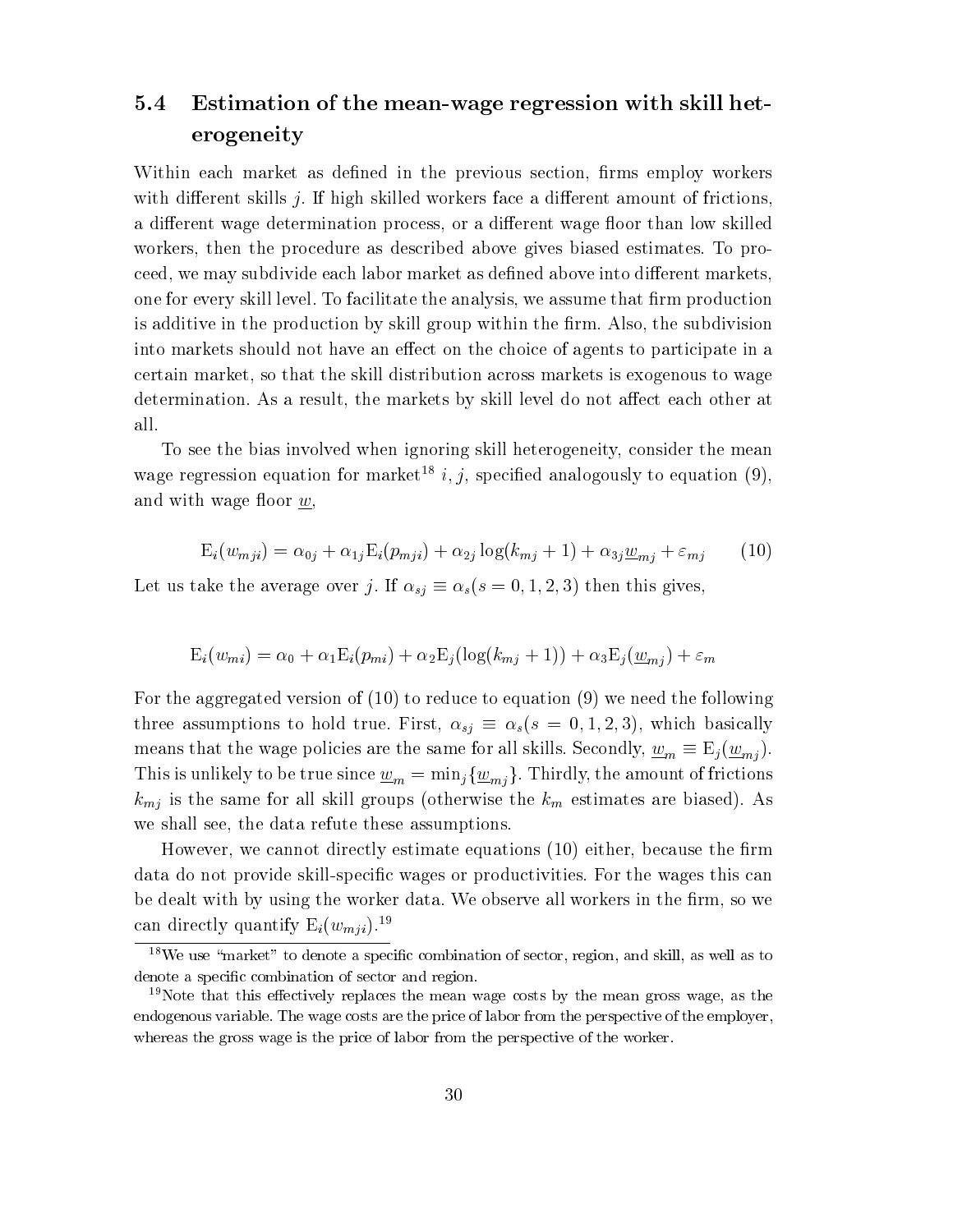Concerning the productivity levels, we assume that the productivity  $p_{mji}$  of skill *i* in firm *i* in market m can be decomposed as follows,

$$
p_{mji} = p_{mi}^0 + \psi_j \tag{11}
$$

where  $p_{mi}$  is the lifth-specific productivity and  $\psi_j$  is the skill-specific productivity. Note that the latter is assumed to be the same in all sectors and regions.<sup>20</sup> In fact, we only need an aggregated version of (11),

$$
E_i(p_{mji}) = E_i(p_{mi}^0) + \psi_j \tag{12}
$$

By aggregating this over  $j$  we obtain,

$$
E_i(p_{mi}) = E_i(p_{mi}^0) + \sum_j \pi_{mj}\psi_j \tag{13}
$$

where  $\pi_{mj}$  is the fraction of workers with skill j in market m, so  $\sum_i \pi_{mj} = 1$ . Note that the left-hand side and the  $\pi_{mj}$ 's are observable, while the  $\psi_j$ 's are parameters, and the  $\mathrm{E}_i(p_{mi})$  terms are unobserved and potentially different across markets.

By substituting  $(12)$  and  $(13)$  into equation  $(10)$  (and removing w for convenience) we obtain

$$
E_i(w_{mji}) = \alpha_{0j} + \alpha_{1j} E_i(p_{mi}) + \sum_{x \neq j} \alpha_{1j} (\psi_j - \psi_x) \pi_{mx} + \alpha_{2j} \log(k_{mj} + 1) + \varepsilon_{mj} (14)
$$

for all j. Note that we may normalize  $\psi_1 := 0$ . For two skill levels, equations (14) simplify to

$$
E_i(w_{mui}) = \alpha_{0u} + \alpha_{1u}E_i(p_{mi}) + \alpha_{1u}(\psi_u - \psi_s)(1 - \pi_m) + \alpha_{2u}\log(k_{mu} + 1) + \varepsilon_{mu} (15)
$$

$$
E_i(w_{msi}) = \alpha_{0s} + \alpha_{1s}E_i(p_{mi}) + \alpha_{1s}(\psi_s - \psi_u)\pi_m + \alpha_{2s}\log(k_{ms} + 1) + \varepsilon_{ms} \quad (16)
$$

where subscripts u and s denote low skill and high skill, respectively, and  $\pi_m \equiv$  $\pi_{mu}$  denotes the fraction of low skilled workers in market m.

Equations  $(14)$  are very similar to  $(9)$ , the only substantial difference being that the  $\pi_{mj}$ 's are added as explanatory variables. The parameters of interest are

<sup>20</sup>Equations like this are estimated by Haltiwanger, Lane and Spletzer (1999). They use log firm sales divided by the size of the firm's workforce as the measure of productivity, and regress this on skill indicators of the workforce.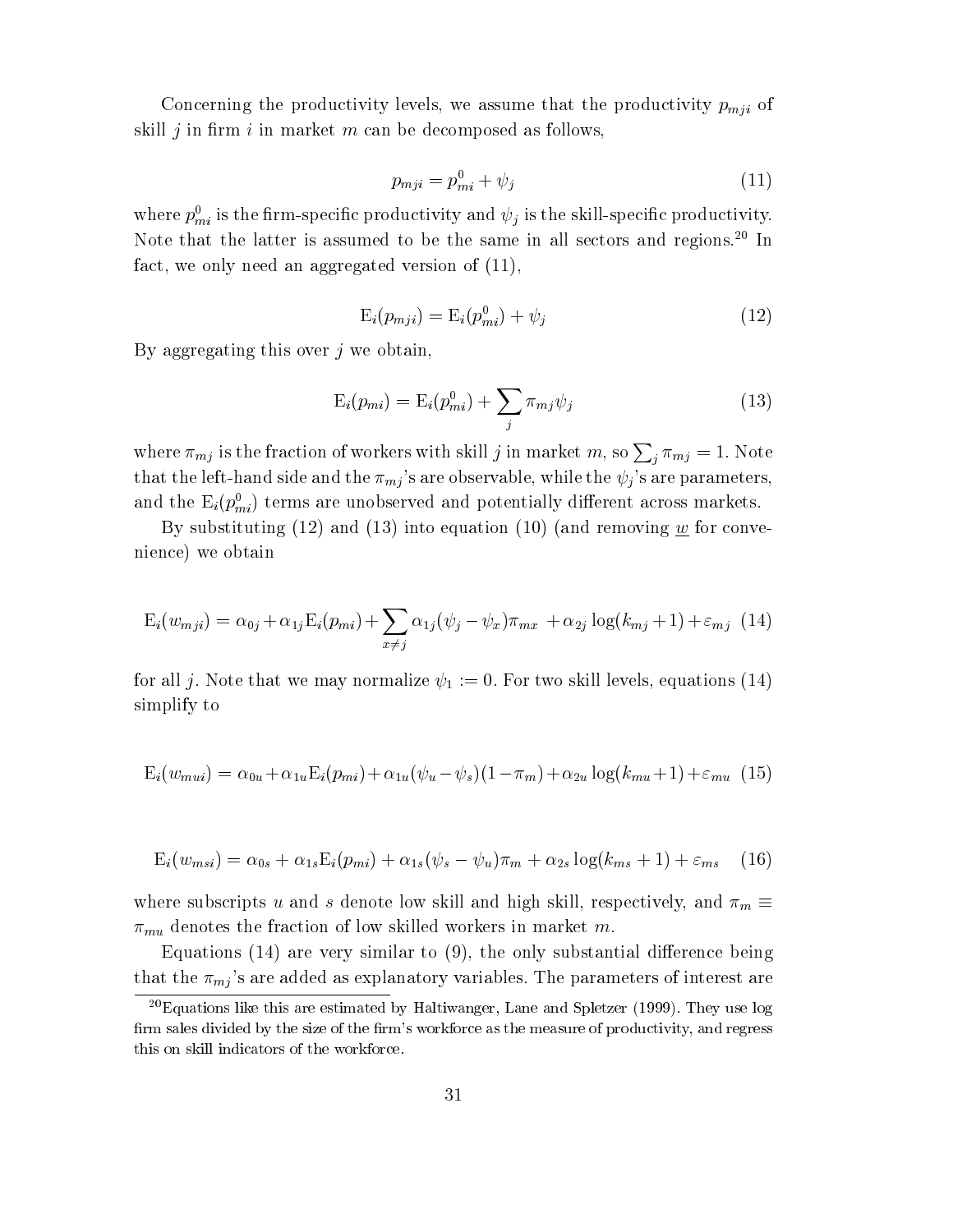the  $\alpha_{2i}$ 's for the different skill levels. The equations can be estimated in the same way.<sup>21</sup> Using the same criteria as in Subsection 5.1, we now use data on 1760 different markets.

The derivation of equations (14) determines the signs of the effects of  $\pi_{mx}$ on  $E_i(w_{mji})$ . For example, in equation (16) the effect of  $\pi_m(\equiv \pi_{mu})$  on  $E_i(w_{msi})$ is positive. This is because for a given average market productivity  $E_i(p_{mi})$ , a large fraction of low skilled workers implies that the market average  ${\tt E}_i(p_{mi}^-)$ of the firm-specific productivity component is high, and this implies that the average skill-specific market productivity  $E_i(p_{mji})$  is high, and the skilled workers in this market benet from this by way of a high average wage. In reality there may be reasons for a negative effect. For example, for a given average market productivity  $E_i(p_{mi})$ , a large fraction of low skilled workers may indicate that these workers are relatively skilled and that higher skilled workers are not in demand in this market, leading to a negative effect on  $E_i(w_{msi})$ . We therefore adopt an alternative motivation for equations (14): start with equation (9), take  $E_i(w_{mji})$  as the endogenous variable, and add the  $\pi_{mx}$  as explanatory variables in the hope that these correct for the effects of skill heterogeneity within market m:

$$
E_i(w_{mji}) = \alpha_{0j} + \alpha_{1j} E_i(p_{mi}) + \sum_{x \neq j} \gamma_{xj} \pi_{mx} + \alpha_{2j} \log(k_{mj} + 1) + \varepsilon_{mj} \tag{17}
$$

for all  $j$ . An equation-by-equation analysis of identification suggests that one needs to have more values of  $m$  (i.e., more combinations of sectors and regions) than skill levels.22

Note that annual earnings in the November job may be low if frictions are low, simply because with low frictions relatively many workers work only part of the year in this job. This creates a positive effect of frictions on the average skill-specific wage across firms in a market. So, if a negative effect is found then this bias only affects the estimated magnitude but not the sign of the relation.

<sup>&</sup>lt;sup>21</sup>By analogy to Haltiwanger, Lane and Spletzer (1999), one may also estimate the  $\psi_j$  directly from a fixed effects analysis at the firm level of equation  $(11)$  aggregated over j, using the series of yearly firm data and assuming that only the firm-specific skill fractions  $\pi_{mji}$  change over time. However, this does not work well here, due to the facts that there is little variation over time in  $\pi_{mji}$  and there is much measurement error in the yearly observations of  $p_{mi}$ .

<sup>&</sup>lt;sup>22</sup>In equations (14), the  $\psi_j - \psi_x$  parameters appear in equations for different j, so then the joint set of equations may have some overidentifying restrictions. This can potentially be used to relax the assumption that the skill-specific productivity components  $\psi_j$  are the same across sectors and regions. For example, one may adopt a more flexible factor loading structure. Of course, one may test whether the cross-equation parameter restrictions hold.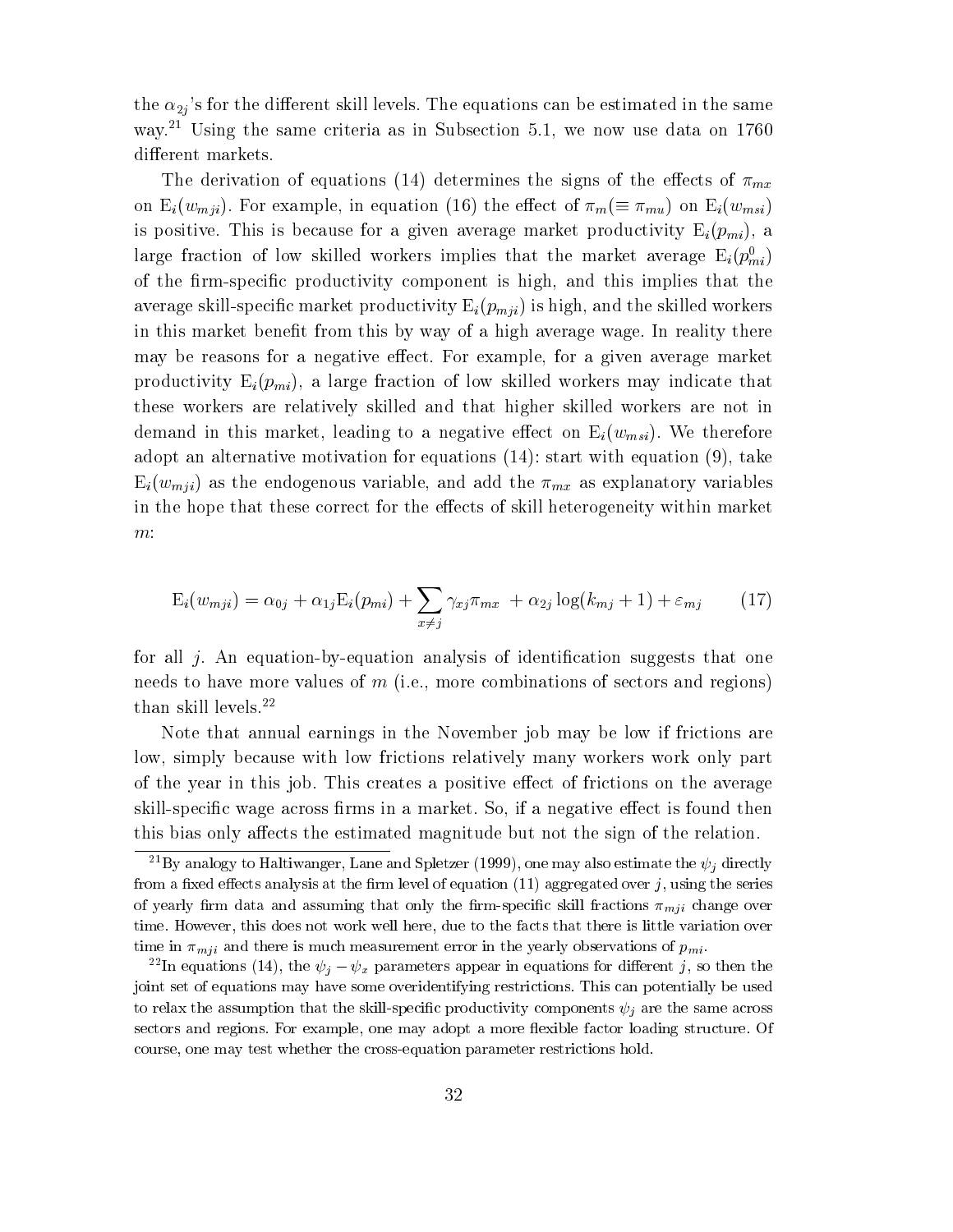## 6 Estimation results

#### 6.1 Estimates of the measures of frictions

Throughout the remainder of the paper, the monetary unit is 1000 Danish Kroner, and the unit of time is a month, except for wage and productivity related variables, which are measured per year. In all subsections of this section, we start by giving the main (baseline) results and we subsequently present results of sensitivity analyses.

Table 6 presents the estimates for  $\lambda$ ,  $\lambda_0$  and  $\delta$ , taking these to be proportional in sectoral, regional, and skill (i.e., education level) effects. These are estimated simultaneously for all markets (see Subsection  $5.2$ ). We find that the job offer arrival rate of employed workers increases with education level whereas the job separation rate decreases with education level. As a result, <sup>k</sup> increases with education level. The job offer arrival rate for the unemployed is rather constant across education levels. Compared to the rest of Denmark, Copenhagen has a low job offer arrival rate for the unemployed and a high arrival rate for the employed. The job separation rate is relatively high in Copenhagen. The construction and the transportation sectors have relatively high job offer arrival rates. High job separation rates are found for the textiles industry as well as for the construction sector and the hotels and restaurants sector.

Table 7 gives statistics of the implied estimates of  $\lambda_0$ ,  $\lambda$ ,  $\delta$ ,  $k$  and  $1/(k+1)$ . The average values are in line with those found in the empirical literature mentioned earlier. Most of the estimates of  $\lambda$  and k are in the ranges  $(0.03, 0.15)$  per month and (3; 20), respectively. The variance of the measures of frictions over sectors is smaller than the variance over regions, which in turn is smaller than the variance over education levels.

We also estimated  $\lambda$ ,  $\lambda_0$  and  $\delta$  with less than 10 skill categories, and without skill effects, and we also estimated  $\lambda$ ,  $\lambda_0$  and  $\delta$  separately for each combination of sector and region, but for sake of brevity these estimates are not reported.<sup>23</sup>

#### 6.2 Results without skill heterogeneity

Table 8 presents the estimation results for the mean wage regression equation. The measure of frictions is based on estimates of  $\lambda$  and  $\delta$  that take these to be proportional in sectoral and regional effects, estimated simultaneously across markets. The left-hand side variable is based on firms' wage costs divided by their size in fte's in November. We find a negative and significant impact of the

 $23$ These and all other results not reported for sake of brevity are available upon request.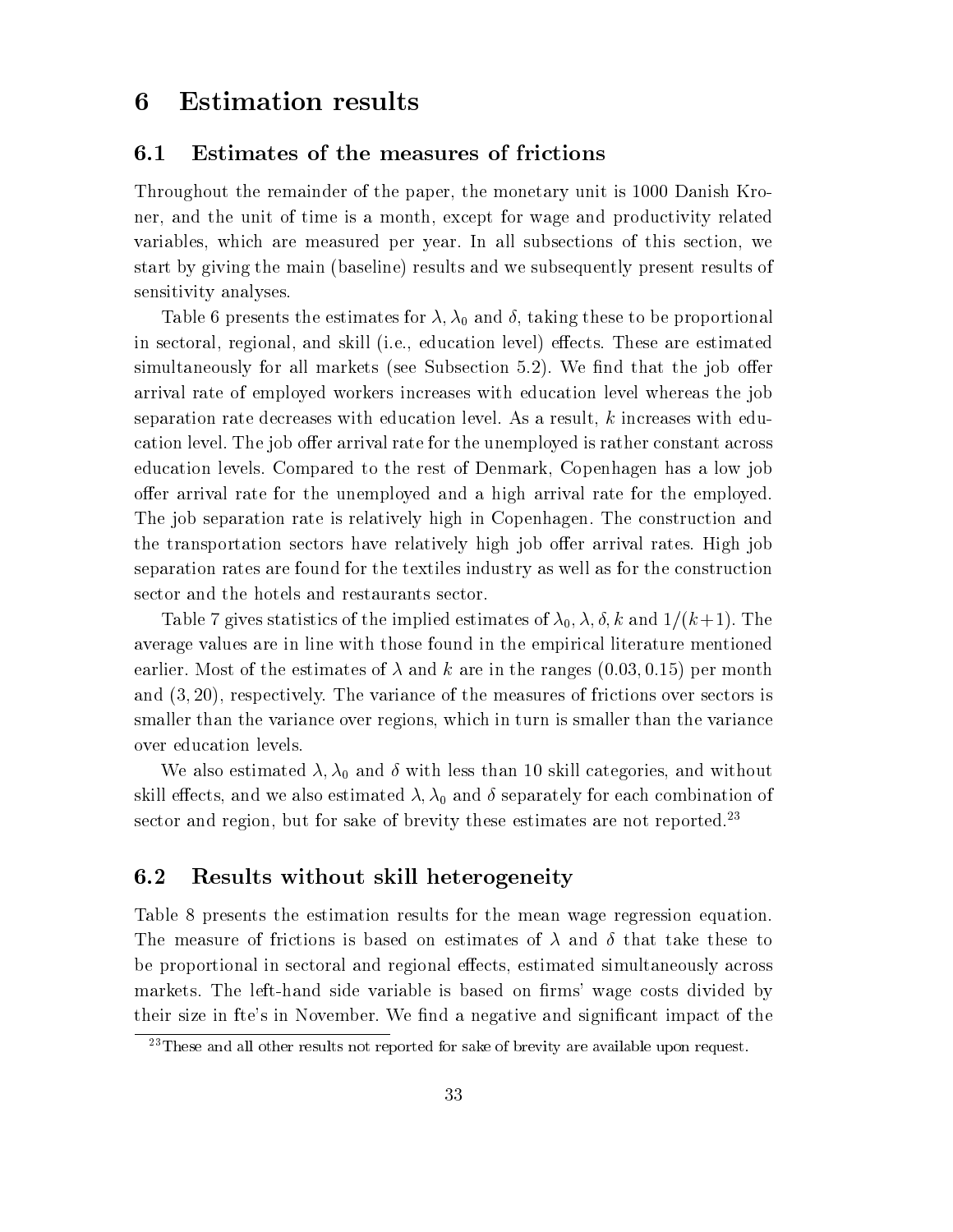|                                                                   | $\log \lambda_0$ | $\log \lambda$ | $\log \delta$ |
|-------------------------------------------------------------------|------------------|----------------|---------------|
| constant                                                          | $-3.224$         | $-3.411$       | $-5.118$      |
|                                                                   | (0.019)          | (0.027)        | (0.012)       |
| $Education$ levels $\left( < 8 \text{ years is baseline} \right)$ |                  |                |               |
| 8 years of primary schooling                                      | 0.223            | 0.481          | 0.153         |
|                                                                   | (0.021)          | (0.038)        | (0.017)       |
| 9 years of primary schooling                                      | 0.295            | 0.647          | 0.148         |
|                                                                   | (0.015)          | (0.030)        | (0.012)       |
| 10 years of primary schooling                                     | 0.361            | 0.666          | $-0.048$      |
|                                                                   | (0.014)          | (0.027)        | (0.010)       |
| Highschool                                                        | 0.216            | 0.688          | $-0.254$      |
|                                                                   | (0.016)          | (0.026)        | (0.011)       |
| Apprenticeship                                                    | 0.258            | 0.499          | $-0.210$      |
|                                                                   | (0.012)          | (0.018)        | (0.008)       |
| Public exam                                                       | 0.233            | 0.769          | $-0.257$      |
|                                                                   | (0.043)          | (0.070)        | (0.029)       |
| Short education                                                   | 0.356            | 0.828          | $-0.429$      |
|                                                                   | (0.032)          | (0.072)        | (0.023)       |
| Bachelors degree                                                  | 0.289            | 1.153          | $-0.479$      |
|                                                                   | (0.033)          | (0.086)        | (0.024)       |
| Masters degree                                                    | 0.249            | 1.114          | $-0.427$      |
|                                                                   | (0.117)          | (0.216)        | (0.058)       |
| Regions (Copenhagen is baseline)                                  |                  |                |               |
| Roskilde                                                          | 0.085            | 0.020          | $-0.097$      |
|                                                                   | (0.220)          | (0.037)        | (0.013)       |
| Vestjælland                                                       | 0.161            | 0.063          | 0.087         |
|                                                                   | (0.019)          | (0.037)        | (0.015)       |
| Storstrom                                                         | 0.037            | $-0.232$       | 0.076         |
|                                                                   |                  |                |               |

|               | (0.220)  | (0.037)             | (0.013)  |  |
|---------------|----------|---------------------|----------|--|
| Vestjælland   | 0.161    | 0.063               | 0.087    |  |
|               | (0.019)  | (0.037)             | (0.015)  |  |
| Storstrom     | 0.037    | $-0.232$            | 0.076    |  |
|               |          | $(0.019)$ $(0.030)$ | (0.014)  |  |
| Fyn           | $-0.087$ | $-0.821$            | $-0.019$ |  |
|               | (0.036)  | (0.081)             | (0.022)  |  |
| Bornholms     | 0.075    | $-0.304$            | $-0.051$ |  |
|               | (0.017)  | (0.029)             | (0.012)  |  |
| Sonderjylland | 0.188    | $-0.159$            | $-0.300$ |  |
|               | (0.024)  | (0.036)             | (0.015)  |  |
| Ribe          | 0.205    | $-0.089$            | $-0.212$ |  |
|               | (0.020)  | (0.048)             | (0.016)  |  |
| Vejle         | 0.179    | $-0.223$            | $-0.182$ |  |
|               | (0.017)  | (0.030)             | (0.014)  |  |
| Ringkoping    | 0.339    | 0.037               | $-0.295$ |  |
|               | (0.023)  | (0.031)             | (0.015)  |  |
| Aarhus        | 0.088    | $-0.194$            | $-0.059$ |  |
|               | (0.014)  | (0.025)             | (0.009)  |  |
| Viborg        | 0.314    | $-0.218$            | $-0.201$ |  |
|               | (0.022)  | (0.038)             | (0.015)  |  |
| Nordjylland   | 0.007    | $-0.434$            | 0.088    |  |
|               | (0.015)  | (0.025)             | (0.010)  |  |
|               |          |                     |          |  |
|               |          |                     |          |  |

Table 6: Estimation results for the friction parameters.

-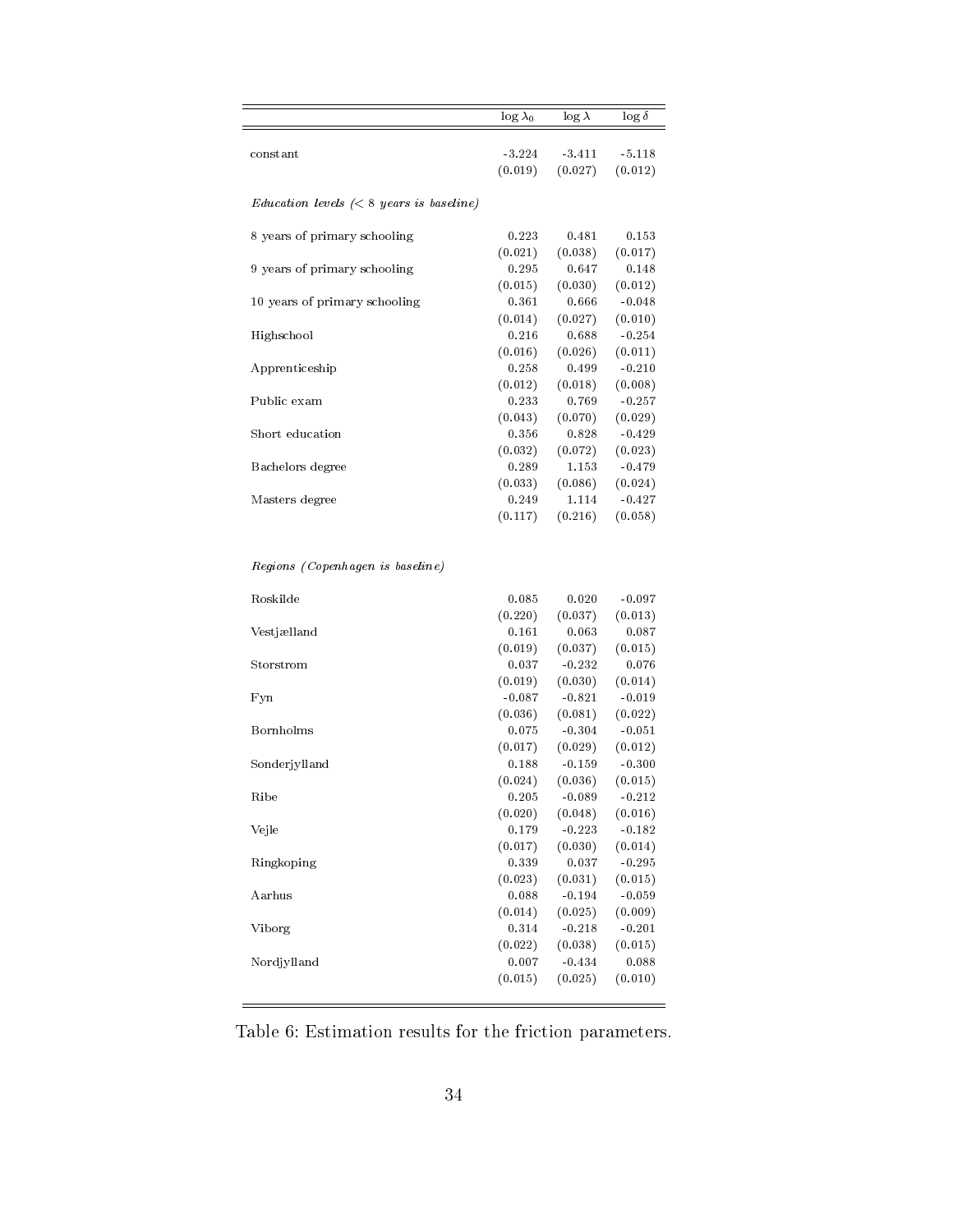|  | <b>Section</b> |  |
|--|----------------|--|
|  | --             |  |

Sector (food and tobacco is baseline)

| Textiles, wearing, leather    | $-0.002$  | $-0.195$ | 0.265    |
|-------------------------------|-----------|----------|----------|
|                               | (0.031)   | (0.051)  | (0.022)  |
| Wood & paper                  | 0.027     | $-0.056$ | $-0.083$ |
|                               | (0.037)   | (0.063)  | (0.026)  |
| Publishing                    | $-0.079$  | $-0.119$ | $-0.012$ |
|                               | (0.026)   | (0.046)  | (0.017)  |
| Chemicals, petroleum & rubber | 0.092     | 0.081    | $-0.032$ |
|                               | (0.028)   | (0.039)  | (0.019)  |
| Metals                        | 0.096     | 0.021    | 0.038    |
|                               | (0.024)   | (0.046)  | (0.020)  |
| Machines                      | 0.079     | 0.067    | $-0.013$ |
|                               | (0.022)   | (0.031)  | (0.013)  |
| Cars, trucks etc.             | 0.094     | 0.127    | 0.120    |
|                               | (0.026)   | (0.050)  | (0.016)  |
| Furniture                     | 0.144     | 0.020    | $-0.012$ |
|                               | (0.034)   | (0.060)  | (0.024)  |
| Construction                  | 0.333     | 0.253    | 0.389    |
|                               | (0.020)   | (0.026)  | (0.011)  |
| Trade in cars, etc.           | 0.213     | 0.249    | $-0.142$ |
|                               | (0.031)   | (0.055)  | (0.019)  |
| Groceries                     | 0.082     | 0.244    | $-0.070$ |
|                               | (0.021)   | (0.034)  | (0.013)  |
| Stores                        | 0.106     | 0.174    | $-0.011$ |
|                               | (0.021)   | (0.035)  | (0.015)  |
| Hotels and restaurants        | 0.092     | 0.250    | 0.334    |
|                               | (0.030)   | (0.052)  | (0.021)  |
| Transportation                | 0.225     | 0.620    | 0.054    |
|                               | (0.025)   | (0.044)  | (0.015)  |
| Services in transportation    | 0.173     | 0.387    | 0.079    |
|                               | (0.036)   | (0.063)  | (0.021)  |
| Real estate                   | 0.070     | 0.264    | $-0.187$ |
|                               | (0.061)   | (0.099)  | (0.036)  |
| Business services             | $0.132\,$ | 0.256    | $-0.112$ |
|                               | (0.024)   | (0.046)  | (0.018)  |
| Other services (non medical)  | 0.149     | 0.059    | $-0.085$ |
|                               | (0.048)   | (0.114)  | (0.036)  |
|                               |           |          |          |
| Log likelihood $=$            | $-773480$ |          |          |

Table 6: Estimation results for the friction parameters (continued).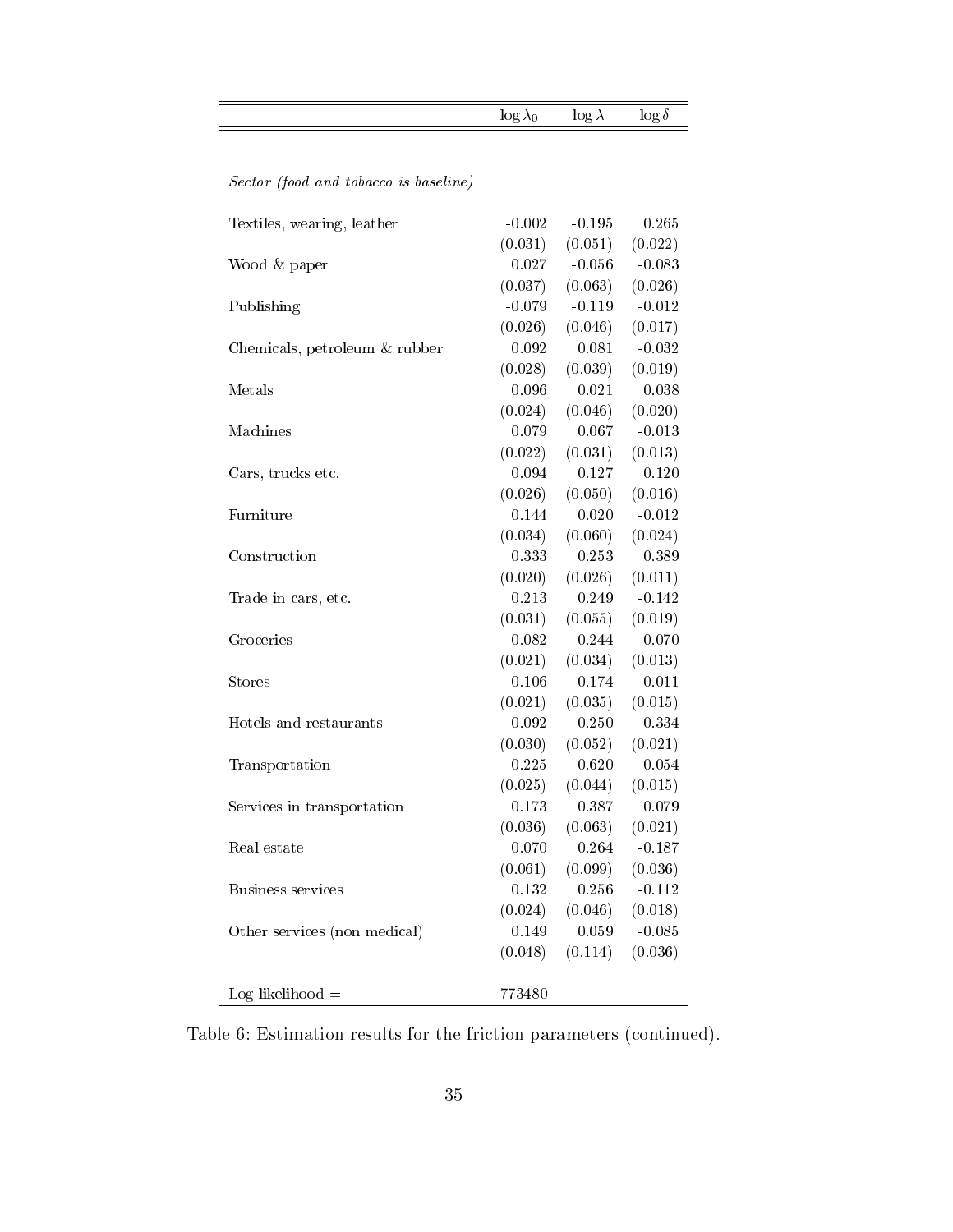|                                                        |                    | $\lambda_0$ | $\lambda$ | $\delta$ | $\boldsymbol{k}$ | $1/(k + 1)$ |  |  |  |
|--------------------------------------------------------|--------------------|-------------|-----------|----------|------------------|-------------|--|--|--|
| Simple statistics of the estimates                     |                    |             |           |          |                  |             |  |  |  |
| Over all markets:                                      | mean               | 0.065       | 0.068     | 0.005    | 15.91            | 0.082       |  |  |  |
|                                                        | standard deviation | 0.012       | 0.029     | 0.002    | 9.98             | 0.048       |  |  |  |
|                                                        | minimum            | 0.034       | 0.012     | 0.002    | 1.56             | 0.014       |  |  |  |
|                                                        | maximum            | 0.112       | 0.207     | 0.011    | 69.3             | 0.390       |  |  |  |
| Over regions:                                          | standard deviation | 0.008       | 0.014     | 0.001    | 4.12             | 0.024       |  |  |  |
| Over sectors:                                          | standard deviation | 0.006       | 0.013     | 0.001    | 3.75             | 0.018       |  |  |  |
| Over education levels:                                 | standard deviation | 0.006       | 0.020     | 0.001    | 7.75             | 0.036       |  |  |  |
| Statistics weighted by number of workers in the market |                    |             |           |          |                  |             |  |  |  |
| Over all markets:                                      | mean               | 0.081       | 0.078     | 0.007    | 14.90            | 0.115       |  |  |  |
|                                                        | standard deviation | 0.022       | 0.029     | 0.002    | 7.28             | 0.050       |  |  |  |
| Over regions:                                          | mean               | 0.079       | 0.089     | 0.006    | 20.20            | 0.098       |  |  |  |
|                                                        | standard deviation | 0.019       | 0.023     | 0.002    | 5.80             | 0.028       |  |  |  |
| Over sectors:                                          | mean               | 0.083       | 0.087     | 0.006    | 20.00            | 0.101       |  |  |  |
|                                                        | standard deviation | 0.020       | 0.024     | 0.002    | 6.01             | 0.029       |  |  |  |
| Over education levels:                                 | mean               | 0.042       | 0.047     | 0.003    | 11.56            | 0.052       |  |  |  |
|                                                        | standard deviation | 0.018       | 0.027     | 0.001    | 8.11             | 0.038       |  |  |  |
|                                                        |                    |             |           |          |                  |             |  |  |  |

Table 7: Statistics of the estimated friction parameters (standard deviations concern the distribution of the estimated parameters)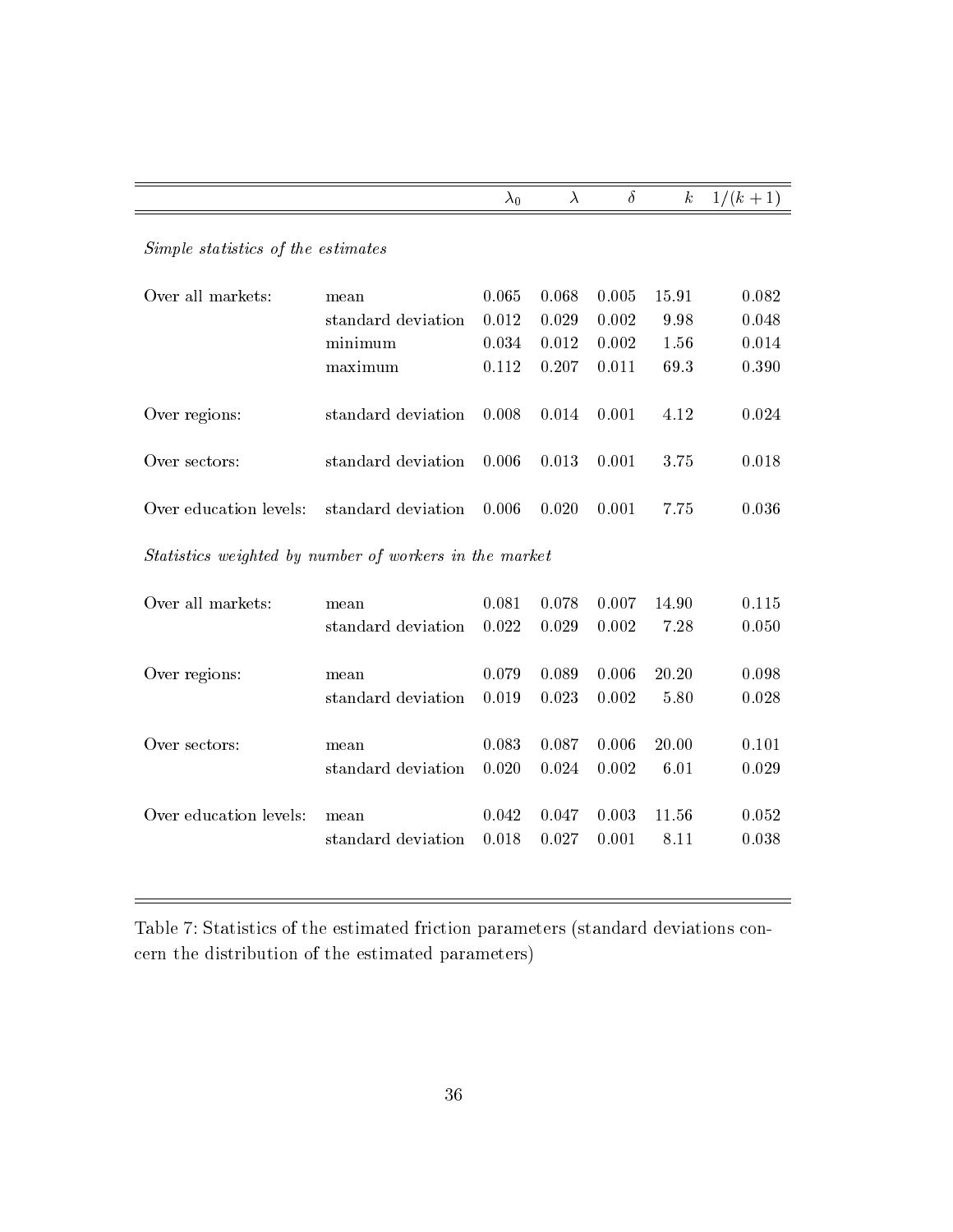amount of frictions on the mean wage in the market, controlling for productivity. The mean productivity level in the market has a positive and significant effect on the mean wage in the market.

In the first sensitivity analysis (second column of Table 8) we use number of individuals in November as a measure of firm size in the construction of the lefthand side variable. This results in a negative but insignificant effect of frictions. the wage offers. The third column presents the results when we calculate the firmspecific wage as the average of the wages of the employees at the firm in November, using again the number of individuals in November as a measure of firm size. Note that this is the way in which skill-specific mean wages are calculated in the next Subsection. Like in the baseline analysis, the effect of frictions is negative and significant.

The other sensitivity analyses that we present use the same left-hand side variable as the baseline regression. The above-mentioned alternatives for the lefthand side variable give the same results. The fourth column concerns a regression on  $\log k$  instead of  $\log(k+1)$ , and the fifth a regression in which  $\lambda$  and  $\delta$  enter separately instead of by way of their ratio. The latter is important in that it describes the results when  $\lambda$  is used as measure of frictions instead of k. Clearly, the significantly positive effect of  $k$  on the mean wage in the market is due to a significantly positive effect of  $\lambda$  and an insignificantly negative effect of  $\delta$ . The sixth column concerns a regression in which  $k$  is estimated for each market separately in the first stage. The seventh column includes as a regressor the measure of frictions in the nearest region (informally chosen). These results should be less sensitive to interregional mobility of workers. The results in these two columns are qualitatively the same as in the others. The effect of the amount of frictions in the nearest region is insignificantly different from zero.

The eighth column concerns a regression where the coefficient of variation of  $p$  across firms in a market is included as an additional regressor. The theoretical model of Subsection 2.2 suggests that this regressor has a negative effect, for a given mean productivity. However, the estimated effect is insignificantly different from zero.

The results above could be due to differences in the capital stock of firms. Firms with a large capital stock may need to use a larger fraction of their productivity to keep their stock at the same level. An analysis that ignores this might conclude that workers at such firms have an unreasonably high labor productivity. The estimated residuals from a regression of value added  $p_i$  on the amount of fixed assets  $d_i$  of firm i provide an estimate  $\hat{p}_i$  of the productivity level that corrects for this,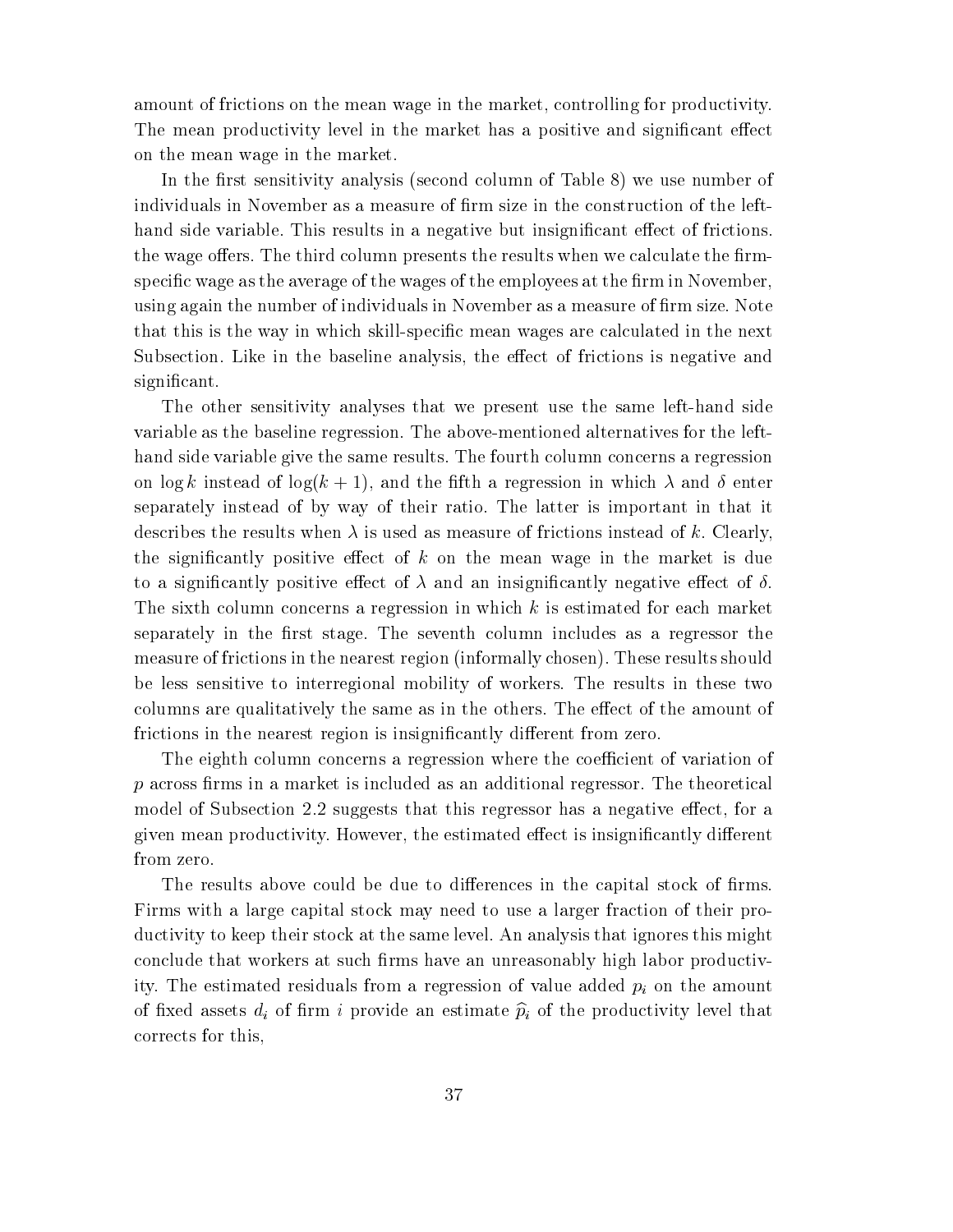| $\#$ markets<br>$R^2$ | $log(k + 1)$ in nearest region | coefficient of variation of $p$             |                                                                 | log 6 | $log \lambda$ |        | $\log k$ |          | $log(k+1)$ |                                                                              | Productivity |                                                                                                  | constant |                   |
|-----------------------|--------------------------------|---------------------------------------------|-----------------------------------------------------------------|-------|---------------|--------|----------|----------|------------|------------------------------------------------------------------------------|--------------|--------------------------------------------------------------------------------------------------|----------|-------------------|
| $0.38\,$<br>235       |                                |                                             |                                                                 |       |               |        |          | (6.38)   |            |                                                                              |              | $\begin{array}{c} 128.3 \\[-4pt] 0.134 \\[-4pt] 0.025 \\[-4pt] 19.60 \\[-4pt] 19.60 \end{array}$ |          | $\bigoplus$       |
| $0.36\,$<br>235       |                                |                                             |                                                                 |       |               |        |          | $(8.84)$ |            |                                                                              |              | $\begin{array}{c} (19.7)\\ 0.185\\ 0.185\\ 0.036 \end{array}$                                    | 112.1    | $\odot$           |
| $0.34\,$<br>235       |                                |                                             |                                                                 |       |               |        |          | (6.74)   |            |                                                                              |              | $\begin{array}{c} 88.03\\ (14.2)\\ 0.103\\ (0.025)\\ 20.94 \end{array}$                          |          | $\odot$           |
| $0.38\,$<br>235       |                                |                                             |                                                                 |       |               | (96.3) | 17.35    |          |            |                                                                              |              | $\begin{array}{c} (14.3) \\ 0.134 \\ \begin{array}{c} 0.134 \\ \end{array} \end{array}$          | 135.4    | $\bigoplus$       |
| $0.38\,$<br>235       |                                |                                             | $\begin{array}{c} 23.83 \\ -5.75 \\ \hline 10.7 \\ \end{array}$ |       |               |        |          |          |            | (0.026)                                                                      |              | $(157)$<br>0.135                                                                                 | 215.4    | $\odot$           |
| 0.37<br>235           |                                |                                             |                                                                 |       |               |        |          |          |            |                                                                              |              | $\begin{array}{c} (14.5) \\ 0.141 \\ (0.036) \\ 13.18 \\ (5.11) \end{array}$                     | 140.00   | $\widehat{\odot}$ |
| $0.39\,$<br>235       | $8.57\phantom{11}$             |                                             |                                                                 |       |               |        |          |          |            |                                                                              |              | $\begin{array}{c} (30.2) \\ 0.130 \\ (0.024) \\ 16.95 \\ (10.0) \end{array}$                     | 116.23   | $\bigcirc$        |
| $0.38\,$<br>235       |                                | $\begin{array}{c} 0.35 \\ 0.35 \end{array}$ |                                                                 |       |               |        |          |          |            | $(0.017)$<br>$(0.48)$                                                        |              | $(15.1)$ $\,$                                                                                    | 127.8    | $\circledS$       |
| $0.12\,$<br>235       |                                |                                             |                                                                 |       |               |        |          |          |            | $\begin{array}{c} (16.5) \\ (0.009 \\ 35.26 \\ (7.15) \\ (7.15) \end{array}$ |              |                                                                                                  | 148.7    | $\odot$           |

Table 8: Mean wage regression results without skill heterogeneity. Columns: (1) baseline, (2)  $#$  November workers, (3) November earnings, (4) with k, (5) with  $\lambda$ ,  $\delta$ , (6) k separately estimated by market, (7) includes frictions in nearest region,  $(8)$  with coefficient of variation of p,  $(9)$  with capital correction.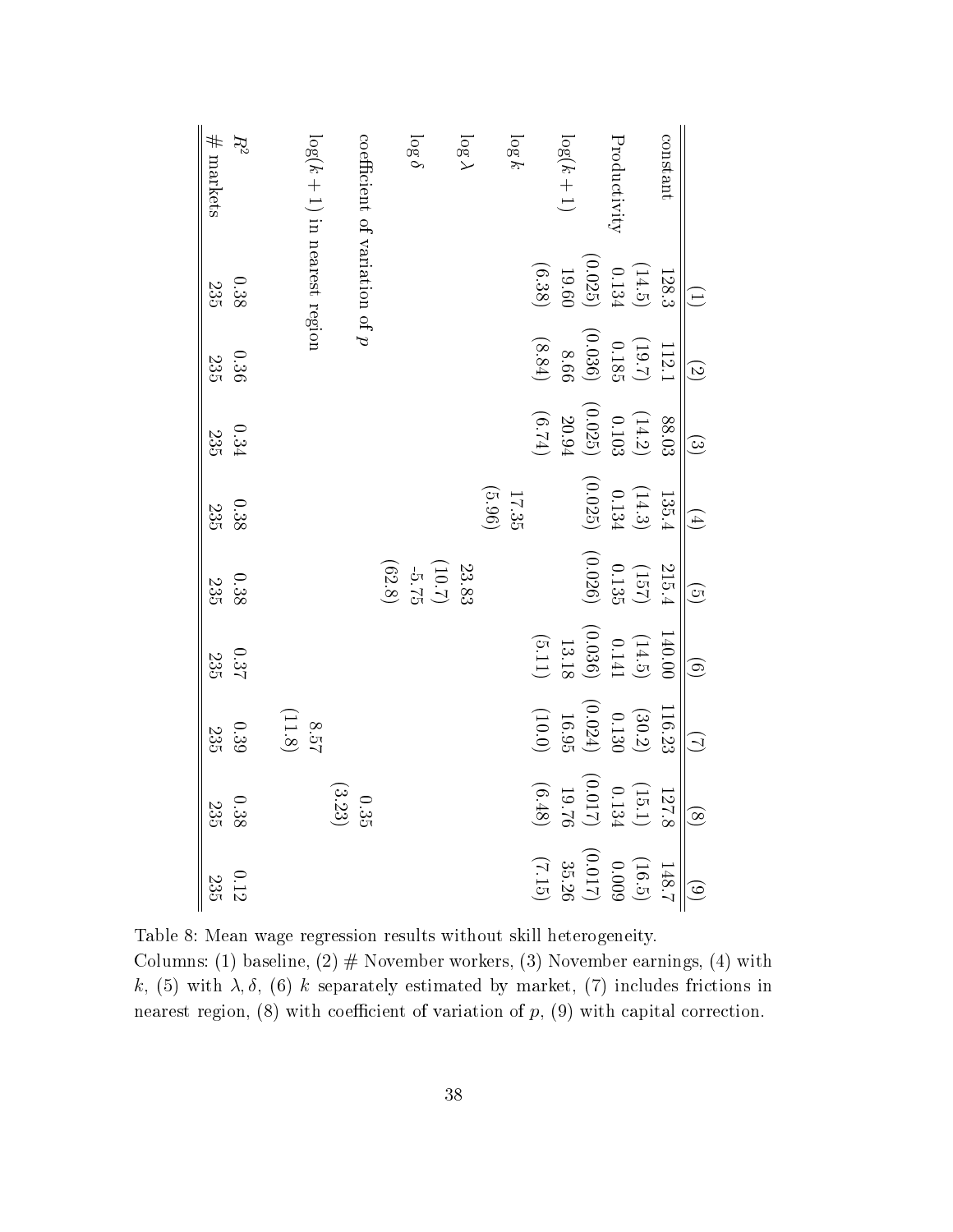| constant     | 184.4   |  |
|--------------|---------|--|
|              | (2.56)  |  |
| Fixed assets | 0.998   |  |
|              | (0.002) |  |
| $P^2$        | 0.83    |  |

Table 9: Regression for capital correction

$$
\widehat{p}_i = \widehat{c}_0 + \widehat{\varepsilon} = p_i - \widehat{c}_1 d_i
$$

where  $\hat{c}_0$  and  $\hat{c}_1$  are the the estimated regression parameters. We expect  $\hat{c}_1$  to be equal to one. Note that we do not explicitly model the decision process of capital investments in our analysis. We refer to Acemoglu and Shimer (2000) and Robin and Roux (2003) for models in which this process is described in a search framework.

The results of the regression are summarized in Table 9.The results for the mean wage regression are in column 9 of Table 8. (The results are very similar if we use the number of November workers instead of fte's.)

We conclude from the main results and the sensitivity that there is strong evidence of a negative effect of frictions on the mean wage in the market. In the next subsection we allow for skill heterogeneity within markets.

As explained in Subsection 3.2, one may investigate whether individual search efforts (and therefore the individual job offer arrival rates) causally depend on the individual wage, by way of a regression of the measure of frictions in a market on the coefficient of variation of wages across firms in the market. Because of the endogeneity of wages, we instrument the latter by the coefficient of variation of productivities across firms in the market (this makes no difference for the results). The results are in Table 10. They indicate a marginally significant effect, so in the words of Subsection 3.2, there is evidence of reverse causality. However, as explained in Subsection 3.2, our mean wage regression results can be argued to be insensitive to this.

#### 6.3 Results with skill heterogeneity

Table 11 presents the mean wage regression results allowing for skill heterogeneity. Recall that we estimate equations for each skill level. The measure of frictions is based on estimates of  $\lambda$  and  $\delta$  that take these to be proportional in sectoral,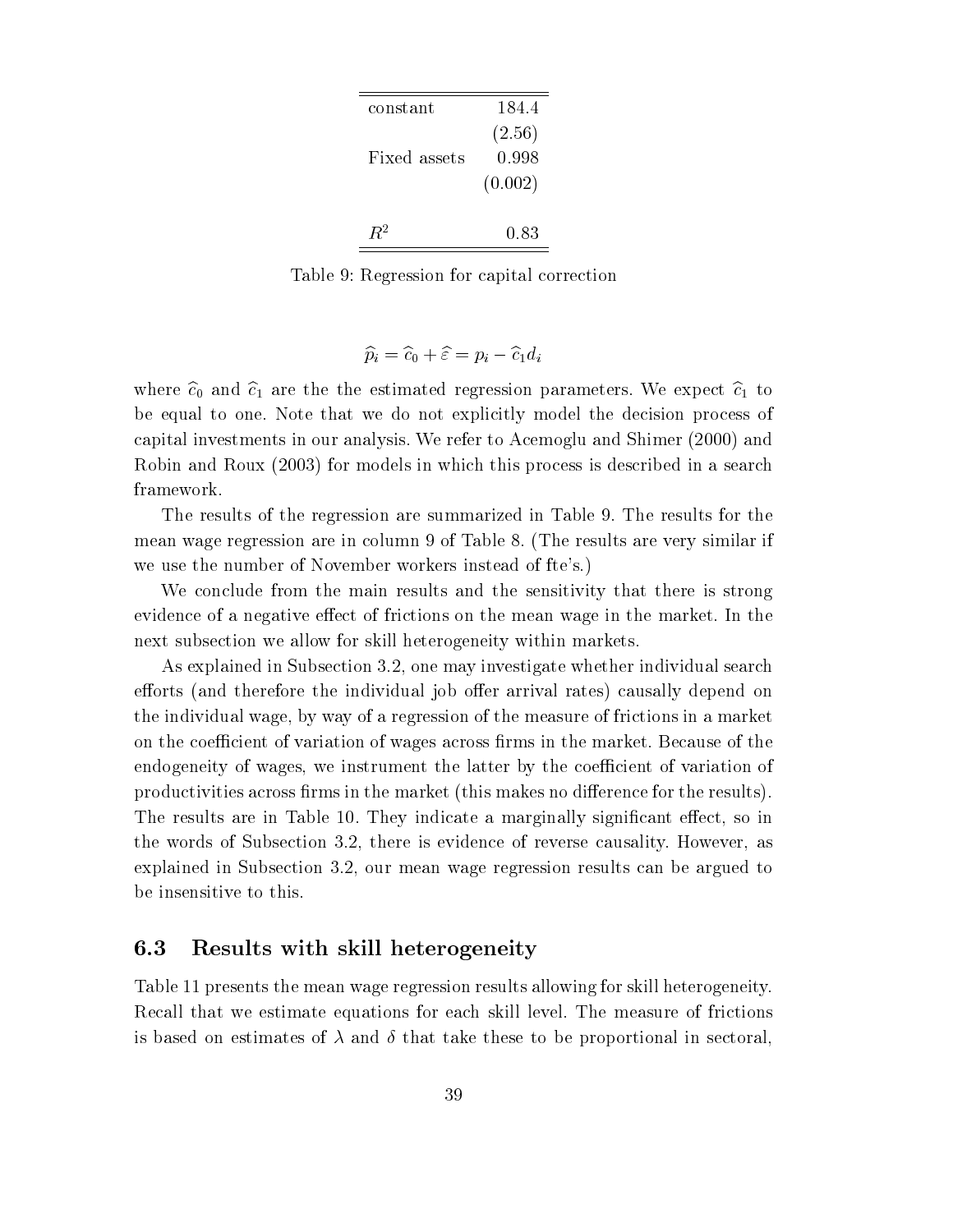| constant                        | 2.135   |
|---------------------------------|---------|
|                                 | (0.020) |
| Coefficient of variation of $p$ | 0.097   |
|                                 | (0.047) |
|                                 |         |
| $R^2$                           | 0.019   |
| markets                         | 235     |

Table 10: "Reverse causality" regression of measure of frictions  $\log k$  on indicator of wage dispersion across rms in a market, without skill heterogeneity.

regional, and skill effects, estimated simultaneously across markets. The left-hand side variable is based on the firm average of wage earnings by worker type in November, using the number of workers in November as measure of firm size. For the two highest skill levels, the number of skill-specific workers in the firm and the number of firms in a market are often small. As a result, the results for the mean wage are uninformative, and we do not report them here.

The most important result is that there is a negative and significant impact of the amount of frictions on the mean wage in the market, controlling for productivity, for 6 of the 8 skill levels. For the two highest levels we consider here, the effect is insignificantly different from zero.

Note that the signs of the estimated coefficients are often not in accordance to the strict interpretation (equation (14)) of the mean wage regression equation with skill heterogeneity. In particular, this is true for 36 of the 72 estimated coefficients associated with the fractions of workers with specific skills. However, these estimates are often insignicant. We also estimated equations in which the strict interpretation isimposed on the data by way of the cross-equation restrictions on the regression parameters that are involved (see e.g. equation (15)). We perform nonlinear least squares where the criterium function equals the sum of the sum of squares of the separate equations. Although the number of parameters is reduced by the cross-equation restrictions, the computational burden is increased, in particular for the calculation of the standard errors. We therefore merge some of the skill levels. The analyses lead to nonsensical rankings of the estimated skill-specific productivity components  $\psi_j$ , unless the number of skill levels is reduced to 2 (these estimates will be used in Section 7). We conclude that the strict interpretation is incorrect unless there are only 2 skill levels in the economy. Despite this, we find in all cases, for all skill levels considered, that the effect of frictions on the mean wage across firms in the market is significantly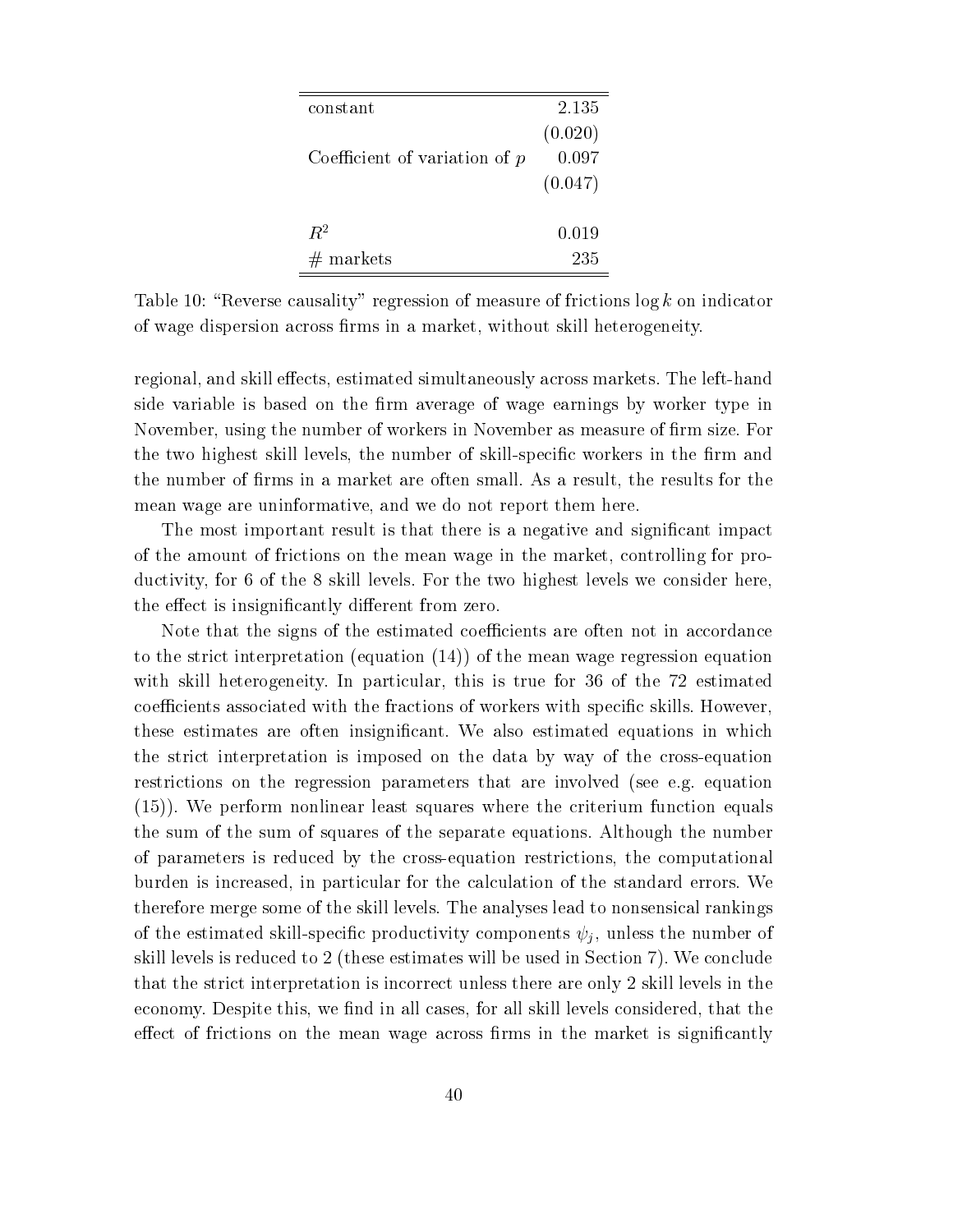| skill level                            | $\mathbf{1}$ | $\overline{2}$ | 3        | $\overline{4}$ | $\overline{5}$ | $\,6\,$  | $\overline{7}$ | 8        |
|----------------------------------------|--------------|----------------|----------|----------------|----------------|----------|----------------|----------|
|                                        |              |                |          |                |                |          |                |          |
| constant                               | 230.4        | $-40.3$        | $-127$   | 97             | $-116$         | 180      | 914            | 297      |
|                                        | (51.3)       | (255)          | (135)    | (64.4)         | (72.4)         | (28.9)   | (1749)         | (347)    |
| Productivity                           | 0.085        | 0.071          | 0.066    | 0.084          | 0.078          | 0.053    | 0.085          | 0.087    |
|                                        | (0.03076)    | (0.02624)      | (0.026)  | (0.026)        | (0.030)        | (0.022)  | (0.035)        | (0.027)  |
| Skill shares in region $\times$ sector |              |                |          |                |                |          |                |          |
| Less than 8 years in primary           |              | 349            | 390      | 108.5          | 250.6          | $-49.87$ | $-739$         | $-159$   |
|                                        |              | (288)          | (159)    | (67.9)         | (76.1)         | (32.3)   | (1822)         | (365)    |
| 8 years in primary school              | $-262$       | $\alpha$       | $-10.76$ | 59.57          | $-7.79$        | 198.5    | $-546.4$       | $-354$   |
|                                        | (206)        |                | (232)    | (151)          | (172)          | (121)    | (1671)         | (331)    |
| 9 years in primary school              | $-259$       | $-120$         | $\sim$   | $-411$         | 305            | $-246.9$ | $-1013$        | $-136$   |
|                                        | (143)        | (322)          |          | (143)          | (161)          | (89.4)   | (1779)         | (299)    |
| 10 years in primary school             | $-255$       | $-56.8$        | 50.49    | $\sim$         | 272.9          | $-94.7$  | $-832.9$       | $-248$   |
|                                        | (77.7)       | (270)          | (179)    |                | (95.8)         | (50.1)   | (1745)         | (354)    |
| Highschool                             | $-291$       | $-64.94$       | 39.47    | $-126$         | $\alpha$       | $-13.75$ | $-887.2$       | $-182$   |
|                                        | (60.4)       | (279)          | (136)    | (86.5)         |                | (39.6)   | (1698)         | (374)    |
| Apprenticeship                         | $-106$       | 140            | 176      | $-9.652$       | 278            | $\sim$   | $-770$         | $-73.33$ |
|                                        | (47.1)       | (257)          | (148)    | (64.3)         | (71.2)         |          | (1728)         | (351)    |
| Public exam                            | $-525$       | $-296$         | $-28.55$ | $-359$         | 401            | $-35.52$ |                | 255      |
|                                        | (502)        | (490)          | (444)    | (385)          | (443)          | (334)    |                | (644)    |
| Short education                        | 159.2        | 267            | 405.5    | $-144$         | 102            | $-360.7$ | $-1089$        | $\sim$   |
|                                        | (262)        | (310)          | (208)    | (214)          | (241)          | (177)    | (2071)         |          |
| Bachelors degree                       | 159.5        | 259            | 483.1    | 533            | 832.8          | 506.2    | $-663$         | 120      |
|                                        | (242)        | (443)          | (227)    | (200)          | (225)          | (186)    | (2064)         | (456)    |
| Masters degree                         | $-1074$      | $-594$         | $-1204$  | $-1083$        | $-307.2$       | $-1555$  | $-725$         | $-910$   |
|                                        | (886)        | (817)          | (726)    | (738)          | (832)          | (652)    | (2988)         |          |
| $\log(k+1)$                            | 25.58        | 18.95          | 28.93    | 22.98          | 18.17          | 22.72    | 8.959          | $-3.282$ |
|                                        | (10.7)       | (10.2)         | (10.3)   | (11.0)         | (12.0)         | (11.9)   | (14.9)         | (9.08)   |
| $R^2$                                  | 0.50         | 0.61           | 0.63     | 0.55           | 0.50           | 0.52     | 0.42           | 0.57     |
| $#$ region $\times$ sector             | 193          | 193            | 194      | 194            | 194            | 194      | 168            | 192      |

Table 11: Mean wage regression results with skill heterogeneity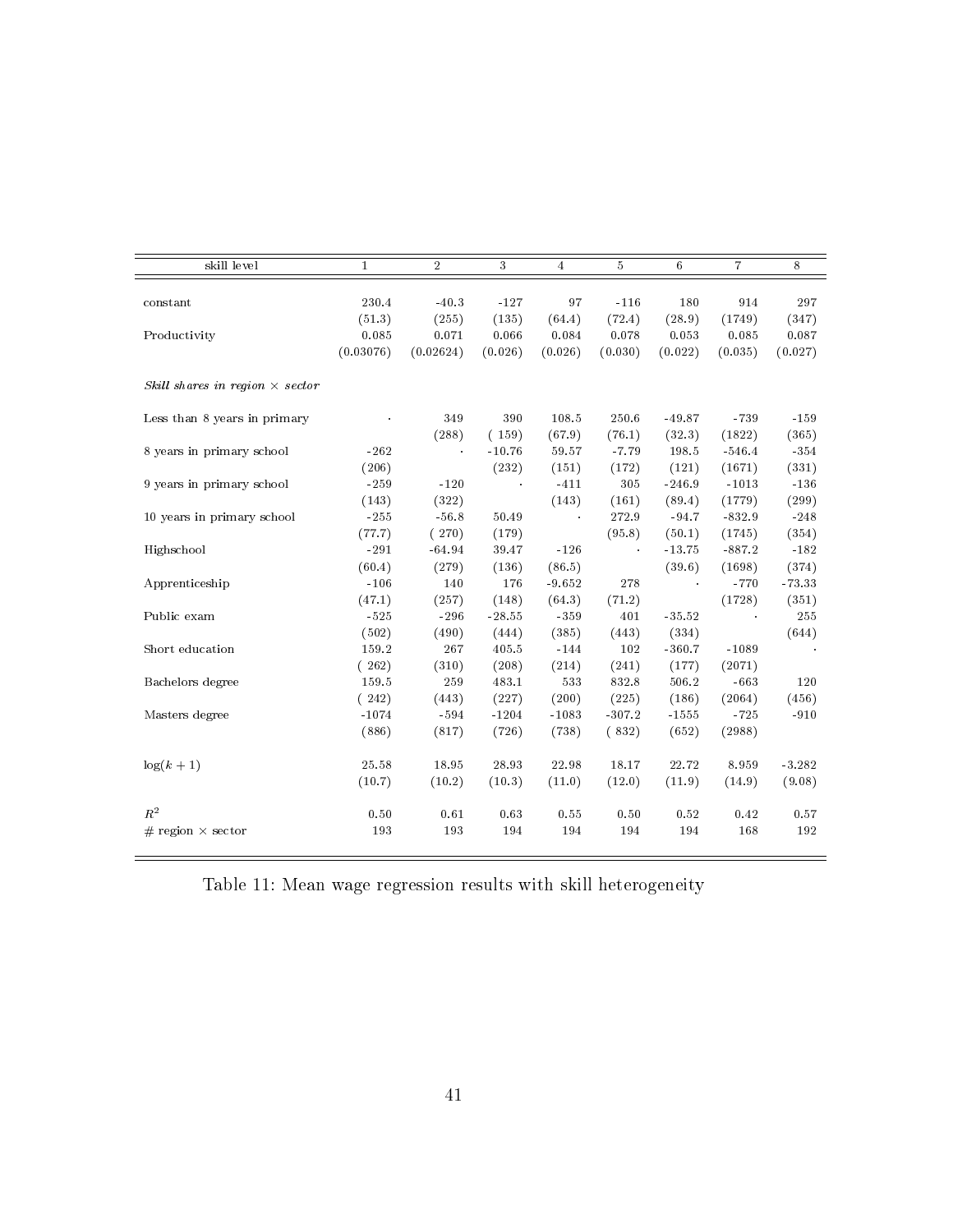negative.

We perform a number of sensitivity analyses. First, we include gender as an additional market characteristic. Second, we replace the education level by the occupation level as a market characteristic. In the empirical analyses, both gender and occupational level can be treated like the level of education. In addition to these sensitivity analyses, we perform analyses analogous to those in columns 4, 5,  $6, 8,$  and  $9$  of Table 8. The conclusions from all these exercises do not differ from those presented. Contrary to the results in the previous subsection, we now find that the coefficient of variation of  $p$  across firms in a combination of region and sector has a significantly negative effect on the mean skill-specific wage across firms in the market. We also estimate regressions where we add explanatory variables like the fraction of women in a market to the specification (17). Again, the results on the effect of frictions do not change.

We conclude again that there is strong evidence of a negative effect of frictions on the mean wage in the market. Informally, labor demand is more elastic than labor supply, in response to a change in frictions. The results favor models that predict this over models that predict the opposite.

#### 6.4 The quantitative importance of search frictions

The results enable us to assess the quantitative importance of frictions as a determinant of wages, in a number of ways. First, we examine the magnitude of the effect of a change in the amount of frictions on the left-hand side of the mean wage regressions, i.e. on the mean wage across firms in a market. This represents the effect on the mean wage setting behavior of firms. For ease of exposition we only discuss the results in absence of skill heterogeneity. Consider the typical large and small values of k from Subsection 6.1, namely  $k = 3$  and  $k = 20$ . One may envisage a market with very high frictions  $(k = 3)$  adopting a highly sophisticated matching technology  $(k = 20)$ . Column 1 of Table 8 implies that the mean wage across firms in the market then increases by  $14\%$ <sup>24</sup> If a market with  $k = 20$  is taken to be sufficiently close to the competitive case without frictions, then the mean wage increase across firms due to an economy-wide move to a frictionless market is below  $10\%$ .<sup>25</sup> Note that the mean wage increase across

 $24$ Calculation of this and other statistics in this subsection requires non-reported sample averages of the regression variables. A potential problem here is that an increase of  $k$  may affect the mean productivity across firms with firm size over 20 in a market in an unidentified way.

<sup>&</sup>lt;sup>25</sup>It is unreasonable to take the frictionless case to be a market where the firm's wage equals the firm's observed productivity level, as the latter covers many other production costs.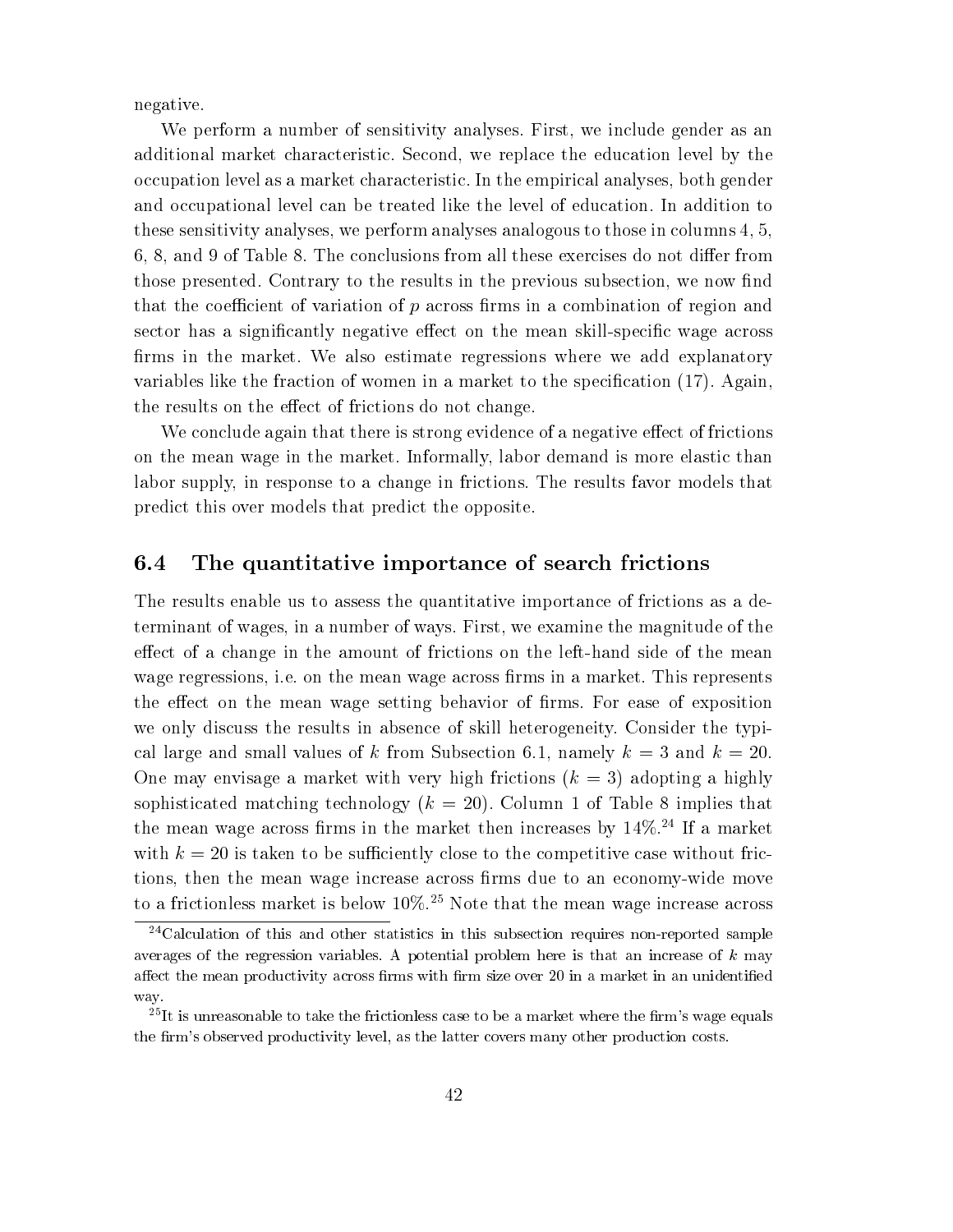workers is larger because of the self-selection into high wage jobs. These results are within the range of what is commonly found if equilibrium search models are structurally estimated (see e.g. Van den Berg and Ridder, 1998, and Ridder and Van den Berg, 2003), giving further credence to these models.

A second way to assess the quantitative importance of frictions is to examine the fraction of wage variation that can be explained by them. We first decompose the total wage variation across firms into variation within markets and variation between markets. In absence of skill heterogeneity, the former explains 62%, so sector and region explain  $38\%$  of wage variation across firms. With skill heterogeneity, we have to use wages earned by workers in November. Part-time workers then have equal weight as full-time workers, and this increases the within-market wage variation such that a comparison is uninformative. Now, we may decompose the total "between-market" variation of the market-specific mean wage into variation due to differences in frictions across markets, variation due to differences in the market-specic mean productivity, and residual variation. These decomposition results invariably state that less than 5% of the between-market variation is due to differences in frictions, while at most another  $5\%$  can be attributed to interactions between frictions and the mean productivity. In sum, inter-industry (and inter-region and inter-skill) wage differences cannot be explained by differences in the degree of frictions.

The small role of frictions in explaining between-market wage variation does not mean that frictions are quantitatively unimportant determinants of withinmarket variation. As demonstrated in Subsection 2.2 and the references therein, productivity variation across firms within a market may by itself not generate any wage dispersion, in the sense that wage dispersion may equal zero if frictions are infinitely large or absent. It is rather the interaction between productivity variation and frictions that provides a good fit to within-market wage distributions.

## 7 Two-sided sorting versus heterogeneity of frictions across skills

As set out in Section 1 and Subsection 2.4, models that integrate search frictions with heterogeneity of agent-specific productivity at both sides of the market may give very different predictions of the frictions effect on wages than most of the models considered so far. This is particularly true if the equilibrium displays twosided sorting behavior, that is, high quality firms (workers) only want to team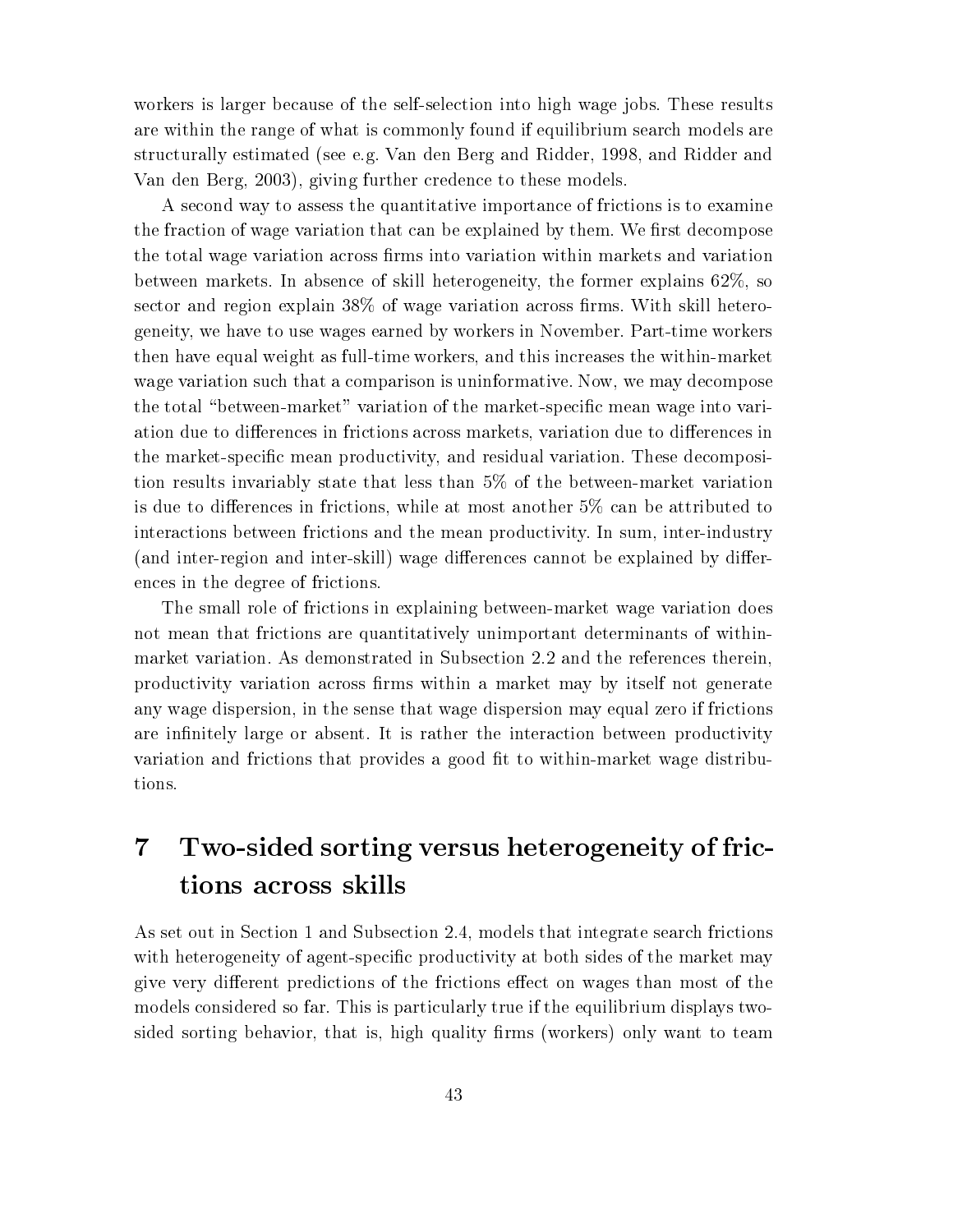up with high quality workers (firms). This section investigates whether two-sided sorting behavior occurs, using within-market data. If it does then this has negative implications for the equilibrium search models we considered so far, whether they predict a negative effect of frictions on wages or not.

Obviously, two-sided sorting leads to positive assortative matching, that is, a positive correlation between the firm-specific productivity and the average productivity of its workers. We therefore start by examining the presence of positive assortative matching. However, positive assortative matching by itself is not sufficient for two-sided sorting. In particular, the former can also be explained by lower frictions in the labor markets for high-skilled workers, because then high-skilled workers move quickly to high-wage firms that have high firm-specific productivity. We distinguish between these explanations by examining whether sectors and regions where the correlation is high have a low amount of search frictions. Stated somewhat informally: if frictions for the low skilled are low then in a "two-sided productivity heterogeneity model" world they end up at low-productivity firms whereas in an "equilibrium search" world they end up at high-productivity firms.

We now proceed with the empirical assessment of the extent of positive assortative matching, for each combination of sector and region. After that, we empirically distinguish between the two explanations for it. Throughout this section we restrict attention to two skill levels, covering education levels 1{4 and 5{10, respectively.

We can not quantify the firm-specific productivity component because we effectively only have one observation of a firm's productivity. Instead, since we are only interested in the relation between the firm-specific component and the fraction of low-skilled workers, we postulate some stochastic relation between them and attempt to determine the sign and signicance of the relation in any  $\Omega$ iven market. In the notation of Subsection 3.4, consider a manufacture sector  $\Omega$ region  $m$  with hrm-specific productivity component  $p_{mi}^{}$  and fraction of low-skilled employees  $\pi_{mui}$ . We postulate

$$
p_{mi}^0 = \beta_{0,m} - \beta_m \pi_{mui} + \varepsilon_{mi} \tag{18}
$$

with  $E(\varepsilon_{mi}) = 0$  and  $\varepsilon_{mi} \perp \pi_{mui}$ . Positive assortative matching means that  $\beta_m >$ 0. Aggregation of equation (11) over  $j = u$ , s gives,

$$
p_{mi} = p_{mi}^0 + (\psi_u - \psi_s)\pi_{mui} \tag{19}
$$

Substitution of (18) into (19) gives

$$
p_{mi} = \beta_{0,m} + (\psi_u - \psi_s - \beta_m)\pi_{mui} + \varepsilon_{mi} \tag{20}
$$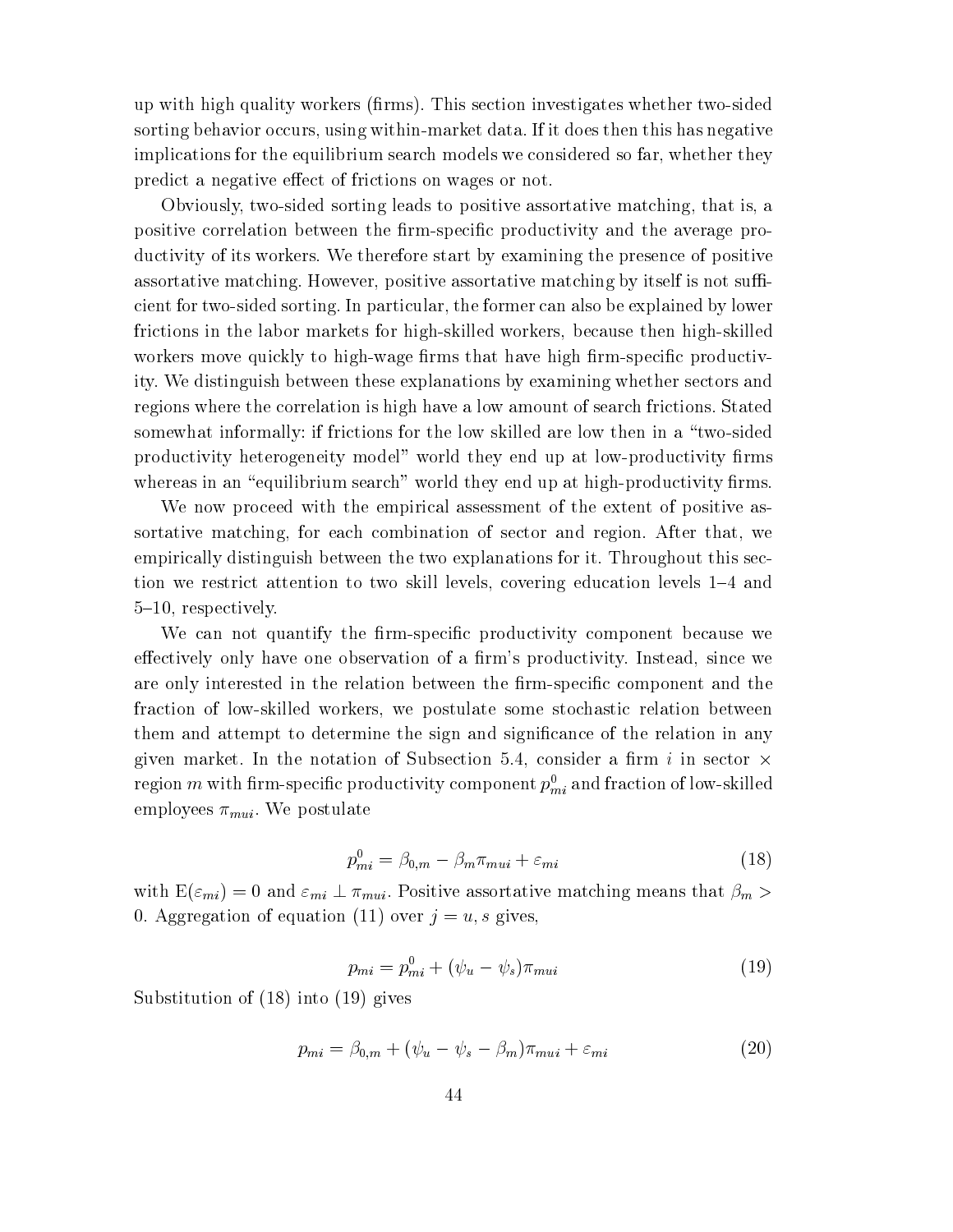

Figure 1: Scatter plot of the measure of positive assortative matching  $\beta_m$  versus  $\mathbf{1}$  indicator  $\mathbf{1}$  indicator  $\mathbf{1}$ 

For a given m, we observe  $p_{mi}$  and  $\pi_{mui}$  for all i. The analysis in Subsection 6.3 with two skill levels provides an estimate of  $\psi_u - \psi_s$ .<sup>26</sup> Specifically, we use the estimate that follows from the regression analysis of equation  $(16)$ .<sup>27</sup> As a result, we can estimate  $\beta_m$  in (20) by way of a regression, for each m separately. The results show that for 85% of all combinations m of region and sector,  $\beta_m$  is non-negative, and for most of these,  $\beta_m$  is significantly positive, so that positive assortative matching is a common phenomenon.

In a world with two-sided productivity heterogeneity, positive assortative matching is more likely as equilibrium outcome if there are few frictions,<sup>28</sup> so the magnitude of  $\beta_m$  should be positively correlated with  $k_{ms}$  and  $k_{mu}$ . Note that these correlations should be similar due to the additive log-linear specication of  $k_{mi}$  as a function of skill, region, and sector. Figure 1 contains a scatter plot of  $\beta_m$  versus the friction indicator  $1/(1 + k_{ms})$ . Table 12 gives estimates of the corresponding regression. Clearly, there is no evidence at all for two-sided sorting.

<sup>&</sup>lt;sup>26</sup>Obviously,  $\beta_m$  is not identified from (20) without the estimate of  $\psi_u - \psi_s$  obtained from between-market comparisons.

 $27$ Using alternative estimates does not lead to different results below, since the estimate of  $\beta_m$  is only linearly dependent on the value of  $\psi_u - \psi_s$ .

<sup>&</sup>lt;sup>28</sup>Strictly speaking, two-sided sorting can never be an equilibrium outcome if the workers' and firms' productivity inputs are assumed to be perfect substitutes, as in the additive linear production function of Subsection 5.4. We ignore this: we do not impose absence of two-sided sorting; we merely use the additive linear structure to design a manageable method for quantication of the amount of positive assortative matching.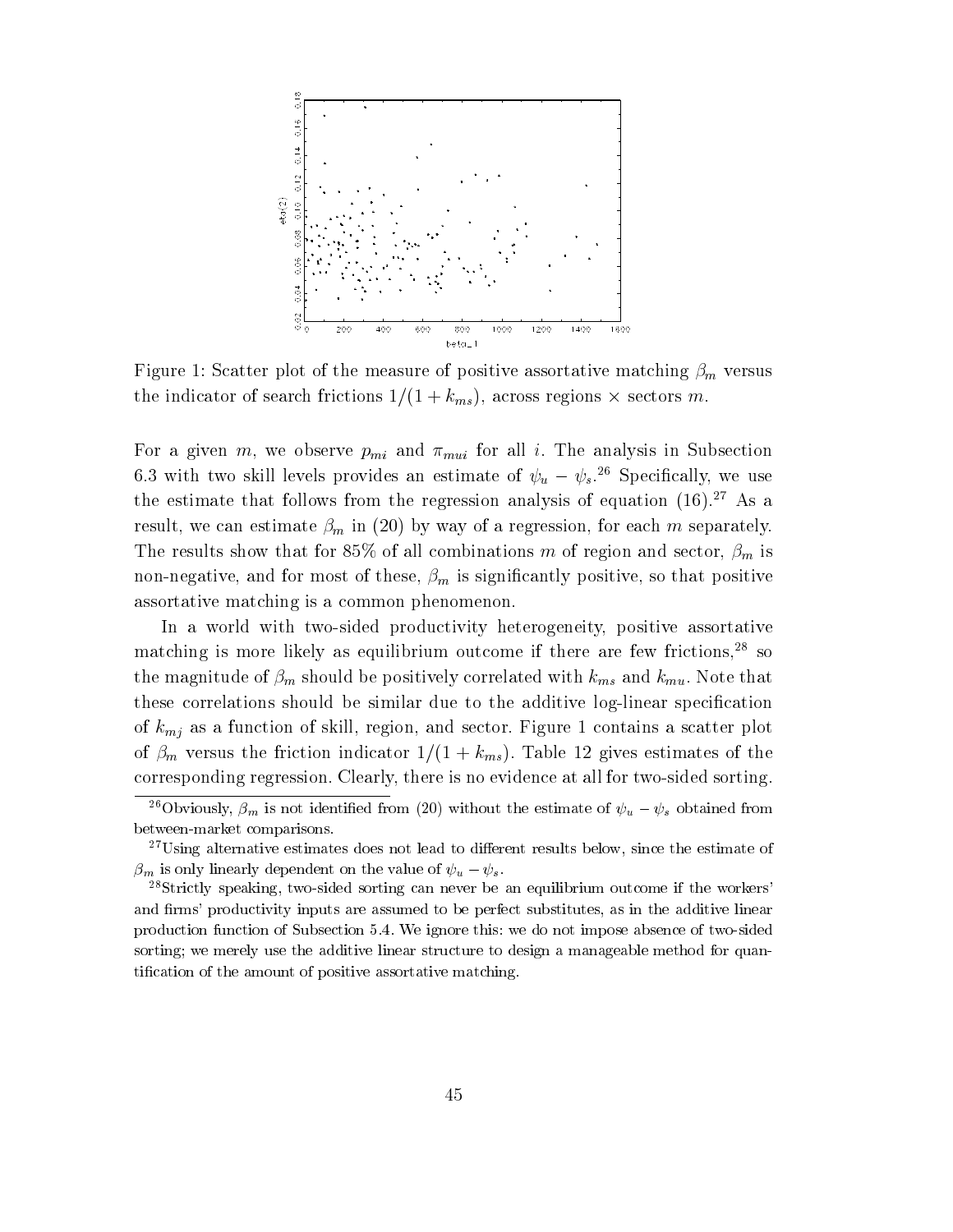|                            | $1/(1 + k_{ms})$ |
|----------------------------|------------------|
|                            |                  |
| constant                   | 390.02           |
|                            | (4560)           |
| $\beta_m$                  | $-1245.2$        |
|                            | (847)            |
| $\mathbb{R}^2$             | 0.018            |
| $#$ region $\times$ sector | 177              |

Table 12: Regression of the search friction measure on the measure of positive assortative matching.

## 8 Conclusions

The most fundamental prediction of theories of labor market frictions concerns the effect of the degree of frictions on wages. We use unique Danish data to test this. These data are useful for our purposes because they are longitudinal, they cover the whole population, and they match employers and employees. Moreover, the geographical structure of Denmark is well suited for our purposes.

The empirical results are unambiguous. Frictions have a significant effect on the mean wage in the market: higher frictions imply that the mean wage across firms is lower. Informally, labor demand is more elastic in response to a change in frictions than labor supply. This result is robust with respect to a very wide range of sensitivity checks.

The quantitative effect of frictions on the mean wage across firms is small. In case of an economy-wide move to a frictionless market, the mean wage increase across firms is estimated to be below  $10\%$ . Across workers the effect is larger due to worker self-selection. But it seems that frictions are sufficiently small to prevent major monopsony power exploitation by firms. We also find that interindustry (and inter-region and inter-skill) wage differences cannot be explained by differences in the degree of frictions.

The within-market data on wages, productivity, and skill composition of the firm's workforce, provide strong evidence of positive assortative matching (which we define as a positive correlation between the firm-specific productivity component and the skill level of the firm's workforce). However, the extent of positive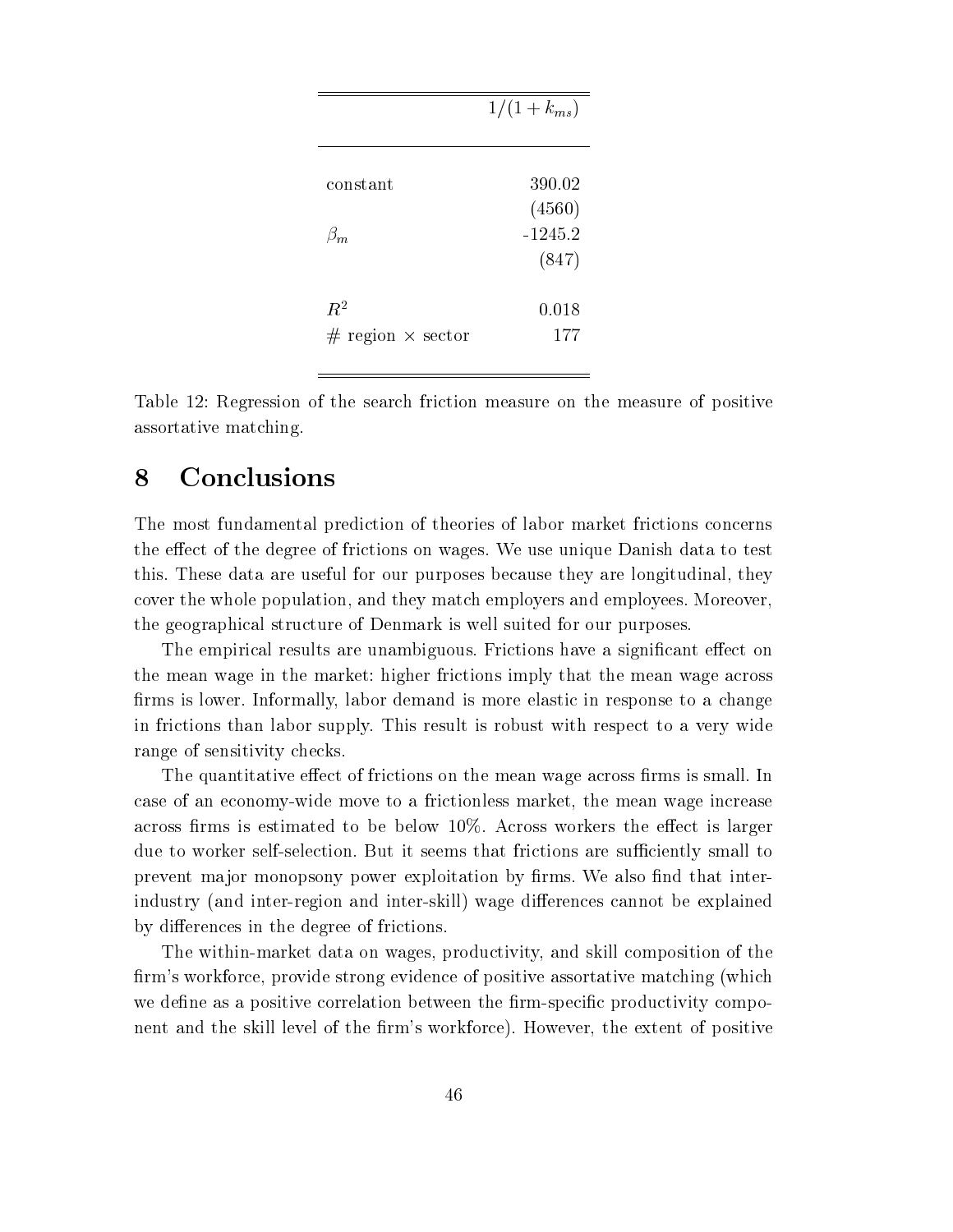assortative matching seems to be unrelated to the amount (and skill distribution) of frictions in the market. We find no evidence for the claim that positive assortative matching is the result of two-sided sorting (which we define as high-productivity agents choosing to only team up with other high-productivity agents).

The results lend credence to models that predict a negative effect of frictions on wages. This includes many existing so-called equilibrium search and matching models, notably the well-known Burdett-Mortensen and Pissarides models and most of their offsprings. However, it is not clear yet whether frictions are quantitatively important determinants of the wage distribution in general.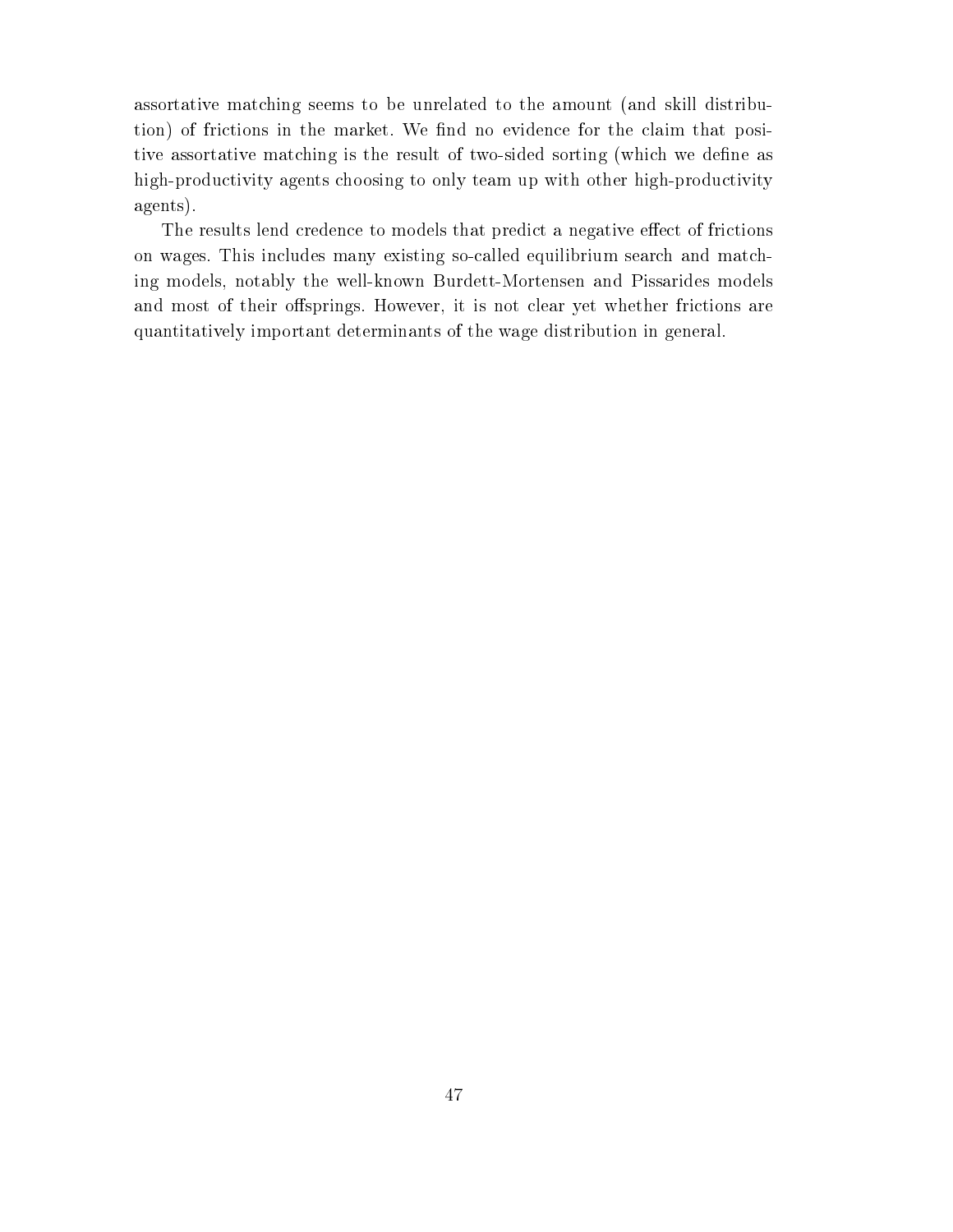## References

- Abowd, J.M., F. Kramarz and D.N. Margolis (1999), High wage workers and high wage firms,  $Econometrica 67, 251-335$ .
- Acemoglu, D. and R. Shimer (2000), Wage and technology dispersion, Review of  $Economic Studies 67, 585–608.$
- Albæk, K. and B.E. Sørensen (1998), Worker flows and job flows in Danish manufacturing,  $1980{-}91$ , *Economic Journal* 108, 1750-1771.
- Albrecht, J. and B. Axell (1984), An equilibrium model of search unemployment, Journal of Political Economy 92, 824-840.
- Albrecht, J.W., B. Holmlund and H. Lang (1991), Comparative statics in dynamic programming models with an application to job search, Journal of Economic Dynamics and Control 15, 755-769.
- Amable, B. and D. Gatti (2001), The impact of product market competition on employment and wages, Working Paper, Social Science Research Center, Berlin.
- Ashenfelter, O.C. and D. Card (eds.) (1999), Handbook of labor economics, Volume 3, North-Holland, Amsterdam.
- Barth, E. and H. Dale-Olsen (1999), The employer's wage policy and worker turnover, in: J. Haltiwanger et al., eds., The creation and analysis of employeremployee matched data, North-Holland, Amsterdam.
- Bingley, P. and N. Westergaard-Nielsen  $(1996)$ , Worker and plant wages  $-$  estimates from a multi-level model, Working Paper, Aarhus School of Business.
- Bingley, P. and N. Westergaard-Nielsen (2000), The relationships between plant tenure, pay and worker flows, Working Paper, Aarhus School of Business.
- Bingley, P. and T. Eriksson (2001), Pay spread and skewness: employee effort and firm productivity, Working Paper, Aarhus School of Business.
- Bontemps, C., J.M. Robin and G.J. van den Berg (2000), Equilibrium search with continuous productivity dispersion: theory and non-parametric estimation, International Economic Review  $41, 305-358$ .
- Bunzel, H., B.J. Christensen, P. Jensen, N.M. Kiefer, L. Korsholm, L. Muus, G.R. Neumann, and M. Rosholm (2001), Specication and estimation of equilibrium search models, Review of Economic Dynamics 4, 90-126.
- Burdett, K. and T. Vishwanath (1988), Balanced matching and labor market equilibrium, Journal of Political Economy 96, 1048-1065.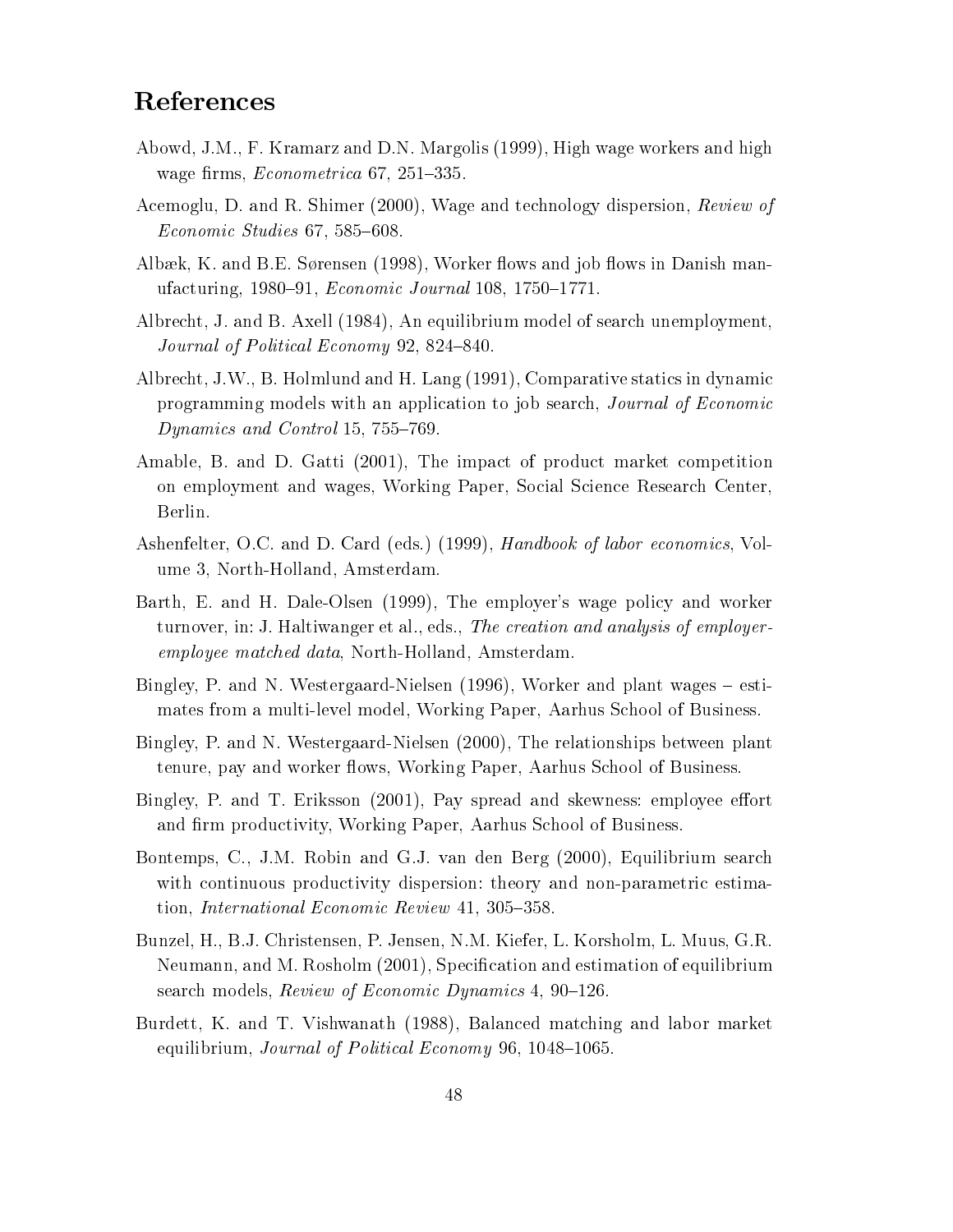- Burdett, K. and D.T. Mortensen (1998), Wage differentials, employer size and unemployment, *International Economic Review* 39, 257-273.
- Burdett, K. and M. Coles (1999), Long-term partnership formation: marriage and employment, *Economic Journal* 109, F307-F334.
- Christensen, B.J., R. Lentz, D.T. Mortensen, G. Neumann and A. Werwatz (2001), On the job search and wage dispersion, Working Paper, Northwestern University, Evanston.
- Deding, M. and T. Filges (2003), Is love all that matters?, Working Paper, University of Aarhus.
- Diamond, P.A. (1971), A model of price adjustment, *Journal of Economic Theory*  $3, 156 - 168.$
- Eckstein, Z. and G.J. van den Berg (2003), Empirical labor search models: a survey, Working Paper, University of Minnesota, Minneapolis.
- Gibbons, R. and L. Katz (1992), Does unmeasured ability explain inter-industry wage differentials?, Review of Economic Studies 52, 515-535.
- Goux, D. and E. Maurin (1999), Persistence of interindustry wage differentials: a reexamination using matched worker-firm panel data, Journal of Labor Economics  $17, 492 - 533$ .
- Haltiwanger, J.C., J.I. Lane and J.R. Spletzer (1999), Productivity differences across employers: the roles of employer size, age, and human capital, *American*  $E_{conomic\; Review\;89,\;94-98.}$
- Koning, P., G.J. van den Berg, G. Ridder and K. Albæk (2000), The relation between wages and labor market frictions; an empirical analysis based on matched worker-firm data, in: H. Bunzel et al., eds., *Panel data and struc*tural labour market models, North-Holland, Amsterdam.
- Krueger, A.B. and L.H. Summers (1988), Efficiency wages and inter-industry wage structure, *Econometrica* 56, 259-293.
- Montgomery, J.D. (1991), Equilibrium wage dispersion and interindustry wage differentials, Quarterly Journal of Economics,  $106, 163-179$ .
- Mortensen, D.T. (1986), Job search and labor market analysis, in: O. Ashenfelter and R. Layard (eds.), *Handbook of labor economics*, Volume 2, North-Holland, Amsterdam.
- Mortensen, D.T. and Pissarides, C. (1999), New developments in models of search in the labor market, in: O.C. Ashenfelter and D. Card (eds.), Handbook of labor economics, Volume 3, Amsterdam: North-Holland.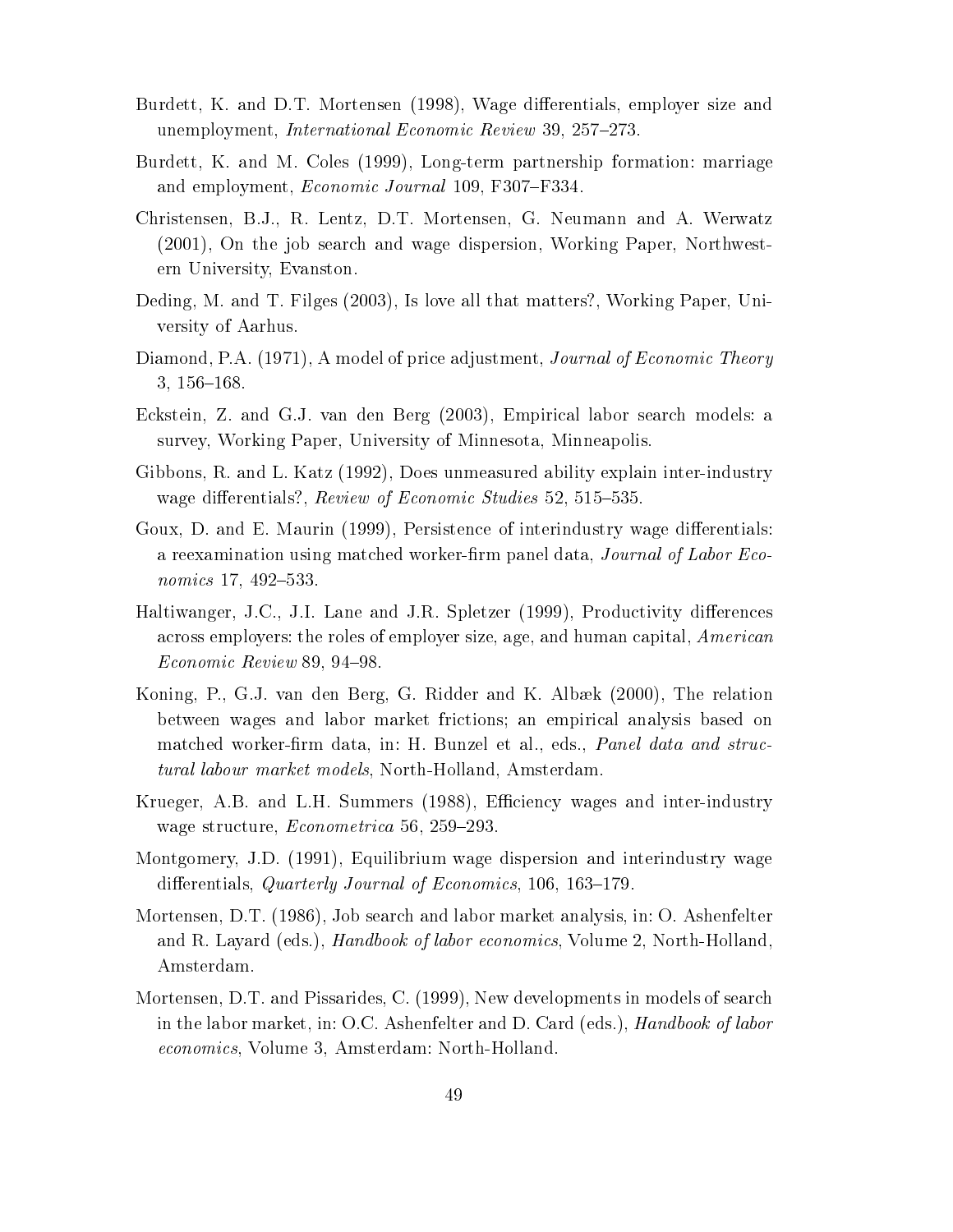- Mortensen, D.T. (2000), Equilibrium unemployment with wage posting: Burdett-Mortensen meet Pissarides, in H. Bunzel et al., eds., Panel data and structural labour market models, North-Holland, Amsterdam.
- Mortensen, D.T. (2003), Wage dispersion: why are similar workers paid differently?, MIT Press, Cambridge, forthcoming.
- Newey, W.K. and D.L. McFadden (1994), Large sample estimation and hypothesis testing, in: R.F. Engle and D.L. McFadden (eds.), *Handbook of economet*rics, Volume 4, North-Holland, Amsterdam.
- Pissarides, C.A. (1984), Efficient job rejection, *Economic Journal* 94, 97–108.
- Pissarides, C.A. (1986), Unemployment and vacancies in Britain, Economic Pol*icy*, October,  $500-559$ .
- Pissarides, C.A. (1990), Equilibrium unemployment theory, Blackwell, Oxford.
- Postel-Vinay, F. and J.M. Robin (2002a), The distribution of earnings in an equilibrium search model with state-dependent offers and counter-offers,  $In$  $ternational Economic Review 43, 989-1016.$
- Postel-Vinay, F., and J.M. Robin (2002b), Equilibrium wage dispersion with heterogeneous workers and firms, *Econometrica* 70, 2295–1350.
- Ridder, G., and G.J. van den Berg (1997), Empirical equilibrium search models, in: D.M. Kreps and K.F. Wallis (eds.), Advances in economics and econometrics: Theory and applications: Seventh World Congress, Econometric Society Monographs 28, Cambridge University Press, Cambridge.
- Ridder, G., and G.J. van den Berg (2003), Measuring labor market frictions: a cross-country comparison, Journal of the European Economic Association 1, forthcoming.
- Robin, J.M. and S. Roux (2003), An equilibrium model of the labour market with endogenous capital and two-sided search, Annales d'Economie et de Statistique  $67{-}68, 257{-}308.$
- Rogerson, R. and R. Wright (2001), Search-theoretic models of the labor market, Working Paper, University of Pennsylvania, Philadelphia.
- Shi, S. (2001), Frictional assignment. I. Efficiency, Journal of Economic Theory,  $98, 232 - 260.$
- Shimer, R. and L. Smith (2000), Assortative matching and search, Econometrica 68, 371-398.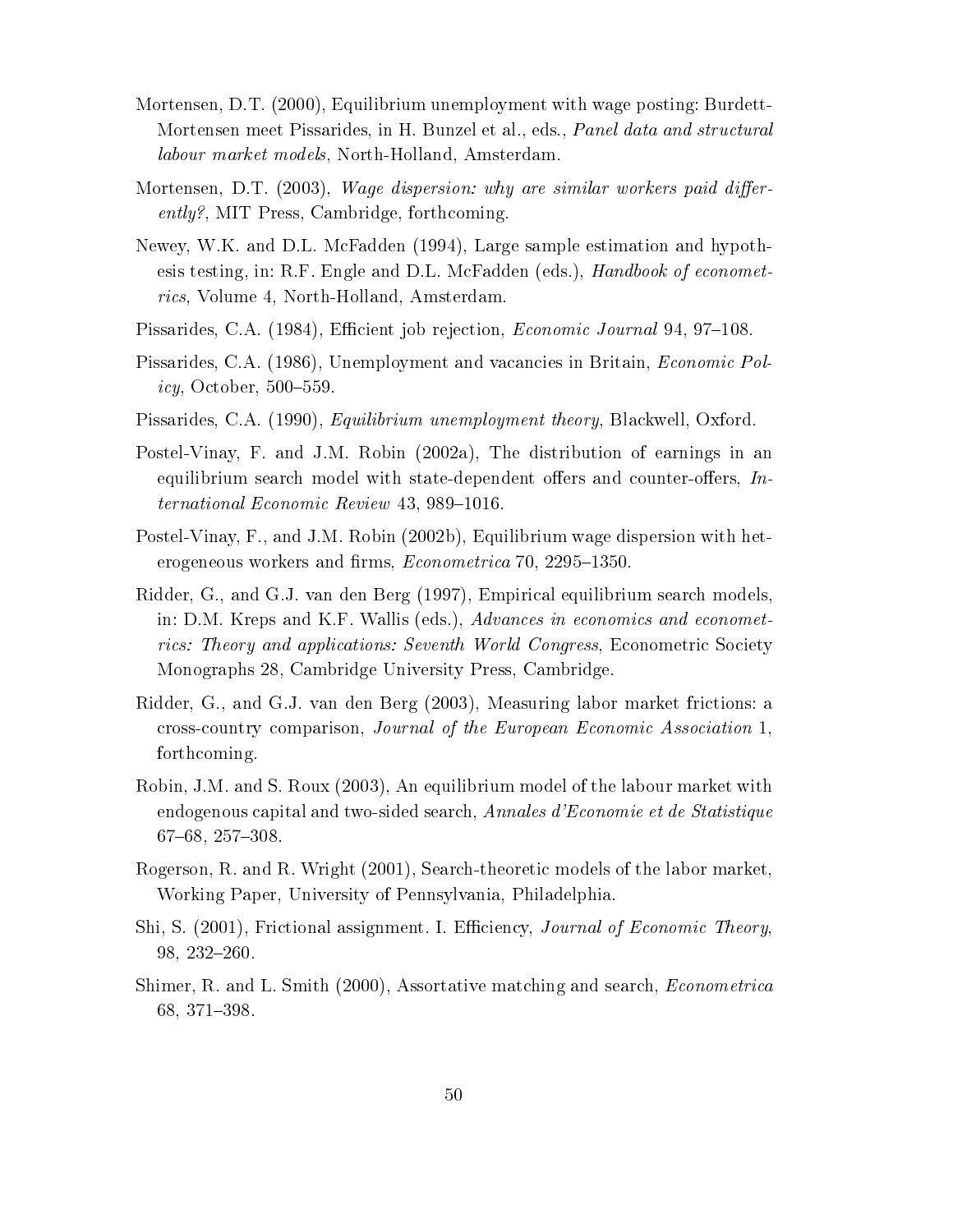- Stiglitz, J.E. (1985), Equilibrium wage distributions, *Economic Journal*, 95, 595– 618.
- Van den Berg, G.J., and G. Ridder (1998), An empirical equilibrium search model of the labor market,  $Econometrica$  66, 1183-1221.
- Van den Berg, G.J. (1999), Empirical inference with equilibrium search models of the labour market, *Economic Journal* 109, F283-F306.
- Van den Berg, G.J. (2003), Multiple equilibria and minimum wages in labor markets with informational frictions and heterogeneous production technologies, International Economic Review 44, forthcoming.
- Weiss, A. (1991), *Efficiency wages*, Claredon Press, Oxford.
- Wooldridge, J. (2002), Econometric analysis of cross section and panel data, MIT Press, Cambridge.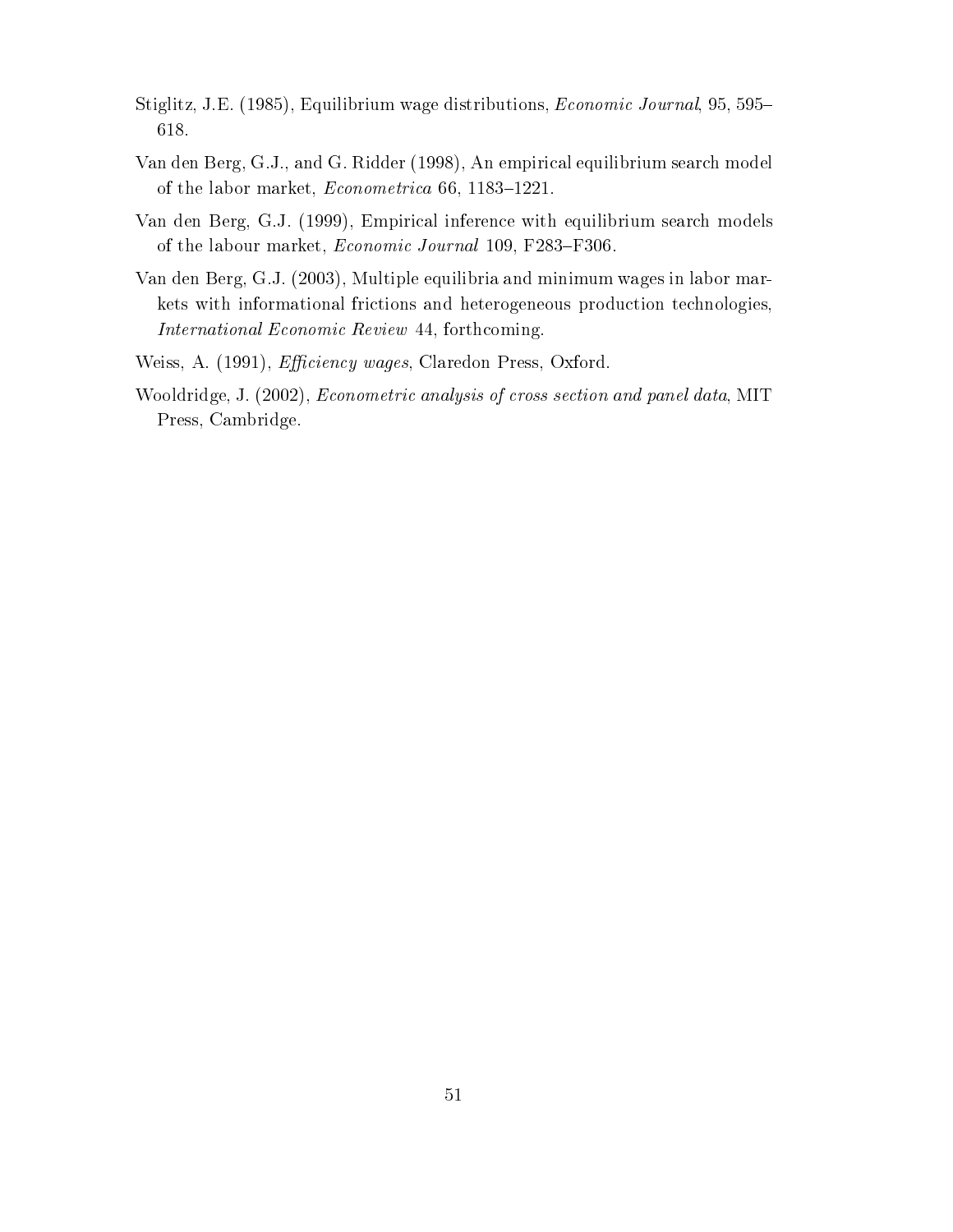## Appendix

## Appendix 1 Unconditional inference estimation of the measures of frictions

The individual likelihood contributions can be constructed out of the individual sequence of labor market states and earnings. Due to the assumptions listed in Subsection 5.2, the probabilities of being employed and unemployed atthe beginning of the observation window are equal to  $\lambda_0/(\delta + \lambda_0)$  and  $\delta/(\delta + \lambda_0)$ , respectively.

To proceed, it is useful to first consider the joint distributions of earnings  $w$  in consecutive jobs. As we choose not to observe earnings, we may replace them by the corresponding job exit rate  $\theta$  which is a monotonic function of w by way of  $\theta = \delta + \lambda \overline{F}(w)$ , with  $\overline{F} = 1 - F$ . The distribution H of  $\theta$  (i.e. the distribution of the job exit rate) follows from

$$
H(\theta) = \Pr(\delta + \lambda \overline{F}(w) \le \theta) = \Pr(w \ge F^{-1}\left(\frac{\lambda + \delta - \theta}{\lambda}\right))
$$

Several distributions of (sequences of) wages may prevail. If the job spell follows an unemployment spell then the distribution of w is F, and as a result the c.d.f. and the p.d.f. h of  $\theta$  are, respectively

$$
H(\theta) = \frac{\theta - \delta}{\lambda} \quad \Rightarrow \quad h(\theta) = \frac{1}{\lambda} \quad \theta \in [\delta, \delta + \lambda]
$$
 (21)

Thus  $\theta$  is uniformly distributed on the interval  $[\delta, \delta + \lambda]$ . Note that the distribution of  $\theta$  only depends on  $\delta$  and  $\lambda$  and not on (the determinants of) F.

If the distribution of  $w$  is  $G$ , *i.e.* if the corresponding job spell is a draw from the stock distribution of job spells, then the distribution of  $\theta$  is

$$
H(\theta) = \frac{(\lambda + \delta)(\theta - \delta)}{\lambda \theta} \quad \Rightarrow \quad h(\theta) = \frac{(\lambda + \delta)\delta}{\lambda \theta^2} \quad \theta \in [\delta, \delta + \lambda]
$$
 (22)

Now consider the job exit rates  $\theta_1, \theta_2$  in two consecutive jobs with earnings  $w_1$  and  $w_2$ . According to the on-the-job search model,  $w_2$  is a draw from F truncated from below at  $w_1$ , so

$$
H(\theta_2|\theta_1) = \frac{\theta_2 - \delta}{\theta_1 - \delta}, \qquad h(\theta_2|\theta_1) = \frac{1}{\theta_1 - \delta} \quad \theta_2 \in [\delta, \theta_1)
$$
 (23)

so  $\theta_2$  is uniformly distributed on the interval  $[\delta, \theta_1)$ .

The distributions of the job exit rates of  $N$  consecutive jobs can be easily derived from this. If  $\theta_1$  concerns a job following unemployment,

$$
h(\theta_1, \theta_2, \ldots \theta_N) = \frac{1}{\lambda} \Pi_{i=1}^{N-1} \frac{1}{\theta_i - \delta}
$$
  

$$
\delta \leq \theta_N < \theta_{N-1} < \cdots < \theta_2 < \theta_1 \leq \delta + \lambda, \qquad N \geq 1
$$

whereas if  $\theta_1$  concerns a job in the stock of employed,

$$
h(\theta_1, \theta_2, \ldots \theta_N) = \frac{(\delta + \lambda)\delta}{\lambda \theta_1^2} \Pi_{i=1}^{N-1} \frac{1}{\theta_i - \delta}
$$
  

$$
\delta \le \theta_N < \theta_{N-1} < \cdots < \theta_2 < \theta_1 \le \delta + \lambda, \qquad N \ge 1 \tag{24}
$$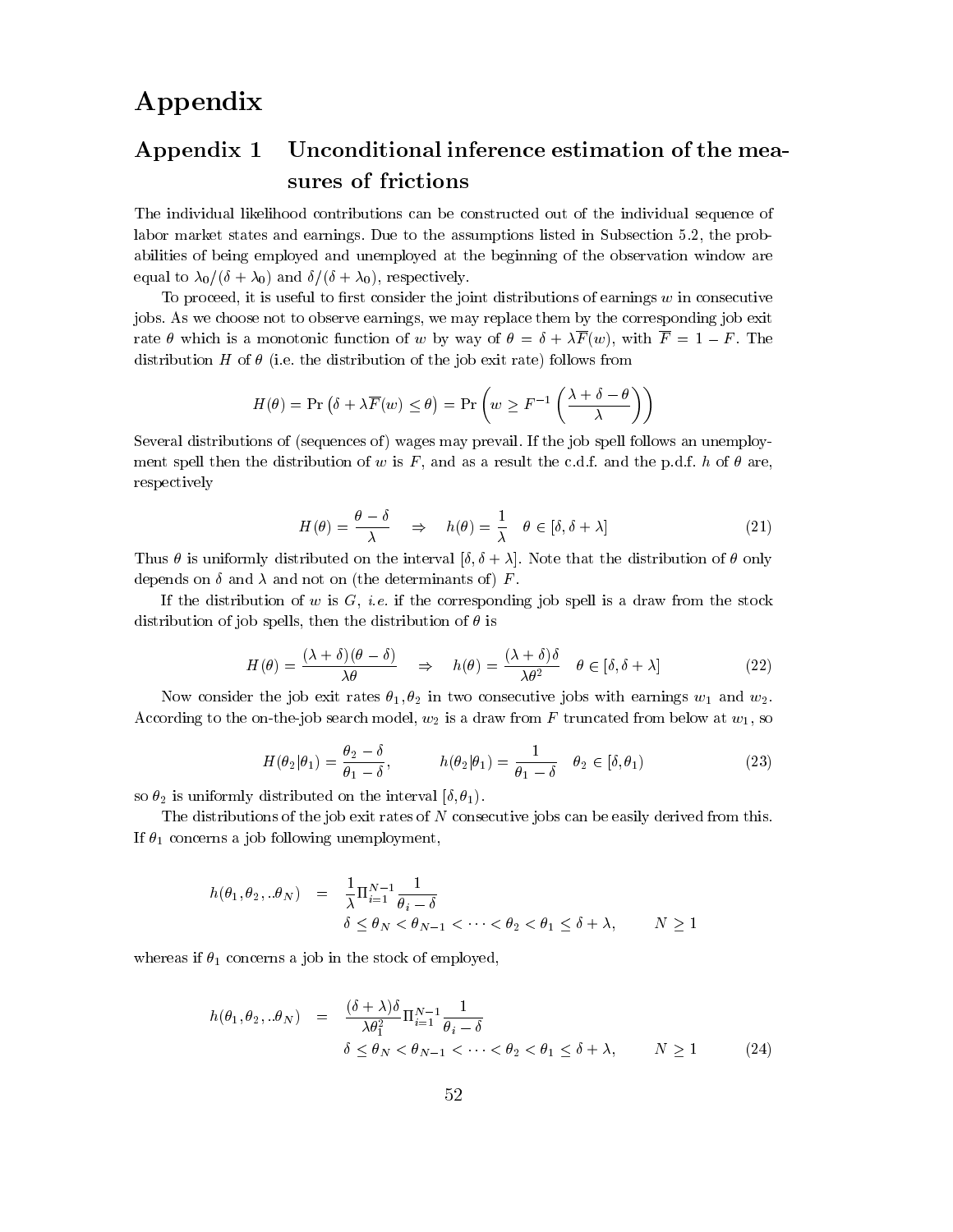Other cases follow analogously.

We are now in the position to derive the likelihood contributions of the unemployment and job spells, in two steps. First, we derive the likelihood conditional on a particular sequence of values of  $\theta$ . Next, we integrate with respect to the distribution of this sequence. Note that the sequence of values of  $\theta$  does not depend on the so journ times. It suffices to give some examples.

Our empirical analysis uses the month as the unit of time. A worker who is employed at a particular establishment in month  $T$  either changes job during the year or not. In the first case, let t denote the moment of job change, with  $T \le t \le T + 12$ . The probability of exactly one job-to-job transition in  $[T, T + 12]$ , conditional the consecutive job exit rates  $\theta_1$  and  $\theta_2$  equals,

$$
\int_{T}^{T+12} (\theta_1 - \delta) \exp(-\theta_1(t - T)) \exp(-\theta_2(T + 12 - t)) dt =
$$
\n
$$
= \frac{\theta_1 - \delta}{\theta_1 - \theta_2} [\exp(-12\theta_2) - \exp(-12\theta_1)]
$$
\n(25)

Similarly, the probability of a transition into unemployment with a subsequent unemployment spell that lasts at least to  $T + 12$ , conditional on  $\theta_1$ , is

$$
\frac{\delta}{\theta_1 - \lambda_0} [\exp(-12\lambda_0) - \exp(-12\theta_1)] \tag{26}
$$

in the generic case where  $\lambda_0 \neq \theta_1$ .

Also, consider the case of an individual worker who is employed at time  $T$ , finds a new job in  $(T, T + 12]$ , becomes unemployed in  $t \in (T + 12, T + 24]$ , and does not move to employment before  $T + 24$ . The probability of these events, conditional on  $\theta_1$  and  $\theta_2$ , is

$$
\frac{\theta_1 - \delta}{(\theta_1 - \theta_2)(\theta_2 - \lambda_0)} \left[ \exp(-12\theta_2) - \exp(-12\theta_1) \right] \times \left[ \exp(-12\lambda_0) - \exp(-12\theta_2) \right] \delta \tag{27}
$$

The probabilities as in (25), (26) and (27) can now be integrated over the relevant distributions of the (consecutive) job exit rates. In case of (27), the latter distribution follows from (24). We obtain,

$$
\frac{\delta^2(\delta+\lambda)}{\lambda} \int_{\delta}^{\delta+\lambda} \int_{\delta}^{\theta_1} \frac{\left[\exp(-12\theta_2) - \exp(-12\theta_1)\right]}{\theta_1^2(\theta_1 - \theta_2)(\theta_2 - \lambda_0)} \times \left[\exp(-12\lambda_0) - \exp(-12\theta_2)\right] d\theta_2 d\theta_1
$$
\n(28)

For computational convenience, we exclude the possibility that individuals make more than one transition between two consecutive observations (i.e., between two consecutive Novembers). Sensitivity analyses that allow for more transitions did not give very different results.<sup>29</sup> As a result, there are 13 qualitatively different employment histories in the data. For example, an

<sup>&</sup>lt;sup>29</sup>The assumption leads to underestimation of  $\lambda$ , and, to a lesser extent, of  $\delta$ . As a result, k is underestimated, and the estimated coefficients of k and  $\lambda$  in mean wage regressions may therefore be too large in absolute value. The estimated coefficient of  $log(k + 1)$  may be less affected.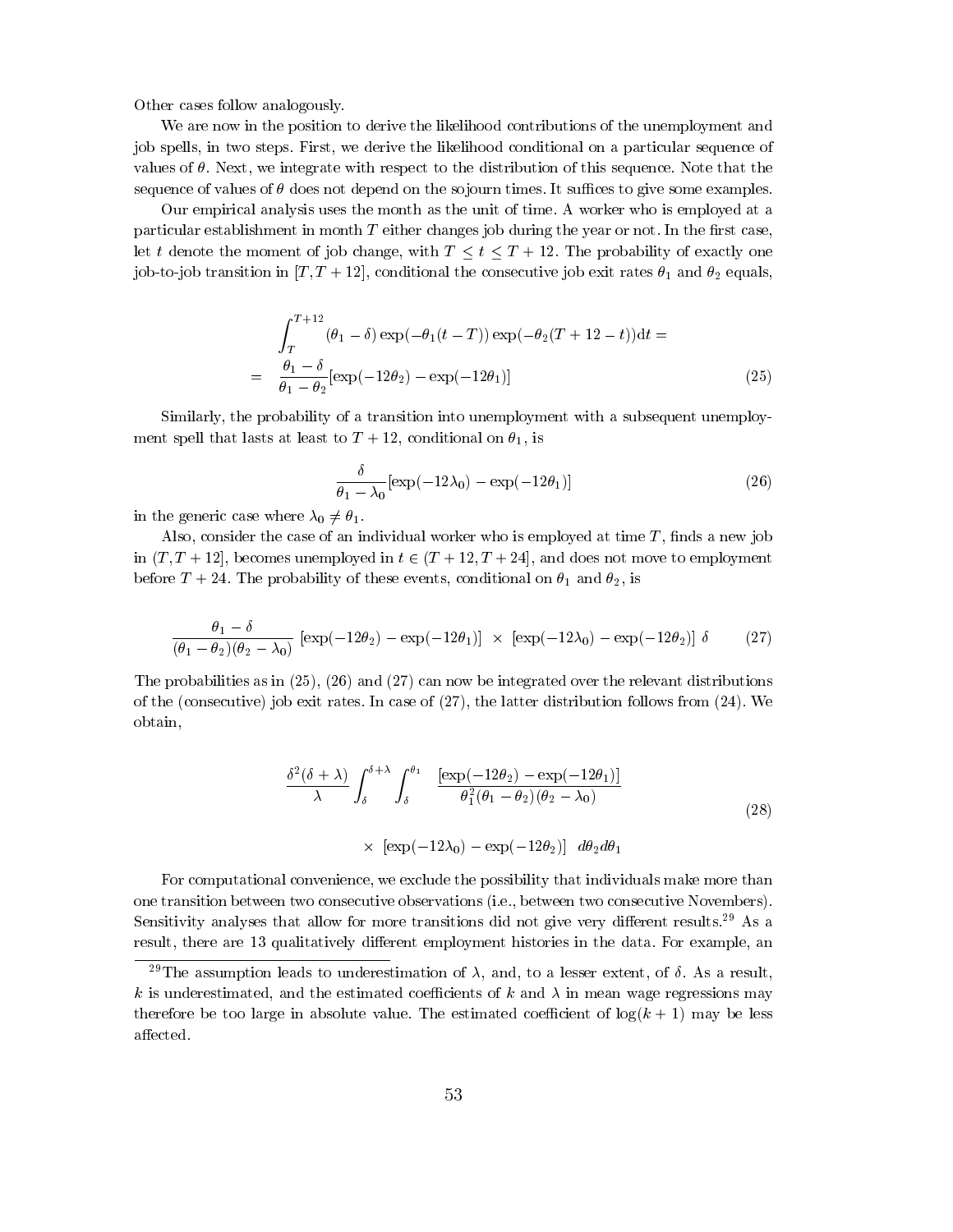| Variable                          | Percentage |
|-----------------------------------|------------|
| unemployed throughout             | 0.017      |
| job, unemployed, unemployed       | 0.019      |
| unemployed, job, unemployed       | 0.008      |
| unemployed, unemployed, job       | 0.016      |
| job, same job, unemployed         | 0.017      |
| job, different job, unemployed    | 0.005      |
| job, unemployed, job              | 0.025      |
| unemployed, job, same job         | 0.017      |
| unemployed, job, different job    | 0.010      |
| job, same job, same job           | 0.665      |
| job, different job, same job      | 0.079      |
| job, same job, different job      | 0.082      |
| job, different job, different job | 0.041      |

Table 13: Distribution of labor market histories.

individual can be observed to be employed in 1992, employed in another establishment in 1993 and unemployed in 1994 (see Table 13).

To express the likelihood function, we define  $P_i(\lambda_0, \lambda, \delta)$  as the probability that an individual has a sequence i of events  $(i = 1, \ldots, 13)$  and define  $\mathcal{N}_i$  to be the number of individuals observed with sequence i. The likelihood function is equal to

$$
\log L = \sum_{i=1}^{13} \mathcal{N}_i \log P_i(\lambda_0, \lambda, \delta)
$$

The number of computations to calculate the likelihood does not increase with sample size. Based on the fact that we have over half a million observations, this is a very convenient property.

## Appendix 2 Estimation of standard errors in the meanwage regressions

Let I be the total number of markets and  $K_m$  be the total number of firms observed within market m. In addition, let  $M_m$  be the total number of observed workers in a market and let  $\sigma_{p_m}$  and  $\sigma_{w_m}$  be the variances of the productivity levels and offered wages in market m.

We denote  $\phi(\alpha, E_i w_{mi}, E_i p_{mi}, \eta_m)$  the error of the regression and we use hats for the estimated parameters  $E_i w_{mi}$ ,  $E_i p_{mi}$ ,  $\eta_m$  that are estimated in the first stage of the estimation procedure. This implies that our regression estimates of  $\alpha$  can be defined as follows

$$
\widehat{\alpha} = \arg \min \frac{1}{I} \sum_{m} \phi^2(\alpha, \widehat{\mathbf{E}}_i w_{mi}, \widehat{\mathbf{E}}_i p_{mi}, \widehat{\eta}_m)
$$

Using well-known Taylor series expansions, we have

 $\sqrt{I}(\hat{\alpha} - \alpha) \rightsquigarrow N(0, \Sigma_{\alpha})$  $\blacksquare$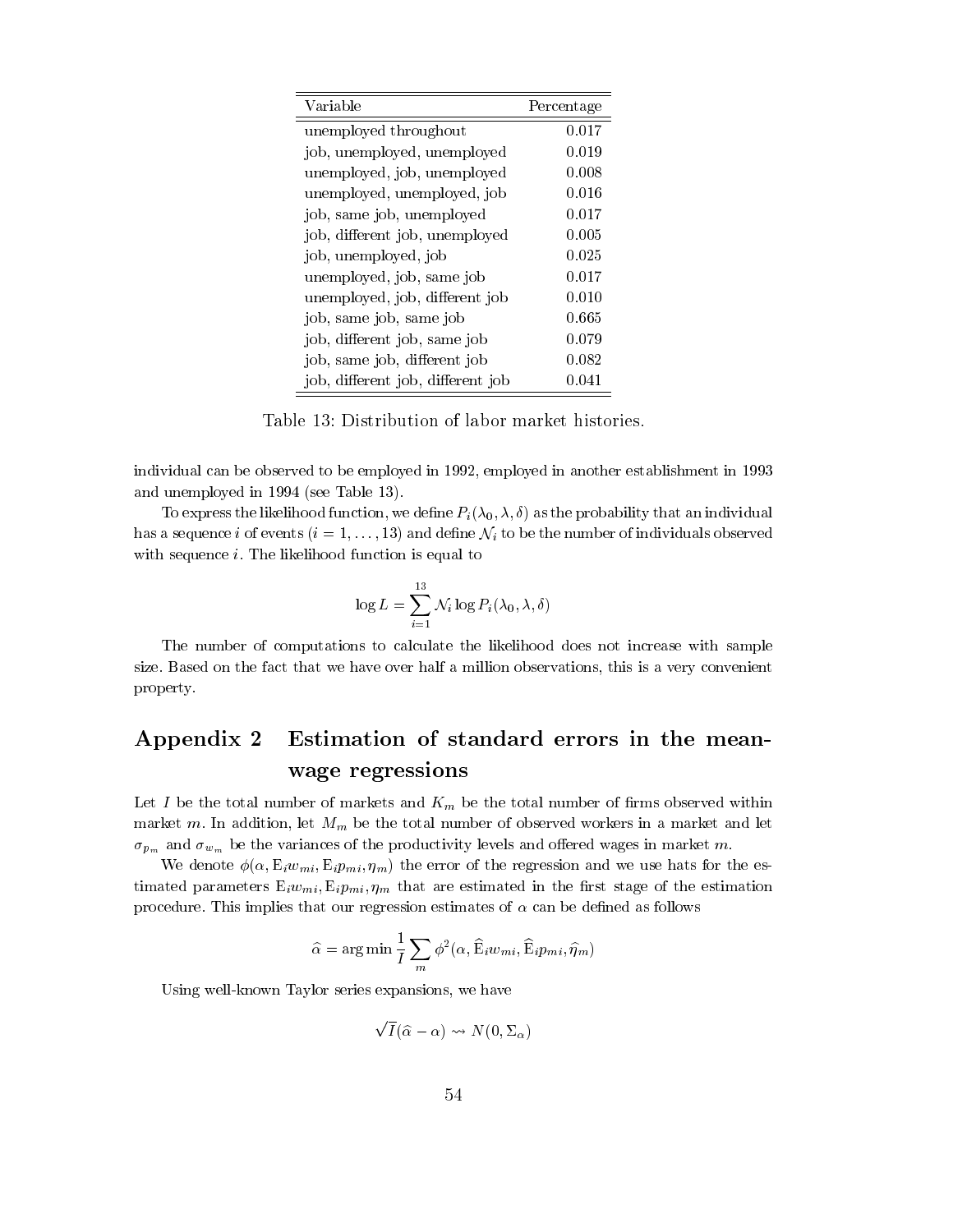where

$$
\Sigma_\alpha=H^{-1}\Omega H^{-1}
$$

with  $H$  the Hessian of the criterium function (in this case equal to the cross-correlation matrix of the right distribution of the right side variables of with  $\alpha$ 

$$
\Omega = H\sigma^2 + \mathcal{E}\left(\frac{\partial^2 \phi(\alpha, \mathcal{E}_i w_{mi}, \mathcal{E}_i p_{mi}, \eta_m)}{\partial \alpha \partial \mathcal{E}_i p_{mi}}\right) \Sigma_p \left[\mathcal{E}\left(\frac{\partial^2 \phi(\alpha, \mathcal{E}_i w_{mi}, \mathcal{E}_i p_{mi}, \eta_m)}{\partial \alpha \partial \mathcal{E}_i p_{mi}}\right)\right]^T
$$

$$
+ \mathcal{E}\left(\frac{\partial^2 \phi(\alpha, \mathcal{E}_i w_{mi}, \mathcal{E}_i p_{mi}, \eta_m)}{\partial \alpha \partial \mathcal{E}_i w_{mi}}\right) \Sigma_w \left[\mathcal{E}\left(\frac{\partial^2 \phi(\alpha, \mathcal{E}_i w_{mi}, \mathcal{E}_i p_{mi}, \eta_m)}{\partial \alpha \partial \mathcal{E}_i w_{mi}}\right)\right]^T
$$
(29)
$$
+ \mathcal{E}\left(\frac{\partial^2 \phi(\alpha, \mathcal{E}_i w_{mi}, \mathcal{E}_i p_{mi}, \eta_m)}{\partial \alpha \partial \eta}\right) \Sigma_\eta \left[\mathcal{E}\left(\frac{\partial^2 \phi(\alpha, \mathcal{E}_i w_{mi}, \mathcal{E}_i p_{mi}, \eta_m)}{\partial \alpha \partial \eta}\right)\right]^T
$$

where  $\sigma^2 = \text{var}(\varepsilon)$  and

$$
\Sigma_p = \left( \begin{array}{cccc} \sigma_{p_1}^2/K_1 & 0 & \dots & 0 \\ 0 & \sigma_{p_1}^2/K_2 & \dots & 0 \\ 0 & 0 & \ddots & 0 \\ 0 & 0 & \dots & \sigma_{p_1}^2/K_I \end{array} \right)
$$

and

$$
\Sigma_w = \left(\begin{array}{cccc} \sigma_{w_1}^2/K_1 & 0 & \dots & 0 \\ 0 & \sigma_{w_1}^2/K_2 & \dots & 0 \\ 0 & 0 & \ddots & 0 \\ 0 & 0 & \dots & \sigma_{w_1}^2/K_I \end{array}\right)
$$

and

$$
\Sigma_{\eta} = \left( \begin{array}{cccc} \sigma_{\eta_1}^2/K_1 & 0 & \dots & 0 \\ 0 & \sigma_{\eta_1}^2/K_2 & \dots & 0 \\ 0 & 0 & \ddots & 0 \\ 0 & 0 & \dots & \sigma_{\eta_1}^2/K_I \end{array} \right)
$$

where  $\sigma_{\eta_m}$  is the standard error from the first stage estimation of the friction parameter  $\eta_m$ .

The method as described above can be easily extended to the regression approach of Subsection 5.4 and to the method that imposes the cross-equation restrictions.<sup>30</sup> Consistent estimates of  $p$ ,  $w$ ,  $p$  and  $c$  is the derived using estimated values of  $p$ <sub>m</sub>), w<sub>m</sub> ,  $q$ <sub>m</sub> ,  $p$ <sub>i</sub>(pmi),  $E_i(w_{mi}), \eta_m$  and  $\alpha$ . Hence, a consistent estimate for  $\Sigma_{\alpha}$  can be easily derived. Except when the cross-equation restrictions are imposed, the analytical derivatives of equation (29) are easy to derive. We use numerical derivatives for the expressions in equation (29) in the cross-equation restrictions case.

 $30$ In the latter case, the Hessian is no longer equal to the cross-correlation matrix and H in the definition of  $\Omega$  should be replaced by the cross-correlation matrix  $\left(\left(\frac{\partial \phi}{\partial alpha}\right) \left(\frac{\partial \phi}{\partial alpha}\right)^T\right)$ .